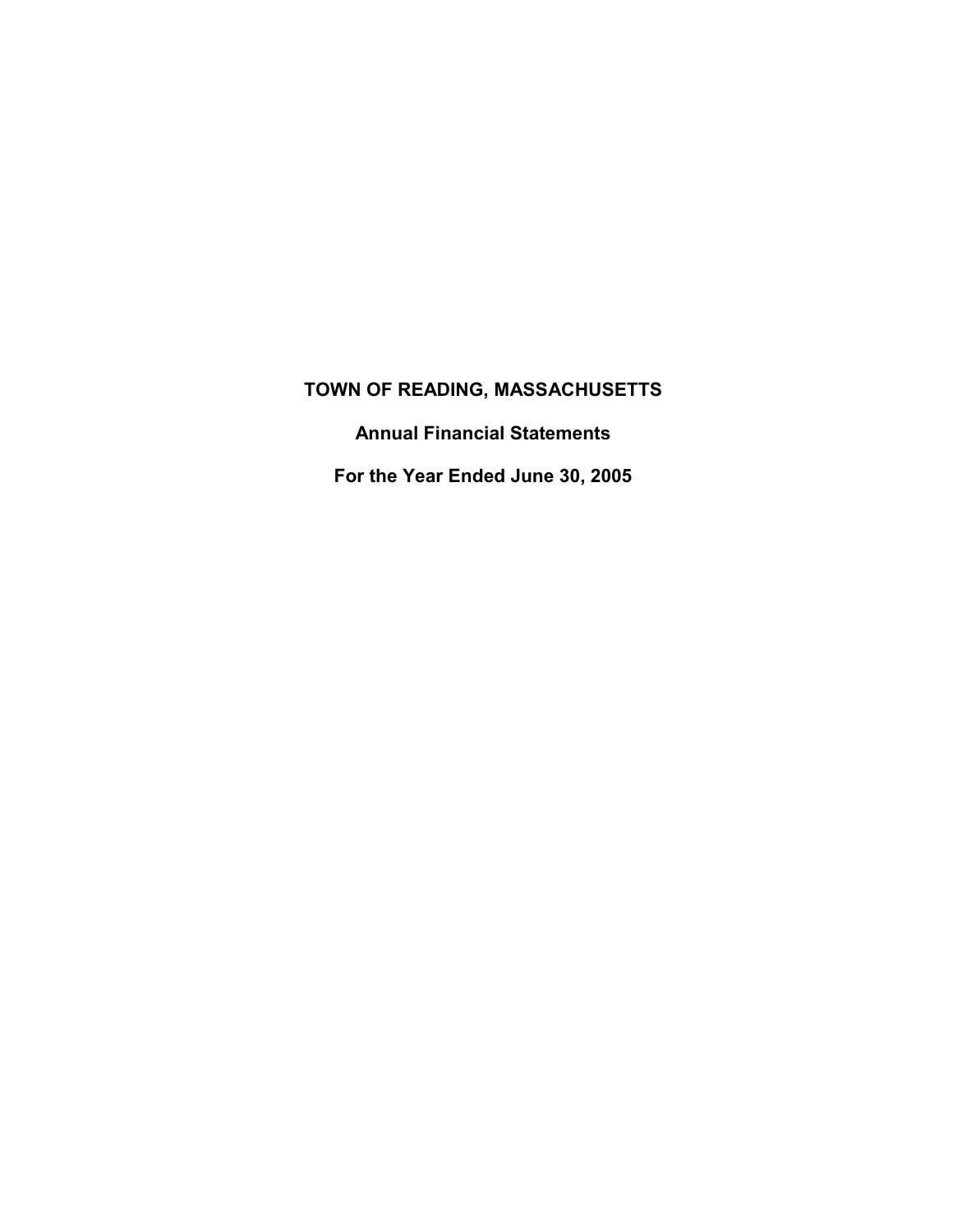## **Table of Contents**

|                                                                                                                                      | Page      |
|--------------------------------------------------------------------------------------------------------------------------------------|-----------|
| <b>Independent Auditors' Report</b>                                                                                                  | $1 - 2$   |
| Management's Discussion and Analysis (required supplementary information)                                                            | $3 - 10$  |
| <b>Basic Financial Statements</b>                                                                                                    |           |
| <b>Government-wide Financial Statements</b>                                                                                          |           |
| <b>Statement of Net Assets</b>                                                                                                       | 11        |
| <b>Statement of Activities</b><br>$\blacksquare$                                                                                     | 12        |
| <b>Fund Financial Statements</b>                                                                                                     |           |
| Balance Sheet - Governmental Funds<br>$\blacksquare$                                                                                 | 13        |
| Statement of Revenues, Expenditures and Changes in Fund Balances - Governmental Funds<br>$\blacksquare$                              | 14        |
| Reconciliation of the Governmental Funds Balance Sheet to the Statement of Net Assets<br>$\blacksquare$                              | 15        |
| Reconciliation of the Statement of Revenues, Expenditures and Changes in Fund Balances of<br>$\blacksquare$                          |           |
| Governmental Funds to the Statement of Activities                                                                                    | 16        |
| Statement of Net Assets - Proprietary Funds<br>$\blacksquare$                                                                        | 17        |
| Statement of Revenues, Expenses and Changes in Fund Net Assets - Proprietary Funds<br>٠<br>$\blacksquare$                            | 18        |
| Statement of Cash Flows - Proprietary Funds                                                                                          | 19        |
| Statement of Net Assets - Fiduciary Funds<br>٠                                                                                       | 20        |
| Statement of Changes in Net Assets - Fiduciary Funds<br>$\blacksquare$                                                               | 21        |
| <b>Notes to the Financial Statements</b>                                                                                             | $22 - 38$ |
| <b>Required Supplementary Information</b>                                                                                            |           |
| Budgetary Comparison Schedule - General Fund<br>٠                                                                                    | 39        |
| Note to RSI: Note A - Explanation of Differences between Budgetary Inflows and Outflows and<br>٠                                     |           |
| <b>GAAP Revenues and Expenditures</b>                                                                                                | 40        |
| Schedule of Funding Progress - Reading Contributory Retirement Board<br>$\blacksquare$                                               | 41        |
| Schedule of Contributions from Employers - Reading Contributory Retirement Board<br>$\blacksquare$                                   | 42        |
| <b>Combining Financial Statements</b>                                                                                                |           |
| Combining Balance Sheet - Nonmajor Governmental Funds<br>٠                                                                           | 43        |
| Combining Statement of Revenues, Expenditures and Changes in Fund Balances - Nonmajor<br>٠                                           |           |
| <b>Governmental Funds</b>                                                                                                            | 44        |
| Combining Statement of Net Assets - Nonmajor Enterprise Funds<br>$\blacksquare$                                                      | 45        |
| Combining Statement of Revenues, Expenditures and Changes in Fund Net Assets - Nonmajor<br>$\blacksquare$<br><b>Enterprise Funds</b> | 46        |
| Combining Statement of Cash Flows - Nonmajor Enterprise Funds                                                                        | 47        |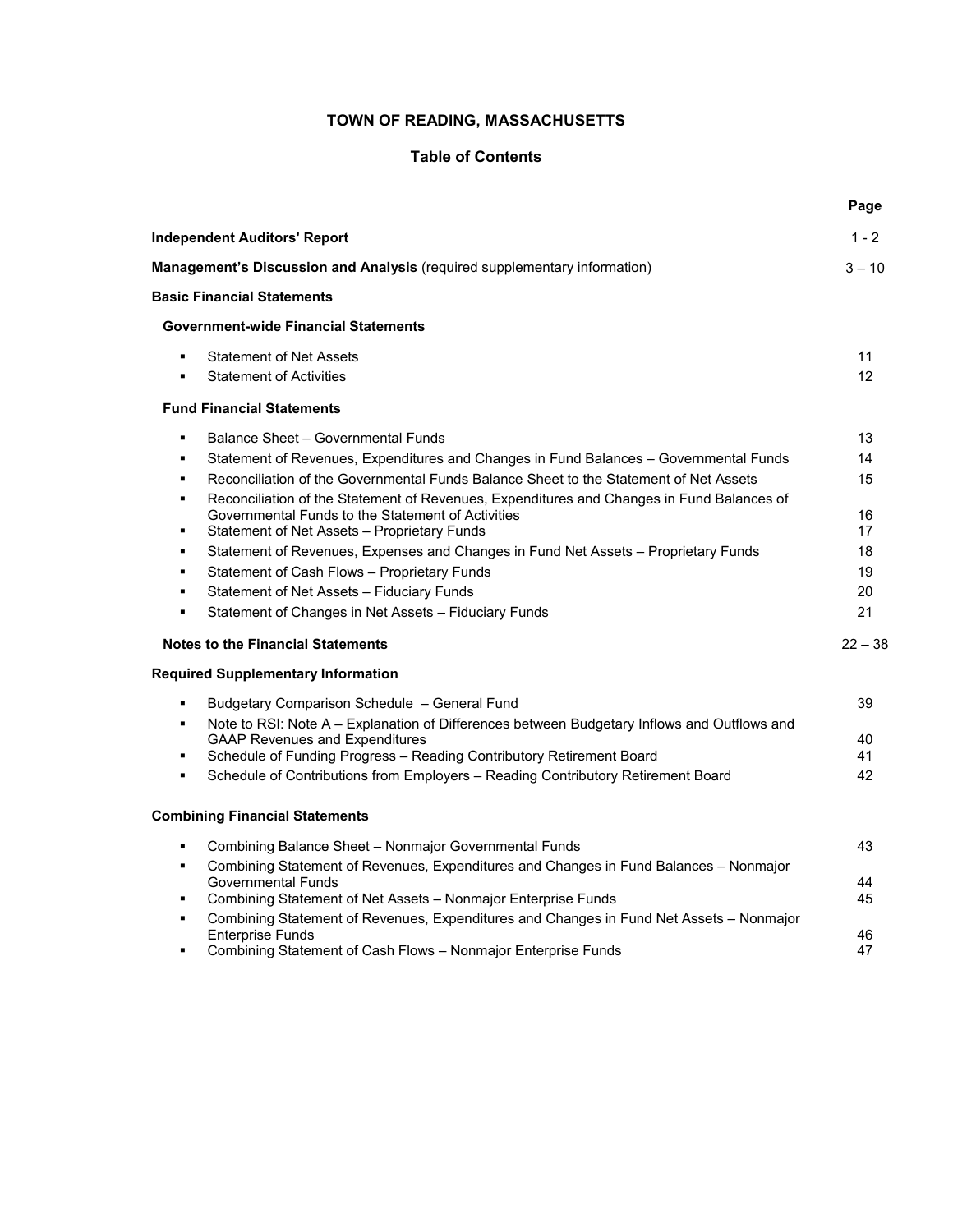

MELANSON HEATH & COMPANY, PC

CERTIFIED PUBLIC ACCOUNTANTS MANAGEMENT ADVISORS

*10 New England Business Center Suite 112 Andover, MA 01810 Tel (978) 749-0005* • *Fax (978) 749-0006 melansonheath.com*

## INDEPENDENT AUDITORS' REPORT

To the Board of Selectmen Town of Reading, Massachusetts

We have audited the accompanying financial statements of the governmental activities, the business-type activities, each major fund, and the aggregate remaining fund information of the Town of Reading, Massachusetts, as of and for the year ended June 30, 2005, which collectively comprise the Town's basic financial statements as listed in the table of contents. These financial statements are the responsibility of the Town of Reading's management. Our responsibility is to express an opinion on these financial statements based on our audit.

We conducted our audit in accordance with auditing standards generally accepted in the United States of America and the standards applicable to financial audits contained in *Government Auditing Standards*, issued by the Comptroller General of the United States. Those standards require that we plan and perform the audit to obtain reasonable assurance about whether the financial statements are free of material misstatement. An audit includes examining, on a test basis, evidence supporting the amounts and disclosures in the financial statements. An audit also includes assessing the accounting principles used and significant estimates made by management, as well as evaluating the overall financial statement presentation. We believe that our audit provides a reasonable basis for our opinions.

In our opinion, the financial statements referred to above present fairly, in all material respects, the respective financial position of the governmental activities, the business-type activities, each major fund, and the aggregate remaining fund information of the Town of Reading, as of June 30, 2005, and the respective changes in financial position and cash flows, where applicable, thereof for the year then ended in conformity with accounting principles generally accepted in the United States of America.

The management's discussion and analysis, appearing on the following pages, and the supplementary information, on pages 39 through 42, are not a required part of the basic financial statements but are supplementary information required by the *Governmental Accounting Standards Board*. We have applied certain limited procedures, which consisted principally of inquiries of management regarding the methods of measurement and presentation of the required supplementary information. However, we did not audit the information and express no opinion on it.

Our audit was conducted for the purpose of forming opinions on the financial statements that collectively comprise the Town of Reading's basic financial statements. The combining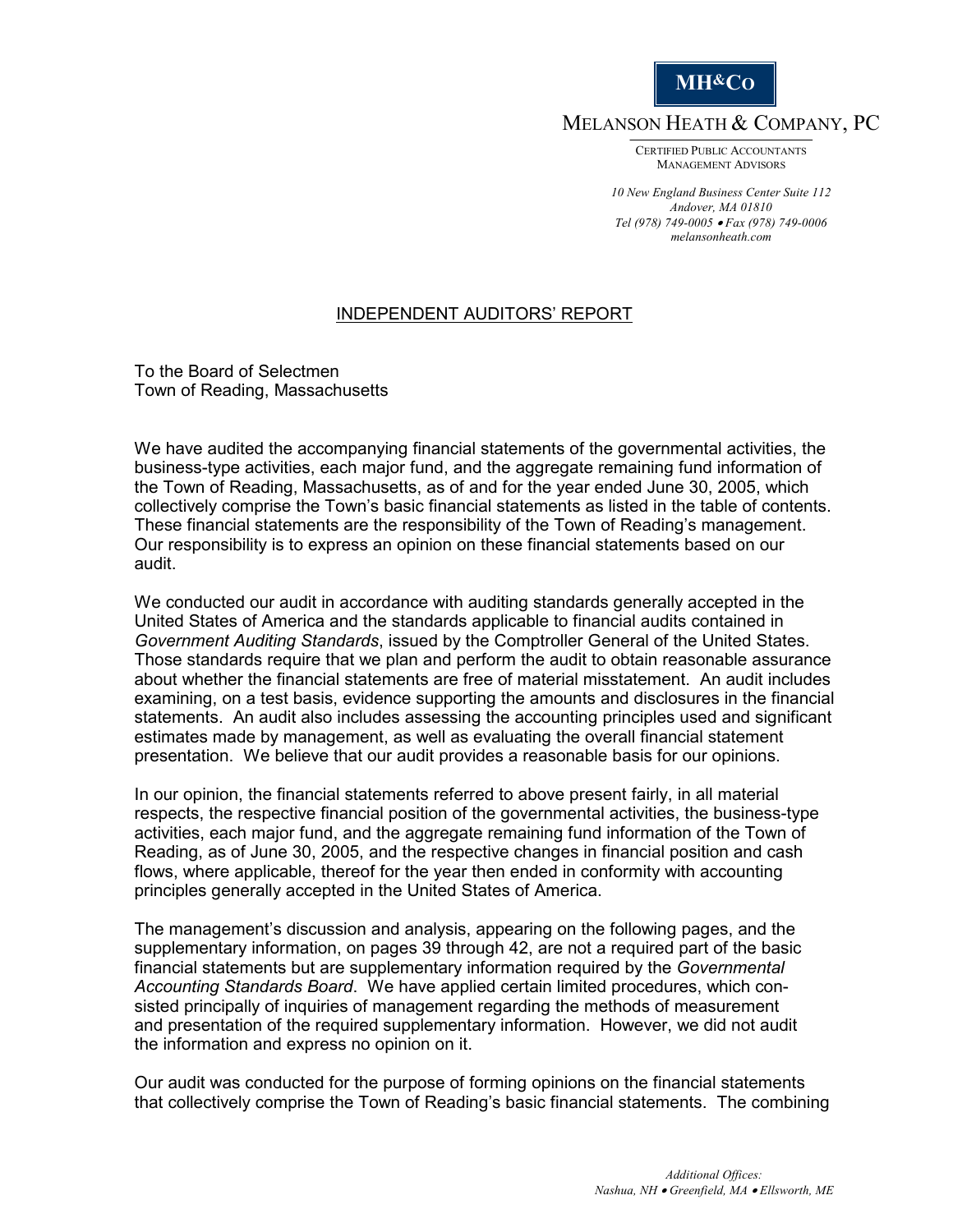financial statements as listed in the accompanying table of contents are presented for purposes of additional analysis and are not a required part of the basic financial statements. Such information has been subjected to the auditing procedures applied in the audit of the basic financial statements and, in our opinion, is fairly stated in all material respects in relation to the basic financial statements taken as a whole.

In accordance with *Government Auditing Standards*, we have also issued a report dated August 30, 2005 on our consideration of the Town's internal control over financial reporting and our tests of its compliance with certain provisions of laws, regulations, contracts and grant agreements and other matters. The purpose of that report is to describe the scope of our testing of internal controls over financial reporting and compliance and the results of that testing, and not to provide an opinion on internal controls over financial reporting or on compliance. That report is an integral part of an audit performed in accordance with *Government Auditing Standards* and should be read in conjunction with this report in considering the results of our audit.

Melanson, Heath + Company

Andover, Massachusetts August 30, 2005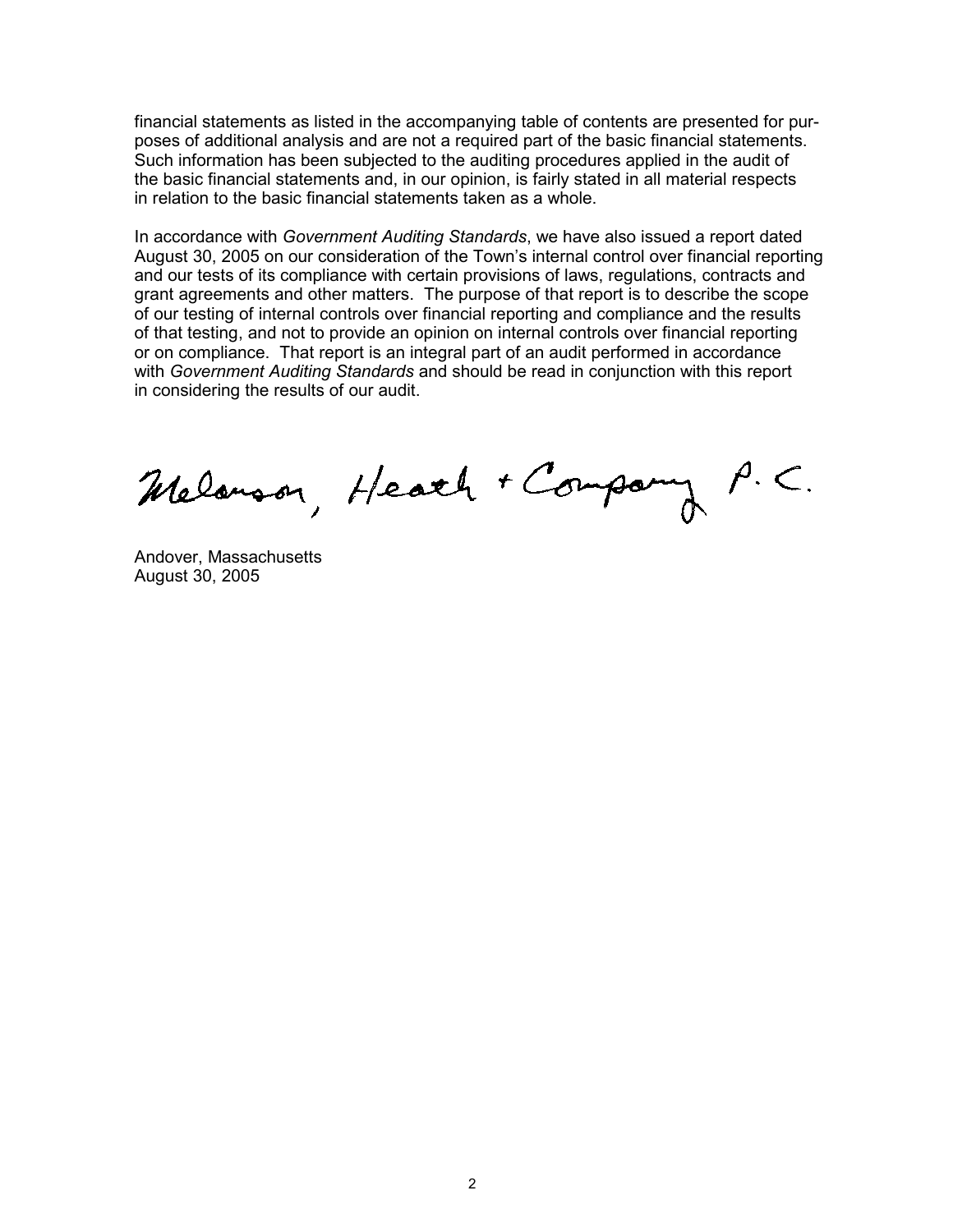### **Management's Discussion and Analysis**

#### **Required Supplementary Information**

#### **For the Fiscal Year Ended June 30, 2005**

The Town of Reading (Town) is located about 12 miles northwest of Boston. The Town occupies a land area of 9.85 square miles and, based on the 2000 Federal Census, has a population of 23,708. Wealth values and housing values exceed those of the Commonwealth of Massachusetts by a significant margin. The Town is predominantly a bedroom community, with 93.4% of its assessed value derived from residential property.

An initiative state statute, commonly known as "Proposition 2 ½", limits the amount of property taxes that the Town can assess in any year. In general, the Town's property tax levy may increase by 2 ½ percent over the prior year's tax levy, plus any additional amount derived by new development or other changes made to existing property. If a community wishes to levy taxes above the limitations imposed by "Proposition 2  $\frac{1}{2}$ ", it is necessary to obtain the approval of a majority of the voters at an election.

Property taxes represented 68.5% of the resources available to fund the fiscal year 2005 general fund budget. In addition to property taxes, state aid plays a significant role in funding the Town's operating budget. State aid represented 19.2% of the resources available to fund the fiscal year 2005 general fund budget. The services funded within the Town's operating budget include education in grades K-12, police and fire protection, solid waste collection and disposal, street maintenance and library services. The Town also provides water, sewer and electric services as self-supported enterprise funds.

#### **General Fund Budgetary Highlights**

The legislative body of the Town is a representative Town Meeting consisting of one hundred and ninety two members elected to represent eight precincts. Town Meeting's function is to deliberate and act on budgetary matters. The budget adopted by Town Meeting in April 2004 was based upon the projected state aid distribution proposed by the Governor in January 2004. Notwithstanding the anticipated level funding in state aid and the increases in group health insurance and pension costs, the fiscal year 2005 budget adopted by Town Meeting maintained services at the fiscal year 2004 levels. The Town also added \$100,000 to the Town's stabilization fund.

On September 21, 2004, the of the Commonwealth of Massachusetts' Department of Revenue (DOR) issued an opinion that stated that the School Committee did not have the authority to charge certain capital outlay expenditures to its budget without Town Meeting's approval. Although the Town did not agree with the DOR opinion, the prior year financial statements were prepared to comply with the DOR's directive. In effect, payments originally charged to the operating budget were charged to the capital projects. On November 8, 2004, Town Meeting appropriated \$650,000 from unreserved fund balance ("certified free cash") to provide additional funding for school building projects, which accomplish the School Committee's original intent.

In April 2005, Town Meeting approved the transfer of \$850,000 from the School Department's operating budget to provide additional funding for school-building projects. Town Meeting also funded various budget deficits, including a \$619,930 overrun in the snow and ice control budget and a \$275,000 shortfall in the group health insurance budget. These deficits were offset through reductions in existing appropriations and the use of \$1,019,038 of unreserved fund balance ("certified free cash").

The operating budget, as amended, anticipated that appropriations would exceed estimated revenues by \$2,216,712. During the year, however, revenues on a cash basis exceeded budgetary estimates by \$1,725,910 and charges to appropriations were less than budgetary estimates by \$488,443, thus increasing the Town's reserves.

#### **Redevelopment and Closure of the Landfill Site**

When the Town sold its landfill site to Dickinson Development Corporation (Dickinson) of Quincy, Massachusetts for \$3,000,000 in March 2003, Dickinson assumed the financial responsibility for the closure of the landfill in coordination with its development of the property. The Town retains contingent liability for the closure of the landfill. In accordance with an Administrative Consent Order agreement between the Town, Dickinson and the Massachusetts Department of Environmental Protection (MADEP) the Town was required to establish an enterprise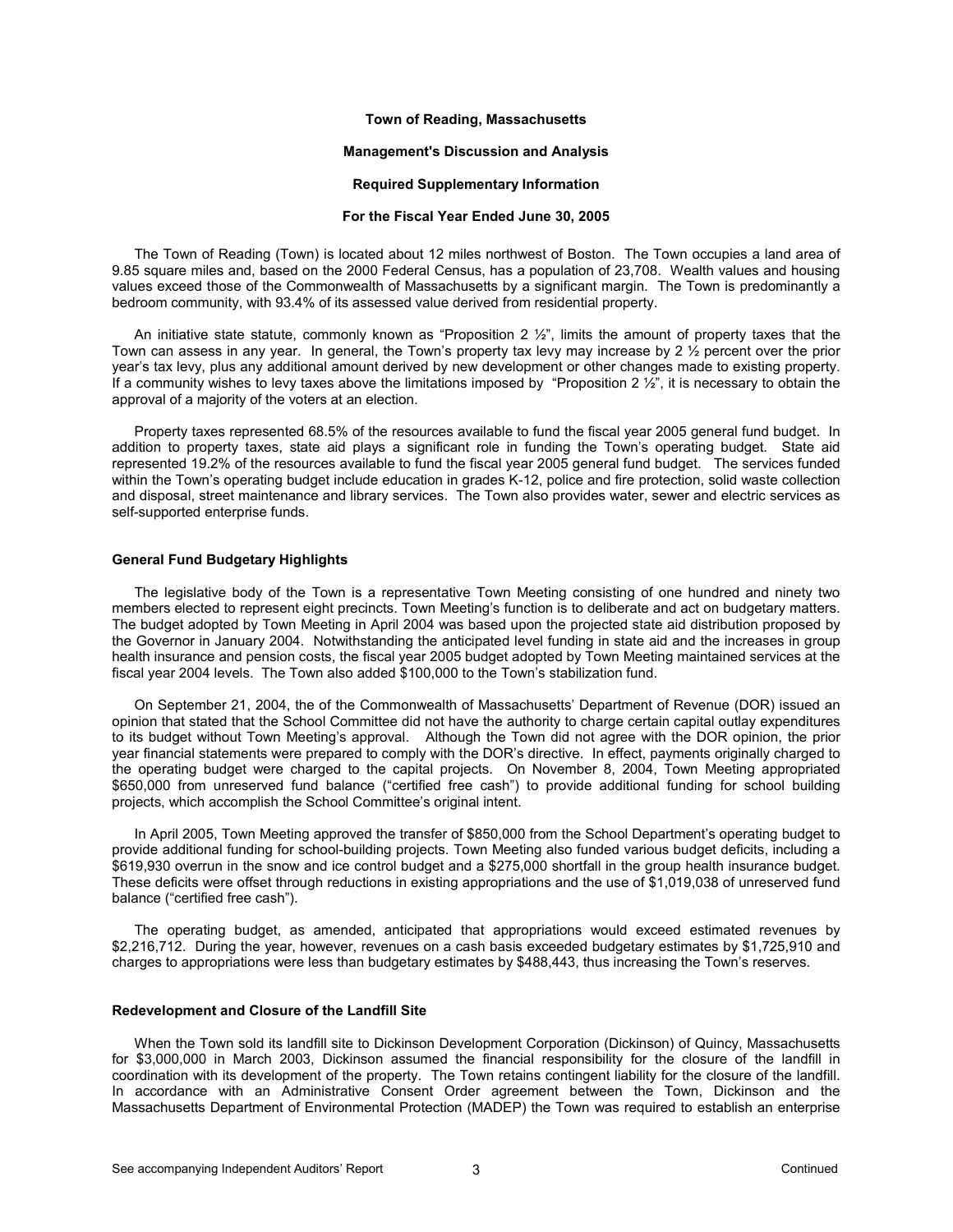fund with the proceeds from the sale of the property to ensure funding for the closure of the property. Dickinson in turn provided the Town with a \$3,000,000 letter of credit in the event of a failure on the part of Dickinson to properly close the landfill. The Administrative Consent Order also requires Dickinson to make an annual contribution of \$40,000 for the costs incurred to monitor and maintain the landfill site for up to thirty years after the landfill cover is installed.

Subject to the MADEP"s approval, the proceeds from the sale of the property will be transferred from the enterprise fund to the Town's sale of real estate fund as Dickinson reaches certain benchmarks. In April 2004 the Town received authorization from the MADEP to transfer \$750,000 from the landfill closure and postclosure enterprise fund to the Town's sale of real estate fund. The \$3,000,000 letter of credit from Dickinson was reduced by a like amount.

The certificates of occupancy for the second and final phase of construction of the former landfill site are currently being issued, with the last one expected by September 1, 2005. As-built drawings for the entire site have been prepared and are being reviewed. Once the as-built drawings are finalized, application will be made to the MADEP for the final release of the remaining \$2,250,000, and following that approval, the Town will release the final amount of Dickinson's letter of credit. It is expected that this final release will be approved by MADEP by the end of calendar year, 2005.

#### **Overview of the Financial Statements**

The Governmental Accounting Standards Board (GASB) establishes accounting principles for state and local governments. The Town's financial statements for the year ended June 30, 2005 are prepared and presented using the guidelines established by the GASB.

The elected Reading Municipal Light Board governs the Reading Municipal Light Department and issues a separate financial report. The Reading Municipal Light Department changed its fiscal year from December 31 to June 30 to coincide with the fiscal year of the Town. As this is the transition year, the Reading Municipal Light Department has issued financial statements encompassing the period from January I, 2005 to June 30, 2005. Therefore, comparative analysis with prior year information is not presented for the electric enterprise fund.

As the Reading Municipal Light Department is legally a part of the Town, its financial statements have been incorporated with the financial data of the Town and presented in this report. Although legally separate from the Town, the Reading Contributory Retirement Board (Retirement Board) has a significant relationship with the Town and is included in the Town's financial statements.

The Town's financial statements consist of the following four sections:

- **Management's Discussion and Analysis**  An introduction to the basic financial statements that is intended to be an easily read analysis of the Town's financial activities based on currently known facts, decisions or conditions.
- **Basic Financial Statements** This section of the report includes government-wide financial statements, fund financial statements and notes to the financial statements. The government-wide financial statements present the financial position and activities of the Town as a whole, using accounting methods similar to those used by private-sector companies. The fund financial statements present financial information on specific activities of the Town. Funds are classified as major and nonmajor funds. The general fund, Reading Memorial High School capital project fund, Barrows Elementary School capital project fund, electric enterprise fund and the water enterprise fund are major funds and are reported separately in the fund statements. Nonmajor funds are reported in the aggregate in a separate column. The notes to the financial statements provide additional disclosures to the information presented in the financial statements.
- **Required Supplementary Information** This section of the report includes financial information that is not part of the basic financial statements but is required by accounting principles generally accepted in the United States of America (GAAP). It includes a budgetary comparison schedule for the general fund and schedules related to the funding progress of the Retirement Board.
- **Combining Financial Statements** This section of the report is not required by GAAP but is presented as supplementary information. Nonmajor governmental funds are presented in more detail and the sewer and landfill closure and postclosure enterprise funds are displayed individually.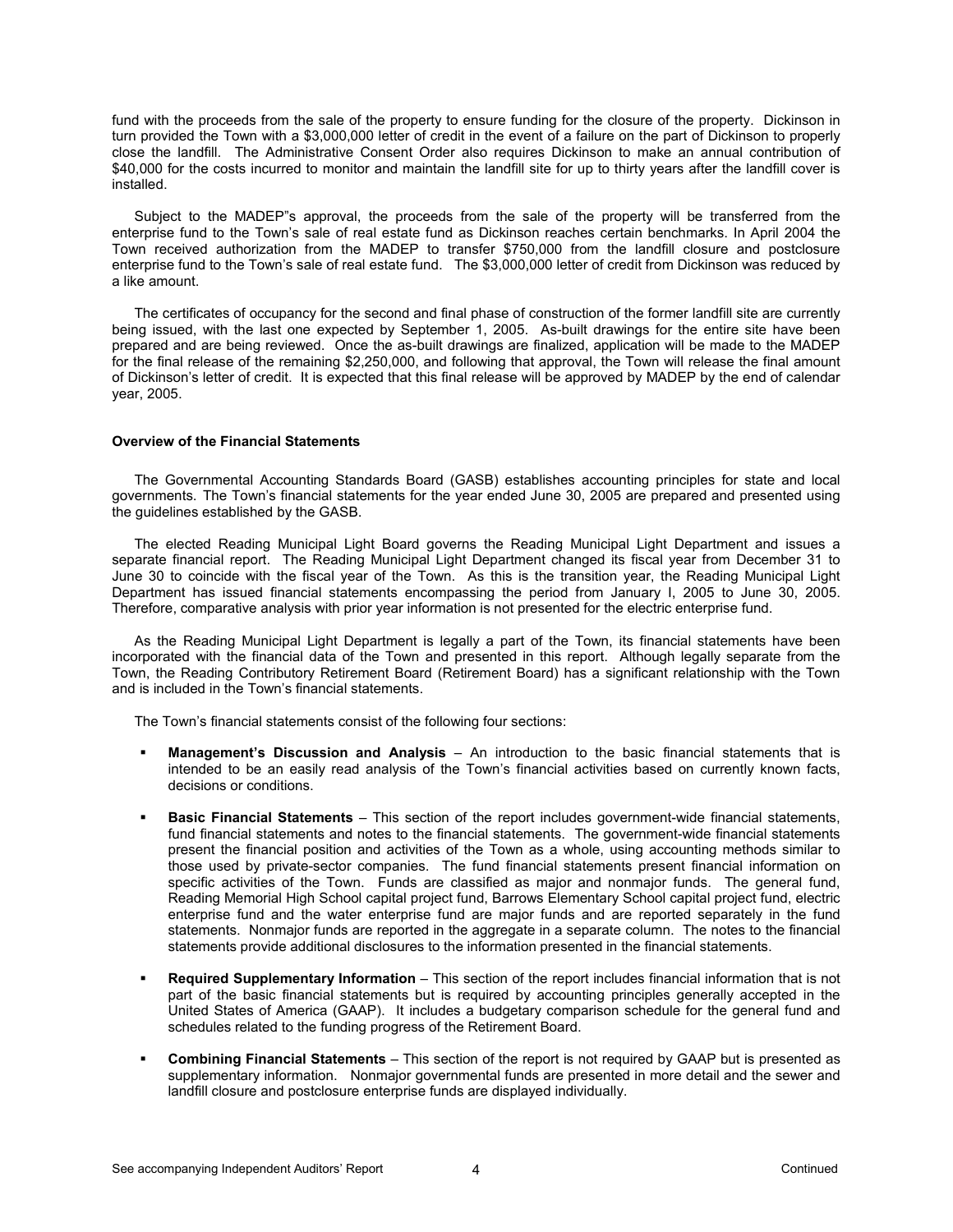### **Government-wide Financial Statements**

The government-wide financial statements are designed to provide readers with a broad overview of the Town's finances. These statements include all assets and liabilities of the Town, with the exception of assets that cannot be used to fund the Town's programs. The financial effect of transactions and events are recognized when they occur (accrual basis of accounting), regardless of when cash is received or paid. There are two government-wide financial statements:

- **Statement of Net Assets** The statement on page 11 presents information on all of the Town's assets and liabilities, with the difference between the two reported as net assets. Over time, increases or decreases in net assets may serve as a useful indicator of whether the financial position of the Town is improving or deteriorating.
- **Statement of Activities**The statement on page 12 presents information showing how the Town's net assets changed during the most recent fiscal year. All changes in net assets are reported as soon as the underlying event giving rise to the change occurs, regardless of the timing of related cash flows. Thus, revenues and expenses are reported in this statement for some items that will only result in cash flows in future fiscal periods (e.g., uncollected taxes and buyback of accumulated sick leave).

The government-wide financial statements have separate columns for governmental activities and business-type activities. The Town's activities are classified as follows:

- **Governmental Activities**  Activities reported here include education, public safety, public works, library and general administration. Property taxes, motor vehicle excise taxes, federal, state and other local revenues finance these activities.
- **Business-type Activities**  Activities reported here include water supply and distribution, sewer disposal and electricity. User fees, charged to the customers receiving these services, finance these activities.

### **Fund Financial Statements**

The fund financial statements present financial information on specific activities of the Town. Funds are accounting devices that the Town uses to keep track of specific sources of funding and spending for particular purposes. The Town's funds can be divided into three categories:

- **Governmental Funds** The statements on pages 13-14 cover the same activities that are reported in the governmental activities of the government-wide financial statements. The accounting basis and the measurement focus used in these statements, however, are not the same as the ones used in the government-wide financial statements. The statements of the governmental funds focus on current year accountability, as well as on the resources available at the end of the fiscal year.
- **Proprietary Funds** The statements on pages 17-19 cover the same activities that are reported in the business-type of the government-wide financial statements. The accounting basis and the measurement focus used in these statements is the same as those used in the government-wide financial statements. However, these statements provide more detail and additional information on the Town's water, sewer, electric and landfill closure and postclosure enterprise funds than the government-wide financial statements.
- **Fiduciary Funds** The statements on pages 20-21 cover activities that are excluded from the Town's government-wide financial statements because the Town cannot use these assets to finance its operations. Assets accumulated by the Light Department and Retirement Board to fund employee pension benefits are reported in this section of the report. Assets held in which the Town acts solely as a trustee or agent for the benefit of others are also reported here.

## **Reconciliation of Government-wide Financial Statements to Fund Financial Statements**

The governmental activities of the government-wide financial statements and the governmental funds of the fund financial statements do not use the same accounting basis and measurement focus. Capital assets and long-term liabilities are not included on the balance sheet of the governmental funds, but they are on the statement of net assets. Capital assets are recorded as expenditures when they are purchased in the governmental funds and depreciated over the useful life in the government-wide financial statements. There are two schedules on pages 15-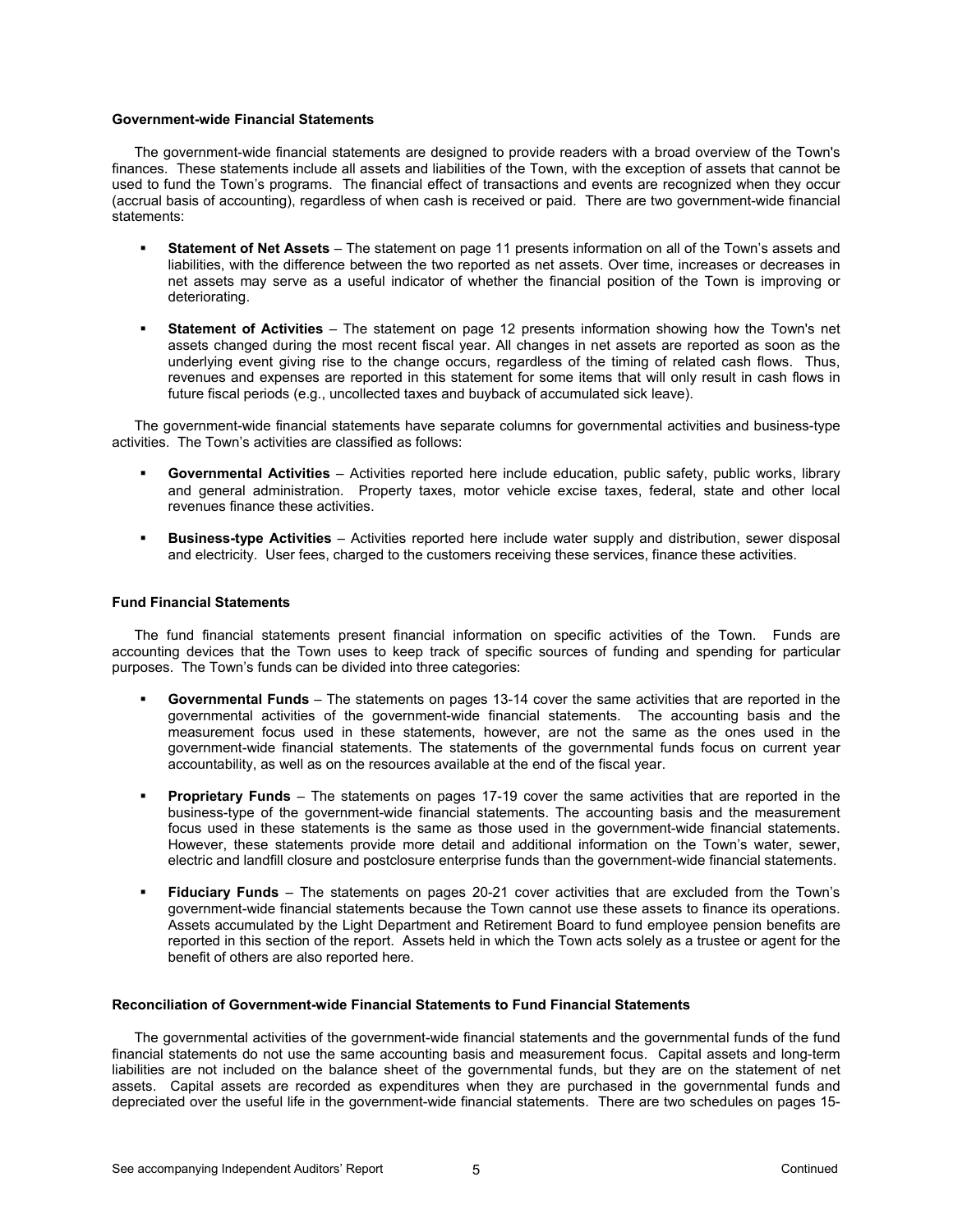16 that provide a crosswalk from the government-wide financial statements to the governmental funds of the fund financial statements:

- Reconciliation of the balance sheet of the governmental funds to the statement of net assets
- Reconciliation of the statement of revenues and expenditures and changes in fund balances of the governmental funds to the statement of activities

The reconciliation of government-wide financial statements to enterprise funds or fiduciary funds of the fund financial statements is not necessary. The business-type activities of the government-wide financial statements and the enterprise funds use the same accounting basis and measurement focus. The fiduciary funds are not included in the government-wide financial statements.

#### **Financial Analysis of the Government-wide Financial Statements**

#### **Net Assets**

Net assets may serve over time as a useful indicator of a government's financial position. However, the net assets of governmental activities should be viewed independently from business-type activities. Resources of the governmental activities are not used to finance costs related to business-type activities. Revenues of the businesstype activities are generally used to finance the operations of the water, sewer and electric enterprise funds. The following table reflects the condensed net assets compared to the prior year with the exception of the electric enterprise fund.

|                             | June 30, 2005 and 2004 |                                   |      |                                           |        |       |
|-----------------------------|------------------------|-----------------------------------|------|-------------------------------------------|--------|-------|
|                             |                        | Governmental<br><b>Activities</b> |      | <b>Business-type</b><br><b>Activities</b> | Totals |       |
|                             | 2005                   | 2004                              | 2005 | 2004                                      | 2005   | 2004  |
| Current and other assets    | \$<br>59.6             | 75.8                              | 11.4 | 11.2                                      | 71.0   | 87.0  |
| Capital assets              | 103.1                  | 77.4                              | 12.6 | 10.4                                      | 115.7  | 87.8  |
| Total assets                | 162.7                  | 153.2                             | 24.0 | 21.6                                      | 186.7  | 174.8 |
| Other liabilities           | 37.2                   | 44.4                              | 3.4  | 2.4                                       | 40.6   | 46.8  |
| Long-term liabilities       | 66.0                   | 60.2                              | 1.3  |                                           | 67.3   | 60.2  |
| <b>Total liabilities</b>    | 103.2                  | 104.6                             | 4.7  | 2.4                                       | 107.9  | 107.0 |
| Net assets:                 |                        |                                   |      |                                           |        |       |
| Invested in capital assets, |                        |                                   |      |                                           |        |       |
| Net of related debt         | 45.4                   | 36.6                              | 9.9  | 9.7                                       | 55.3   | 46.3  |
| Restricted                  | 9.6                    | 8.4                               | 6.2  | 6.6                                       | 15.8   | 15.0  |
| Unrestricted (deficit)      | 4.5                    | 3.6                               | 3.2  | 2.9                                       | 7.7    | 6.5   |
| Total net assets            | \$<br>59.5             | 48.6                              | 19.3 | 19.2                                      | 78.8   | 67.8  |

The above table shows that the total net assets of the Town increased by \$11.0 million or 16.2%. The net assets of the governmental activities increased by \$10.9 million or 22.4% and business-type activities increased by \$.1 million or .5%.

- **Governmental Activities** The Town's unrestricted net assets increased by \$0.9 million during the current fiscal year.
- **Business-type Activities** The net assets of the water fund increased by .4 million or 4.9% while the net assets of the sewer fund decreased by \$.5 million or 5.5% during the current year.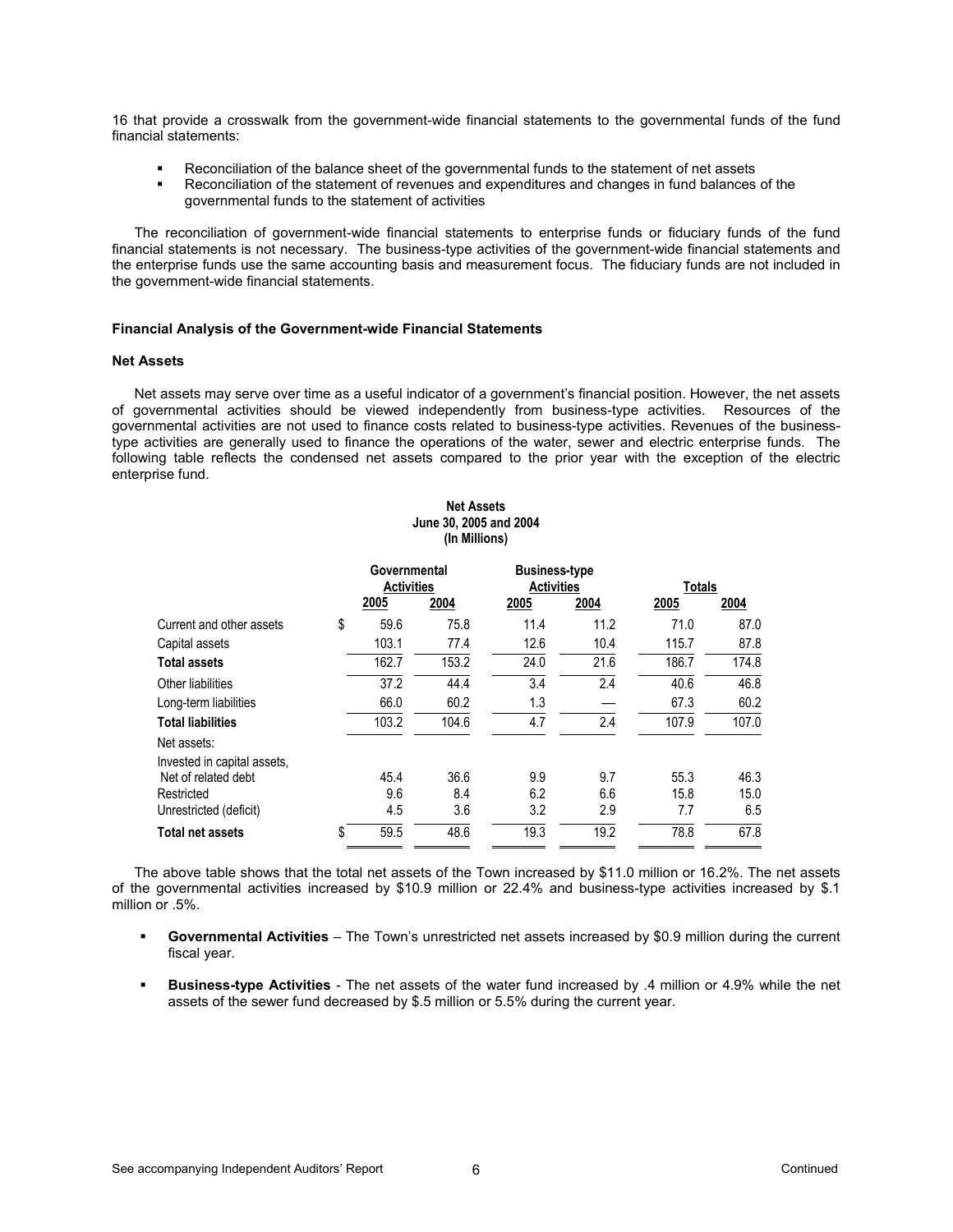## **Changes in Net Assets**

The following condensed financial information was derived from the government-wide statement of activities and reflects how the Town's net assets changed during the fiscal year.

## **Changes in Net Assets For the Years Ended June 30, 2005 and 2004 (In Millions)**

|                                         | Governmental<br><b>Activities</b> |           |                  | <b>Business-type</b><br><b>Activities</b> |           | <b>Totals</b> |
|-----------------------------------------|-----------------------------------|-----------|------------------|-------------------------------------------|-----------|---------------|
|                                         | 2005                              | 2004      | 2005             | 2004                                      | 2005      | 2004          |
| \$<br><b>Revenues</b>                   |                                   |           |                  |                                           |           |               |
| Program revenues:                       |                                   |           |                  |                                           |           |               |
| Charges for services                    | 5.3                               | 4.5       | 7.1              | 6.5                                       | 12.4      | 11.0          |
| State grants and entitlements           | 18.0                              | 12.0      |                  |                                           | 18.0      | 12.0          |
| Other                                   | 1.1                               | $\cdot$   | $\cdot$ 1        | $\cdot$ 1                                 | 1.2       | .8            |
| General revenues:                       |                                   |           |                  |                                           |           |               |
| Property taxes                          | 42.1                              | 37.9      |                  |                                           | 42.1      | 37.9          |
| Motor vehicle excise taxes              | 2.9                               | 2.8       |                  |                                           | 2.9       | 2.8           |
| State entitlements                      | 3.7                               | 3.5       |                  |                                           | 3.7       | 3.5           |
| Other                                   | 1.7                               | 1.1       |                  |                                           | 1.7       | 1.1           |
| <b>Total revenues</b>                   | 74.8                              | 62.5      | $\overline{7.2}$ | 6.6                                       | 82.0      | 69.1          |
| <b>Expenses</b>                         |                                   |           |                  |                                           |           |               |
| General government                      | 3.6                               | 3.4       |                  |                                           | 3.6       | 3.4           |
| Public safety                           | 10.1                              | 9.5       |                  |                                           | 10.1      | 9.5           |
| Education                               | 40.1                              | 36.8      |                  |                                           | 40.1      | 36.8          |
| Public works and facilities             | 6.9                               | 6.2       |                  |                                           | 6.9       | 6.2           |
| Human services                          | .7                                | .6        |                  |                                           | .7        | .6            |
| Culture and recreation                  | 1.8                               | 1.7       |                  |                                           | 1.8       | 1.7           |
| Interest on debt service                | 2.7                               | 2.2       |                  |                                           | 2.7       | 2.2           |
| Water                                   |                                   |           | 3.2              | 2.8                                       | 3.2       | 2.8           |
| Sewer                                   |                                   |           | 4.0              | 3.8                                       | 4.0       | 3.8           |
| <b>Total expenses</b>                   | 65.9                              | 60.4      | $\overline{7.2}$ | 6.6                                       | 73.1      | 67.0          |
| Excess (deficiency) of revenues over    |                                   |           |                  |                                           |           |               |
| (under) expenses                        | 8.9                               | 2.1       |                  |                                           | 8.9       | 2.1           |
| Contributions to permanent funds        | $\cdot$ 1                         | $\cdot$ 1 |                  |                                           | $\cdot$ 1 | .1            |
| <b>Transfers</b>                        | 1.9                               | 2.6       |                  | 8.                                        | 1.9       | 3.4           |
| \$<br>Increase (decrease) in net assets | 10.9                              | 4.8       |                  | 8.                                        | 10.9      | 5.6           |
|                                         |                                   |           |                  |                                           |           |               |

As previously noted, governmental activities should be viewed independently from business-type activities.

- **Governmental Activities** In fiscal year 2005 property taxes accounted for 56.3% of revenues. State grants and entitlements represented 29.0% of revenues.
- **Business-type Activities** Water, sewer and electric rates are structured to cover all the costs related to each activity. Investment income is the only source of revenue generated by the landfill closure and postclosure fund.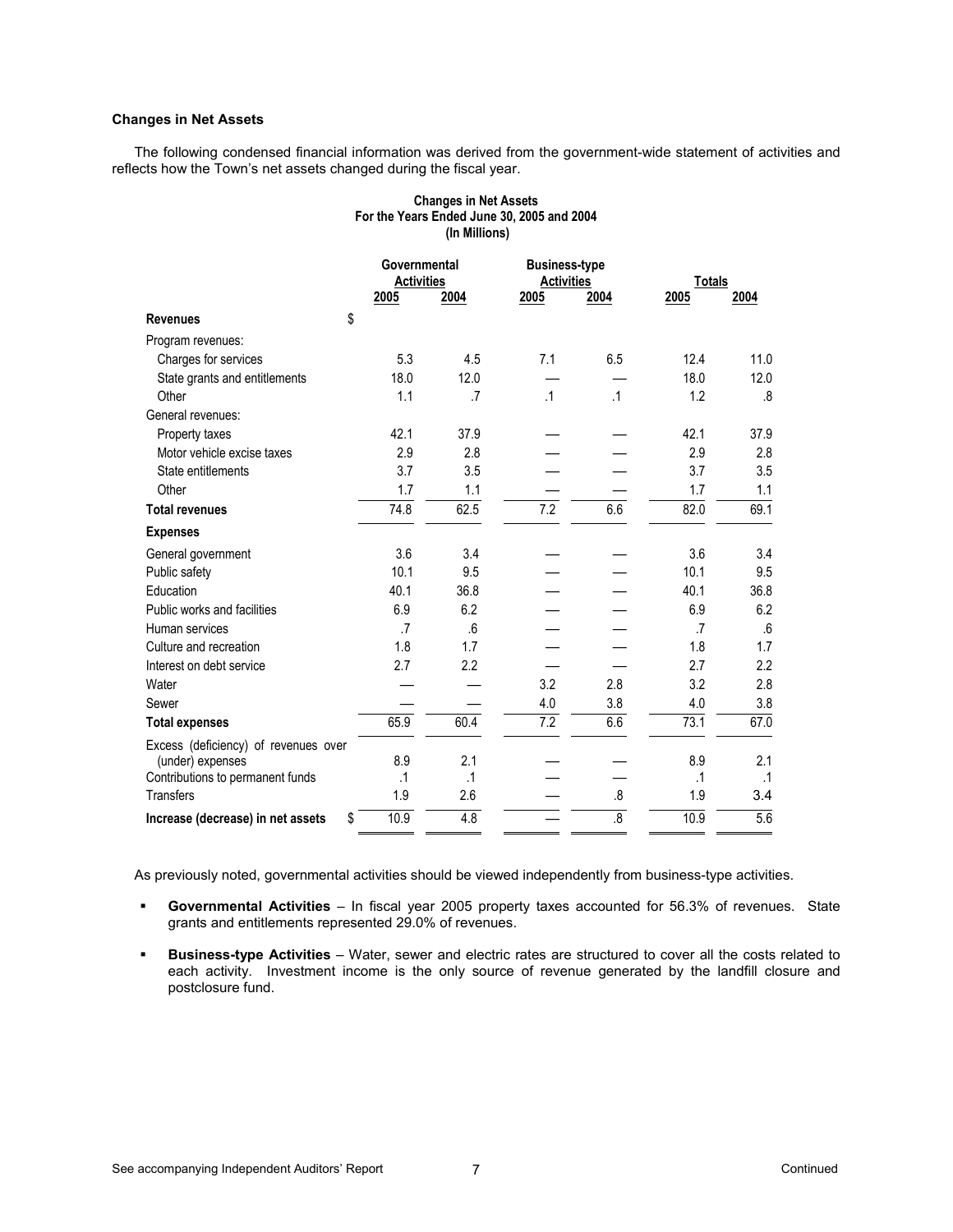## **Financial Analysis of the Town's Funds**

#### **Governmental Funds**

**General Fund –** Notwithstanding the significant draw-down of fund balance to offset the snow and ice control budget deficit and provide additional funding for school building projects, the Town's year-end fund balance of the general fund was \$96,904 more than the prior year fund balance.

On November 10, 2003 Town Meeting voted to establish a stabilization fund for \$700,000 with an additional \$100,000 added to the stabilization fund by Town Meeting in April 2004. As the stabilization fund is not earmarked, the original authorizations plus any investment income generated can be used to provide funding for any future capital or operating needs.

Based upon the balance sheet as of June 30, the DOR annually determines the amount of general fund balance available for appropriation. In general this amount, commonly known as "free cash", is generated when actual revenues on a cash basis exceed budgeted amounts and expenditures and encumbrances (unpaid commitments) are less than appropriations, or both.

 The stabilization fund and "free cash" are reported as the unreserved fund balance of the general fund. Any additional fund balance that is not reserved for encumbrances or reserved for subsequent year's expenditure is reported as reserved by state statute. The following table reflects the trend in all the components of fund balance.

#### **Changes in Fund Balance Last Five Fiscal Years General Fund**

| <b>Total Fund</b><br>Unreserved<br>("Free Cash")<br><b>Balance</b> |
|--------------------------------------------------------------------|
| 985.699<br>3.179.778                                               |
| 1.288.269<br>3.053.274                                             |
| 3.039.990<br>1.703.703                                             |
| 2.338.696<br>5.620.649                                             |
| 2.634.251<br>5,717,553                                             |
|                                                                    |

**Memorial High School Capital Projects Fund –** This fund is used to account for the renovation and construction of the Reading Memorial High School for approximately \$54.3 million. On February 25, 2003 the voters approved a debt exclusion for the High School project by a vote of 4,802 to 2,894. The approval of a debt exclusion allows the Town to exclude the annual debt service payments for this project from the property tax levy limitations.

**Other Governmental Funds –** Because the Town used short-term debt (bond anticipation notes) to provide funding for the construction and renovation of several school buildings, fund balance increased by \$7.4 million during the fiscal year. As these bond anticipation notes are reported as liabilities (notes payable) on the other governmental funds balance sheet, expenditures related to these projects are not offset by a funding sources on the statement of revenues, expenditures and changes in fund balance. This deficit is temporary and will be eliminated when the bond anticipation notes are refinanced on a long-term basis (bond issue) or the Town receives school building assistance from the Commonwealth of Massachusetts.

**Proprietary Funds –** As noted previously, proprietary funds report the same activities that are reported in the business-type of the government-wide financial statements, only in more detail. In addition to determining the amount of general fund balance available for appropriation, the DOR also makes a similar calculation for the water and sewer fund. These amounts are reported as unreserved net assets in the water and sewer enterprise funds. The net assets available to fund subsequent years' expenses in the water fund were \$2,030,600, an increase from the prior year of \$248,632. The net assets available to fund subsequent years' expenses in the sewer fund were \$1,140,267, an increase from the prior year of \$63,018.

**Fiduciary Funds –** The assets of the employee pension plan are invested in the Pension Reserves Investment Trust (PRIT). The PRIT Fund is a broadly diversified pooled investment fund managed under the direction of a broadly representative board. The PRIT Fund posted a 13.41% return (gross of fees) for the year ended June 30, 2005. The Town's one-year investment return, net of related expenses, was 12.84%. Net assets for the year increased \$7.5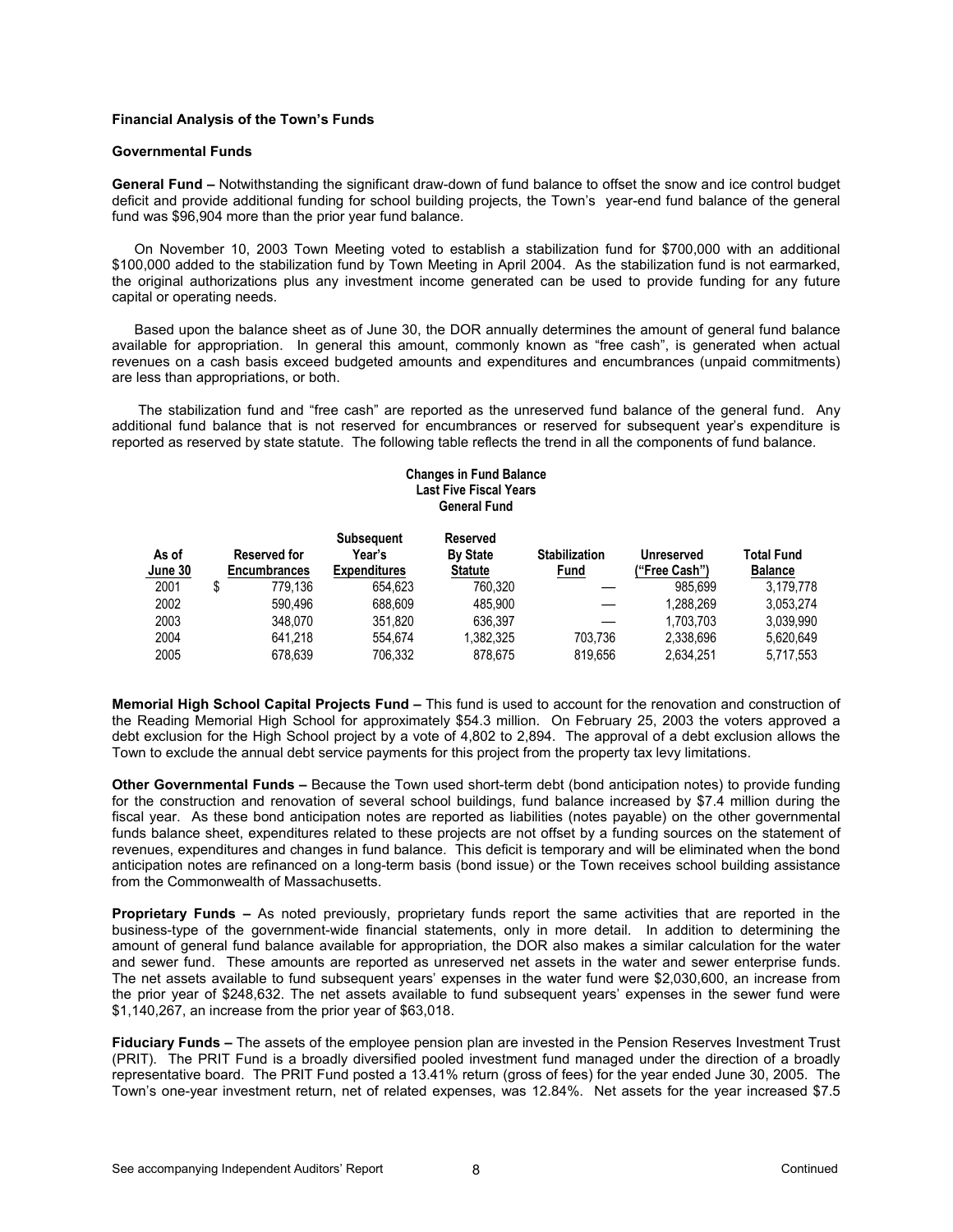million from the prior year. Based upon the actuarial valuation dated June 30, 2005, the actuarial value of assets of the employee pension plan represent approximately 69.7% of the current actuarial accrued liability.

The net assets of the municipal light pension trust increased by \$89,419 from the prior year. The assets of the light pension trust are invested in fixed income securities and are used to fund the Light Department annual required contribution to the employee pension plan. Contributions to the fund are determined by an actuarial valuation.

### **Capital Assets**

Excluding the business-type activities, the Town had \$103.1 million invested in a broad range of capital assets, net of depreciation, on June 30, 2005. This amount represents an increase (including additions and deductions) of \$25.7 million, or 33.2%, over last year.

In the following schedule, infrastructure assets include roads, water and sewer lines.

|                           |    | Capital Assets at June 30, 2005 and 2004<br>(Net of Depreciation, in Millions) |                                                                                |         |         |        |      |  |
|---------------------------|----|--------------------------------------------------------------------------------|--------------------------------------------------------------------------------|---------|---------|--------|------|--|
|                           |    |                                                                                | Governmental<br><b>Business-type</b><br><b>Activities</b><br><b>Activities</b> |         |         | Totals |      |  |
|                           |    | 2005                                                                           | 2004                                                                           | 2005    | 2004    | 2005   | 2004 |  |
| Land and improvements     | \$ | 3.8                                                                            | 3.8                                                                            | $\cdot$ | $\cdot$ | 4.0    | 4.0  |  |
| Building and improvements |    | 79.3                                                                           | 53.4                                                                           | 3.7     | 2.5     | 83.0   | 55.9 |  |
| Equipment                 |    | 2.0                                                                            | 1.7                                                                            | .9      | .9      | 2.9    | 2.6  |  |
| <b>Infrastructures</b>    |    | 18.0                                                                           | 18.5                                                                           | 7.7     | 6.8     | 25.7   | 25.3 |  |
| Total net assets          | S  | 103.1                                                                          | 77.4                                                                           | 12.5    | 10.4    | 115.6  | 87.8 |  |

This year's major capital asset events included:

- The construction and renovation of the Reading Memorial High School building project at \$20,096,920 with construction in progress at the end of the year reaching \$24,848,583.
- The renovation of the Barrows Elementary School at \$6,221,374 with construction in progress at the end of the year reaching \$7,154,640.
- The final phase of the Wood End Elementary School at \$1,220,297 with total project costs at the end of the year reaching \$10,607,364 at the end of the year. The Wood End School opened in September 2005.
- The design work related to the construction of a water treatment plant at 1,498,638.
- Infrastructure improvements for roadway, sidewalk, and curbs at \$952,634, water main construction at \$910,443 and sewer manhole and line rehabilitation at \$354,251.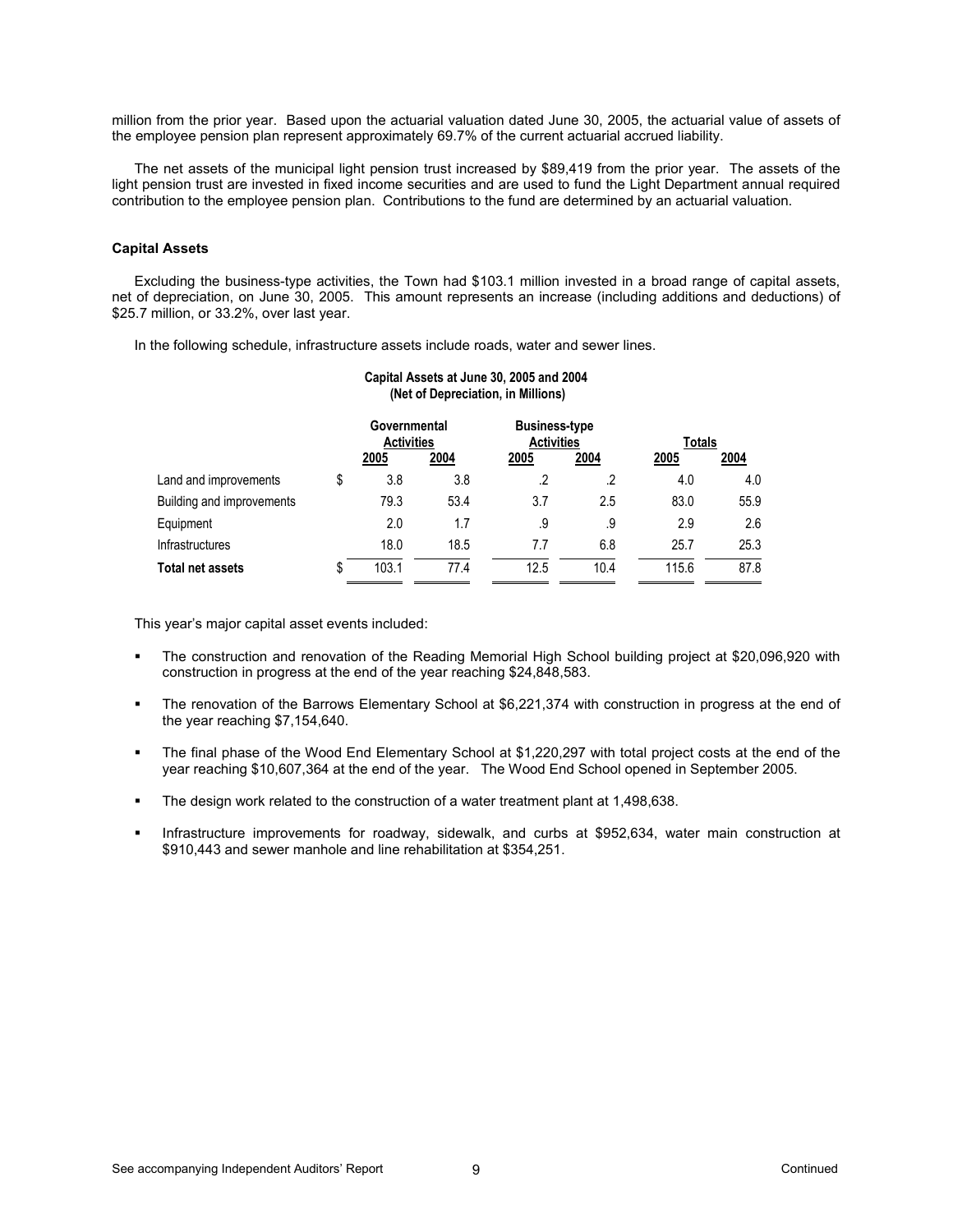**Debt** 

Excluding the debt of the Light Department, the Town had \$75.2 million in bonds, notes and loans outstanding on June 30, 2005. This represents a \$1.4 million decrease or 1.8% from the previous year.

#### **Outstanding Debt at June 30, 2005 and 2004 (In Millions)**

| 2005 | 2004 |
|------|------|
|      |      |
| 7.7  | 12.8 |
| 63.7 | 61.6 |
| 71.4 | 74.4 |
|      |      |
|      |      |
| 2.4  | 2.2  |
| 1.0  |      |
|      |      |
| .4   |      |
| 3.8  | 2.2  |
| 75.2 | 76.6 |
|      |      |

The Town issues short-term debt in anticipation of issuing long-term debt or receiving school building assistance from the Commonwealth of Massachusetts at a future date. The Town received school building assistance in the amount of \$6,180,131 for the Wood End Elementary School and the Barrows Elementary School under this program. Therefore, the Town did not have to borrow and was able to retire anticipation notes previously issued. At year-end, the Town had \$10.1 million outstanding bond anticipations notes.

The Town maintains a "AA" rating from Standard & Poor's and a "A1" from Moody's' for general obligation debt. For the Town's bond anticipations notes, Standard & Poor's assigned a rating of "SP-1+" and Moody's assigned a rating of "MIG1".

The Town's general obligation bond issues for school construction projects for which the Town receives construction grants from the Commonwealth of Massachusetts are amortized over twenty years. In general, all other general obligation bond issues are amortized over ten years.

#### **Fiscal Year 2006 Budget**

Notwithstanding the anticipated modest increase in state aid and the significant increase in group health insurance costs, the fiscal year 2006 budget adopted by Town Meeting in May 2005 maintained services at the fiscal year 2005 levels.

#### **Requests for Information**

This financial report is designed to provide a general overview of the Town's finances for all those with an interest in the government's finances. Questions concerning any of the information provided in this report or requests for additional financial information should be addressed to: Town Accountant, Town Hall, 16 Lowell Street, Reading, MA 01867.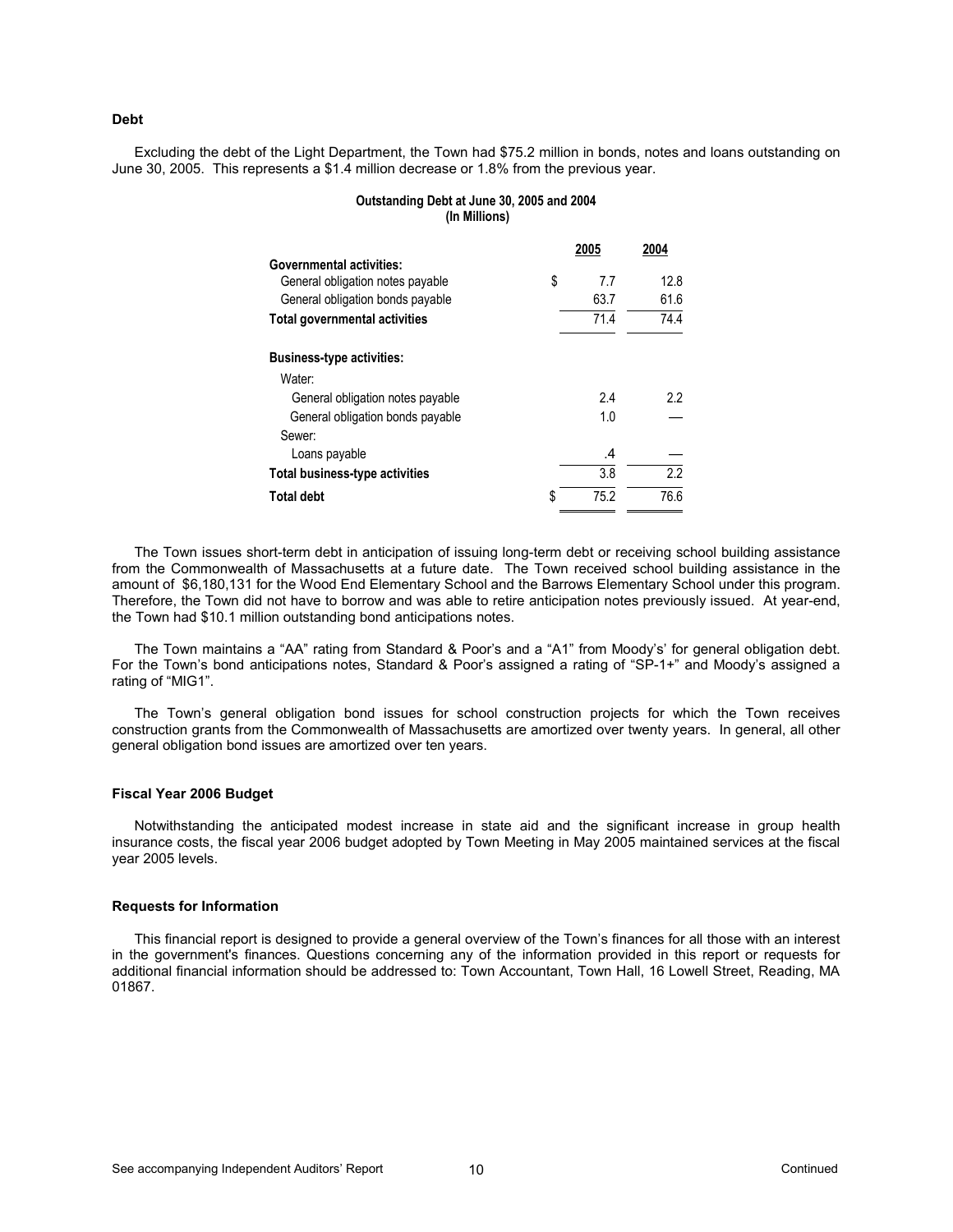## **Statement of Net Assets**

**June 30, 2005**

|                                                  | Governmental<br><b>Activities</b> | <b>Business-type</b><br><b>Activities</b> | <u>Total</u> |
|--------------------------------------------------|-----------------------------------|-------------------------------------------|--------------|
| <b>ASSETS</b>                                    |                                   |                                           |              |
| Cash and cash equivalents                        | \$<br>19,377,448                  | 31,222,603                                | 50,600,051   |
| Investments                                      | 15,622,328                        | 4,400,000                                 | 20,022,328   |
| Receivables, net of allowance for uncollectibles | 22,363,815                        | 9,295,529                                 | 31,659,344   |
| Inventories                                      |                                   | 1,364,502                                 | 1,364,502    |
| Prepayments                                      |                                   | 559,267                                   | 559,267      |
| Unamortized discounts on bonds                   | 166,885                           | 34,365                                    | 201,250      |
| Investments in joint ventures                    |                                   | 175,282                                   | 175,282      |
| Investments, permanently restricted              | 2,066,895                         |                                           | 2,066,895    |
| Capital assets:                                  |                                   |                                           |              |
| Assets not being depreciated                     | 35,139,447                        | 3,100,187                                 | 38,239,634   |
| Assets being depreciated, net of accumulated     |                                   |                                           |              |
| depreciation                                     | 68,002,837                        | 62,924,846                                | 130,927,683  |
| <b>Total assets</b>                              | 162,739,655                       | 113,076,581                               | 275,816,236  |
| <b>LIABILITIES</b>                               |                                   |                                           |              |
| Accounts payable and other current liabilities   | 7,019,005                         | 4,447,313                                 | 11,466,318   |
| Accrued interest payable                         | 1,025,232                         | 38,298                                    | 1,063,530    |
| Unearned revenue                                 | 21,538,612                        | 800,791                                   | 22,339,403   |
| Notes payable                                    | 7,689,000                         | 2,397,000                                 | 10,086,000   |
| Deposits                                         |                                   | 628,273                                   | 628,273      |
| Long-term liabilities:                           |                                   |                                           |              |
| Due within one year:                             |                                   |                                           |              |
| Compensated absences                             | 62,070                            | 102,054                                   | 164,124      |
| Loan payable                                     |                                   | 83,677                                    | 83,677       |
| Bonds payable                                    | 3,575,000                         | 955,000                                   | 4,530,000    |
| Unamortized premiums on notes and bonds          | 99,925                            | 17,721                                    | 117,646      |
| Due in more than one year:                       |                                   |                                           |              |
| Compensated absences                             | 1,720,494                         | 2,218,659                                 | 3,939,153    |
| Loan payable                                     |                                   | 334,708                                   | 334,708      |
| Bonds payable                                    | 60,130,000                        | 3,405,000                                 | 63,535,000   |
| Unamortized premiums on bonds                    | 389,758                           | 6,989                                     | 396,747      |
| <b>Total liabilities</b>                         | 103,249,096                       | 15,435,483                                | 118,684,579  |
| <b>NET ASSETS</b>                                |                                   |                                           |              |
| Invested in capital assets, net of related debt  | 45,418,089                        | 60,022,295                                | 105,440,384  |
| Restricted for:                                  |                                   |                                           |              |
| Medical assistance for needy citizens            | 3,652,352                         |                                           | 3,652,352    |
| Cemetery purposes                                | 1,197,344                         |                                           | 1,197,344    |
| Other purposes:                                  |                                   |                                           |              |
| Expendable                                       | 2,709,073                         | 9,459,834                                 | 12,168,907   |
| Nonexpendable                                    | 2,066,895                         |                                           | 2,066,895    |
| Unrestricted                                     | 4,446,806                         | 28,158,969                                | 32,605,775   |
| Total net assets                                 | \$<br>59,490,559                  | 97,641,098                                | 157,131,657  |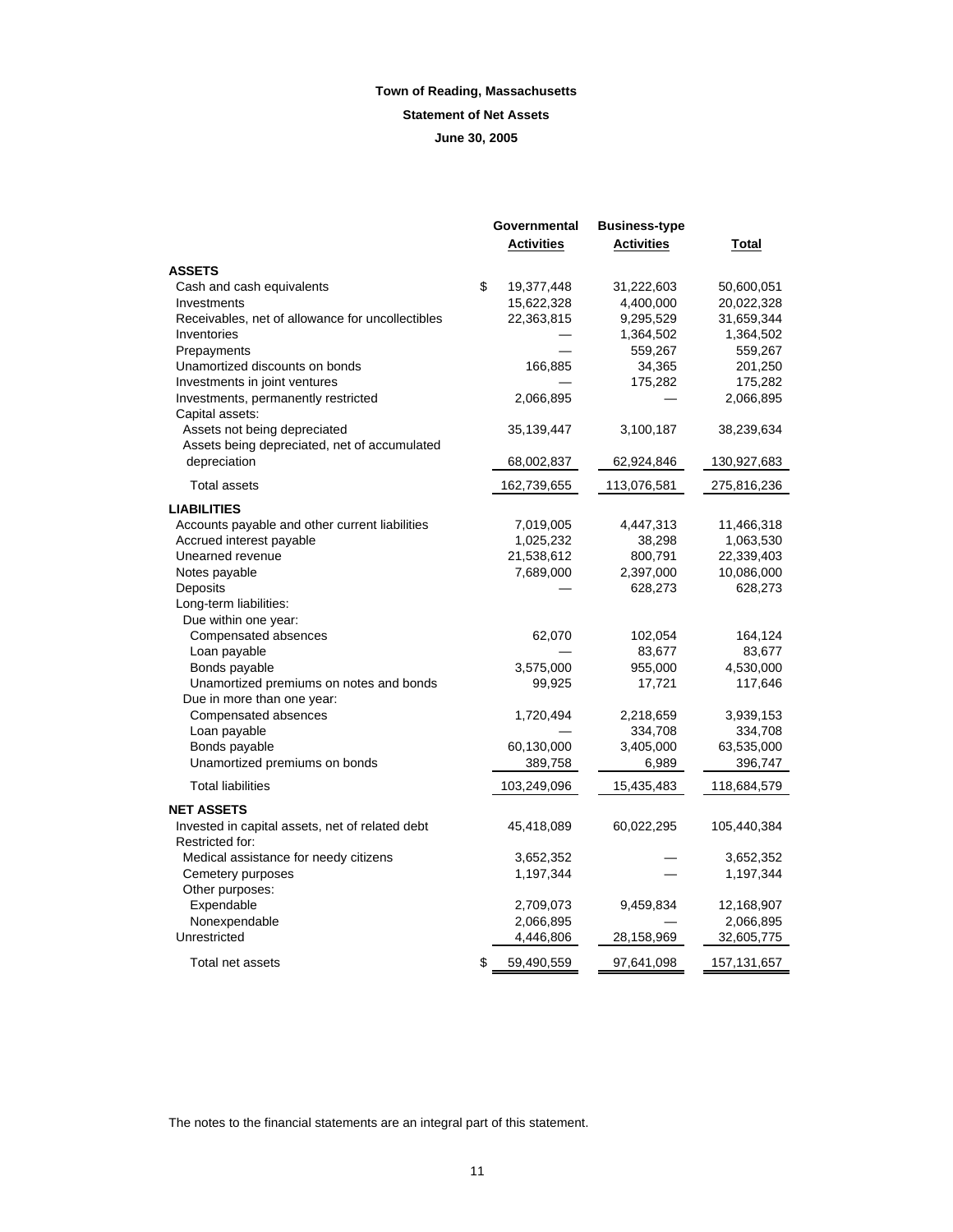### **Statement of Activities**

#### **For the Year Ended June 30, 2005**

## **(except for the Electric Business Activity, which is for January 1 to June 30, 2005)**

|                                |                 |                    | <b>Program Revenues</b>              |                      |                   | Net (Expense) Revenue and<br><b>Changes in Net Assets</b> |                |
|--------------------------------|-----------------|--------------------|--------------------------------------|----------------------|-------------------|-----------------------------------------------------------|----------------|
|                                |                 |                    | <b>Charges for Operating Grants,</b> |                      |                   |                                                           |                |
|                                |                 |                    | Services, Fees Contributions         | Capital              |                   |                                                           |                |
|                                |                 | <b>Fines and</b>   | <b>And Restricted</b>                | Grants and           | Governmental      | <b>Business-type</b>                                      |                |
| <b>Functions / Programs</b>    | <b>Expenses</b> | <b>Forfeitures</b> | Interest                             | <b>Contributions</b> | <b>Activities</b> | <b>Activities</b>                                         | Total          |
| Governmental activities:       |                 |                    |                                      |                      |                   |                                                           |                |
| General government             | \$<br>3,621,076 | 322,187            | 105,794                              |                      | (3, 193, 095)     |                                                           | (3, 193, 095)  |
| Public safety                  | 10,071,857      | 2,564,290          | 483.762                              |                      | (7,023,805)       |                                                           | (7,023,805)    |
| Education                      | 40,073,075      | 1,663,194          | 9,173,726                            | 7,215,787            | (22,020,368)      |                                                           | (22,020,368)   |
| Public works and facilities    | 6,921,690       | 260,743            | 325,200                              | 736,922              | (5,598,825)       |                                                           | (5,598,825)    |
| Human services                 | 677,345         | 46,052             | 245,510                              |                      | (385, 783)        |                                                           | (385, 783)     |
| Culture and recreation         | 1,789,007       | 492,003            | 112,583                              | —                    | (1, 184, 421)     |                                                           | (1, 184, 421)  |
| Interest on debt service       | 2,712,499       |                    | 642,878                              |                      | (2,069,621)       |                                                           | (2,069,621)    |
| Total government activities    | 65,866,549      | 5,348,469          | 11,089,453                           | 7,952,709            | (41, 475, 918)    |                                                           | (41, 475, 918) |
| Business-type activities:      |                 |                    |                                      |                      |                   |                                                           |                |
| Electric                       | 30,329,372      | 32,365,201         | 212,937                              | 1,091,669            |                   | 3,340,435                                                 | 3,340,435      |
| Water                          | 3,181,444       | 3,544,813          | 60,156                               |                      |                   | 423,525                                                   | 423,525        |
| Sewer                          | 4,037,797       | 3,554,354          | 28,536                               |                      |                   | (454, 907)                                                | (454, 907)     |
| Landfill closure               |                 |                    | 50,682                               |                      |                   | 50,682                                                    | 50,682         |
| Total business-type activities | 37,548,613      | 39,464,368         | 352,311                              | 1,091,669            |                   | 3,359,735                                                 | 3,359,735      |
| Total government               | 103,415,162     | 44,812,837         | 11,441,764                           | 9,044,378            | (41, 475, 918)    | 3,359,735                                                 | (38, 116, 183) |

| General revenues:                    |                  |            |               |
|--------------------------------------|------------------|------------|---------------|
| <b>Property taxes</b>                | 42,143,736       |            | 42,143,736    |
| Excise taxes                         | 2,932,185        |            | 2,932,185     |
| Penalties and interest on taxes      |                  | 161,635    | 161,635       |
| Payments in lieu of taxes            |                  | 351,934    | 351,934       |
| Intergovernmental                    | 3,668,543        |            | 3,668,543     |
| Unrestricted investment earnings     | 1,150,471        |            | 1,150,471     |
| Contributions to permanent funds     |                  | 83,529     | 83,529        |
| Transfers                            | 1,894,829        |            | 1,894,829     |
| Total general revenues and transfers | 52,386,862       |            | 52,386,862    |
| Change in net assets                 | 10.910.944       | 3,359,735  | 14.270.679    |
| Net assets - beginning               | 48,579,615       | 94,281,363 | 142,860,978   |
| Net assets - ending                  | 59,490,559<br>\$ | 97,641,098 | 157, 131, 657 |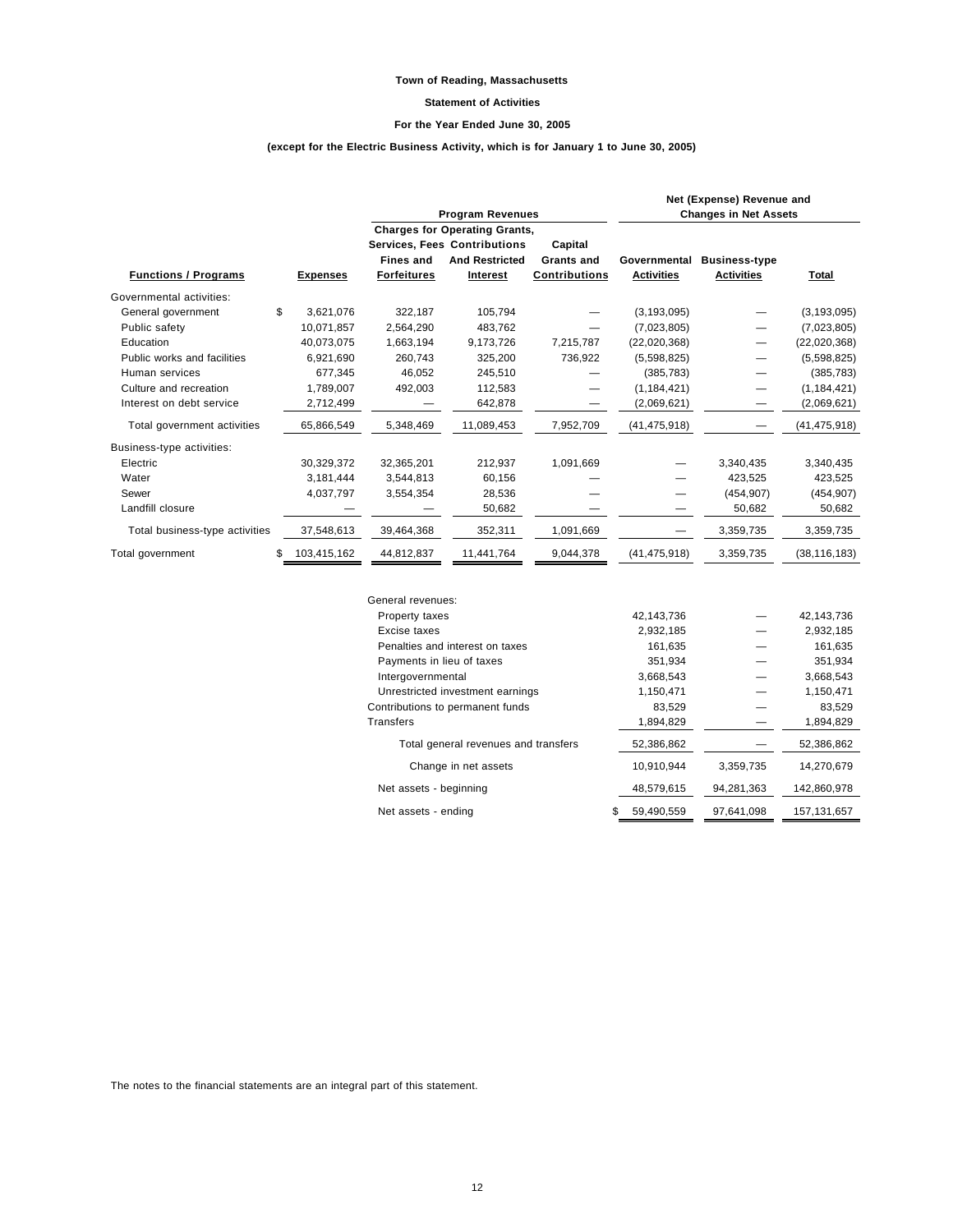## **Town of Reading, Massachusetts Balance Sheet**

## **Governmental Funds**

**June 30, 2005**

|                                                                                                               | General<br><b>Fund</b>   | <b>Memorial</b><br><b>High School</b><br><b>Capital Project</b><br>Fund | <b>Barrows</b><br>Elementary<br><b>Capital Project</b><br>Fund | Other<br>Governmental<br><b>Funds</b> | Total      |
|---------------------------------------------------------------------------------------------------------------|--------------------------|-------------------------------------------------------------------------|----------------------------------------------------------------|---------------------------------------|------------|
| <b>ASSETS</b>                                                                                                 |                          |                                                                         |                                                                |                                       |            |
| Cash and cash equivalents                                                                                     | \$<br>11,015             | 14,069,162                                                              | 1,716,207                                                      | 3,581,064                             | 19,377,448 |
| Investments                                                                                                   | 9,911,957                |                                                                         |                                                                | 7,777,266                             | 17,689,223 |
| Receivables:                                                                                                  |                          |                                                                         |                                                                |                                       |            |
| Property taxes:                                                                                               |                          |                                                                         |                                                                |                                       |            |
| Delinquent                                                                                                    | 338,296                  |                                                                         |                                                                |                                       | 338,296    |
| Subsequent year's levy                                                                                        | 21,133,236               |                                                                         |                                                                |                                       | 21,133,236 |
| Liens                                                                                                         | 266,946                  |                                                                         |                                                                | 1,200                                 | 268,146    |
| Deferrals                                                                                                     | 82,662                   |                                                                         |                                                                |                                       | 82,662     |
| Motor vehicle excise                                                                                          | 174,320                  |                                                                         |                                                                |                                       | 174,320    |
| Special assessments                                                                                           | 3,189                    |                                                                         |                                                                | 2,932                                 | 6,121      |
| Accrued interest                                                                                              | 36,356                   |                                                                         |                                                                |                                       | 36,356     |
| Other governments                                                                                             | 5,422                    |                                                                         |                                                                | 292,502                               | 297,924    |
| Other                                                                                                         | 200,995                  |                                                                         |                                                                | 9,273                                 | 210,268    |
| Due from other funds                                                                                          | $\overline{\phantom{0}}$ | 345,000                                                                 |                                                                |                                       | 345,000    |
| <b>Total assets</b>                                                                                           | \$<br>32,164,394         | 14,414,162                                                              | 1,716,207                                                      | 11,664,237                            | 59,959,000 |
| <b>LIABILITIES AND FUND BALANCES</b><br>Liabilities:<br>Warrants and accounts payable<br>Accrued liabilities: | \$<br>1,668,386          | 2,312,745                                                               | 587,716                                                        | 556,266                               | 5,125,113  |
| Payroll                                                                                                       | 1,781,908                |                                                                         |                                                                | 111,984                               | 1,893,892  |
| Interest on bond anticipation notes                                                                           | 119,127                  |                                                                         |                                                                |                                       | 119,127    |
| Due to other funds                                                                                            | 300,000                  |                                                                         |                                                                | 45,000                                | 345,000    |
| Deferred revenue                                                                                              | 22,577,420               |                                                                         |                                                                | 4,132                                 | 22,581,552 |
| Notes payable                                                                                                 |                          | 650,000                                                                 | 3,700,981                                                      | 3,338,019                             | 7,689,000  |
| <b>Total liabilities</b>                                                                                      | 26,446,841               | 2,962,745                                                               | 4,288,697                                                      | 4,055,401                             | 37,753,684 |
| Fund balances:                                                                                                |                          |                                                                         |                                                                |                                       |            |
| Reserved by state statute<br>Reserved for:                                                                    | 878,675                  |                                                                         |                                                                |                                       | 878,675    |
| Encumbrances                                                                                                  | 678,639                  |                                                                         |                                                                |                                       | 678,639    |
| Subsequent year's expenditure                                                                                 | 706,332                  |                                                                         |                                                                | 543,000                               | 1,249,332  |
| Unreserved                                                                                                    | 3,453,907                |                                                                         |                                                                |                                       | 3,453,907  |
| Unreserved, (deficit) reported in:                                                                            |                          |                                                                         |                                                                |                                       |            |
| Special revenue funds                                                                                         |                          |                                                                         |                                                                | 7,897,062                             | 7,897,062  |
| Capital projects funds                                                                                        |                          | 11,451,417                                                              | (2,572,490)                                                    | (2,898,121)                           | 5,980,806  |
| Permanent funds                                                                                               |                          |                                                                         |                                                                | 2,066,895                             | 2,066,895  |
| Total fund balances                                                                                           | 5,717,553                | 11,451,417                                                              | (2,572,490)                                                    | 7,608,836                             | 22,205,316 |
| Total liabilities and fund balances                                                                           | \$<br>32,164,394         | 14,414,162                                                              | 1,716,207                                                      | 11,664,237                            | 59,959,000 |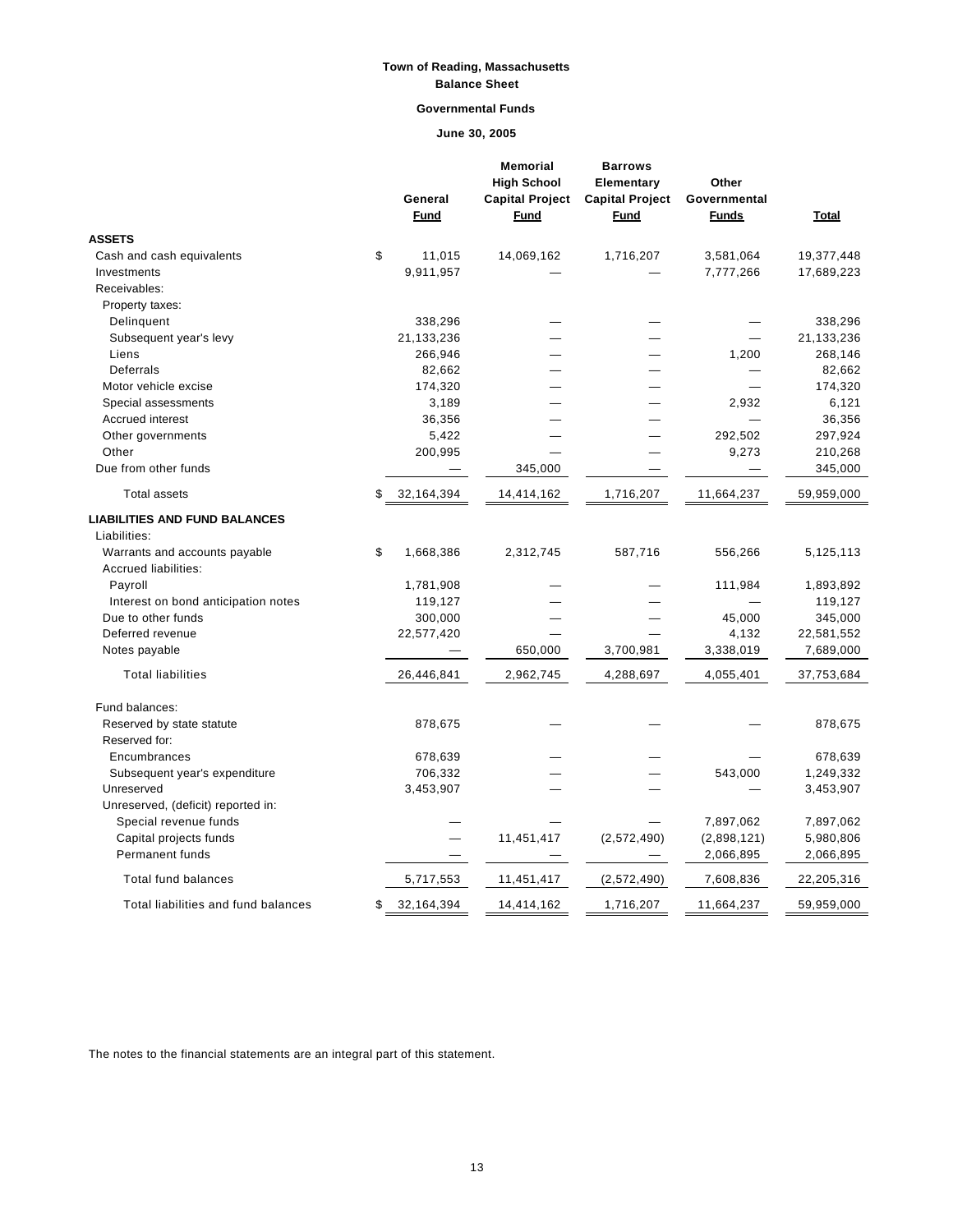#### **Statement of Revenues, Expenditures and Changes in Fund Balances**

#### **Governmental Funds**

### **For the Year Ended June 30, 2005**

|                                      |                         | <b>Memorial</b>        | <b>Barrows</b>         |                     |                         |
|--------------------------------------|-------------------------|------------------------|------------------------|---------------------|-------------------------|
|                                      |                         | <b>High School</b>     | Elementary             | Other               |                         |
|                                      | General                 | <b>Capital Project</b> | <b>Capital Project</b> | Governmental        |                         |
|                                      | <b>Fund</b>             | <b>Fund</b>            | <b>Fund</b>            | <b>Funds</b>        | Total                   |
| Revenues:                            |                         |                        |                        |                     |                         |
| <b>Property taxes</b>                | \$<br>42, 177, 348      |                        |                        |                     | 42, 177, 348            |
| Excise taxes                         | 2,937,456               |                        |                        |                     | 2,937,456               |
| Penalties and interest on taxes      | 161,635                 |                        |                        |                     | 161,635                 |
| Payments in lieu of taxes            | 231,934                 |                        |                        | 120,000             | 351,934                 |
| Charges for services                 | 1,517,501               |                        |                        | 3,459,654           | 4,977,155               |
| Licenses and permits                 | 75,980                  |                        |                        |                     | 75,980                  |
| Intergovernmental                    | 12,001,809              |                        | 1,617,150              | 8,056,986           | 21,675,945              |
| Special assessments                  | 4,965                   |                        |                        | 3,282               | 8,247                   |
| Fines                                | 154,753                 |                        |                        | 350                 | 155,103                 |
| Investment income                    | 1,138,869               |                        |                        | 369,097             | 1,507,966               |
| Contributions and bequests           |                         |                        |                        | 483,619             | 483,619                 |
| Miscellaneous                        | 3,874                   |                        |                        | 288,464             | 292,338                 |
| <b>Total revenues</b>                | 60,406,124              |                        | 1,617,150              | 12,781,452          | 74,804,726              |
| <b>Expenditures:</b>                 |                         |                        |                        |                     |                         |
| Current:                             |                         |                        |                        |                     |                         |
| General government<br>Public safety  | 2,598,954               |                        |                        | 18,265<br>1,124,745 | 2,617,219               |
| Education                            | 6,824,454<br>31,612,268 |                        |                        | 4,257,244           | 7,949,199<br>35,869,512 |
| Public works and facilities          | 4,843,953               |                        |                        | 113,280             | 4,957,233               |
| Human services                       | 291,490                 |                        |                        | 247,540             | 539,030                 |
| Culture and recreation               | 1,042,914               |                        |                        | 463,707             | 1,506,621               |
| Employee benefits                    | 8,196,519               |                        |                        |                     | 8,196,519               |
| Intergovernmental                    | 542,871                 |                        |                        |                     | 542,871                 |
| Debt service                         | 6,555,849               |                        |                        |                     | 6,555,849               |
| Capital outlay                       |                         | 19,246,920             | 5,671,374              | 1,878,216           | 26,796,510              |
| <b>Total expenditures</b>            | 62,509,272              | 19,246,920             | 5,671,374              | 8,102,997           | 95,530,563              |
| Excess (deficiency) of revenues      |                         |                        |                        |                     |                         |
| over expenditures                    | (2, 103, 148)           | (19, 246, 920)         | (4,054,224)            | 4,678,455           | (20, 725, 837)          |
| Other financing sources (uses):      |                         |                        |                        |                     |                         |
| Bonds issued                         |                         |                        | 2,415,000              | 3,065,000           | 5,480,000               |
| Premiums on bonds and notes issued   | 117,730                 |                        |                        |                     | 117,730                 |
| Transfers from other funds           | 2,349,822               | 150,000                |                        | 202,593             | 2,702,415               |
| Transfers to other funds             | (267, 500)              |                        |                        | (540, 086)          | (807, 586)              |
| Total other financing sources (uses) | 2,200,052               | 150,000                | 2,415,000              | 2,727,507           | 7,492,559               |
| Net change in fund balances          | 96,904                  | (19,096,920)           | (1,639,224)            | 7,405,962           | (13, 233, 278)          |
| Fund balances - beginning            | 5,620,649               | 30,548,337             | (933, 266)             | 202,874             | 35,438,594              |
| Fund balances - ending               | \$<br>5,717,553         | 11,451,417             | (2,572,490)            | 7,608,836           | 22,205,316              |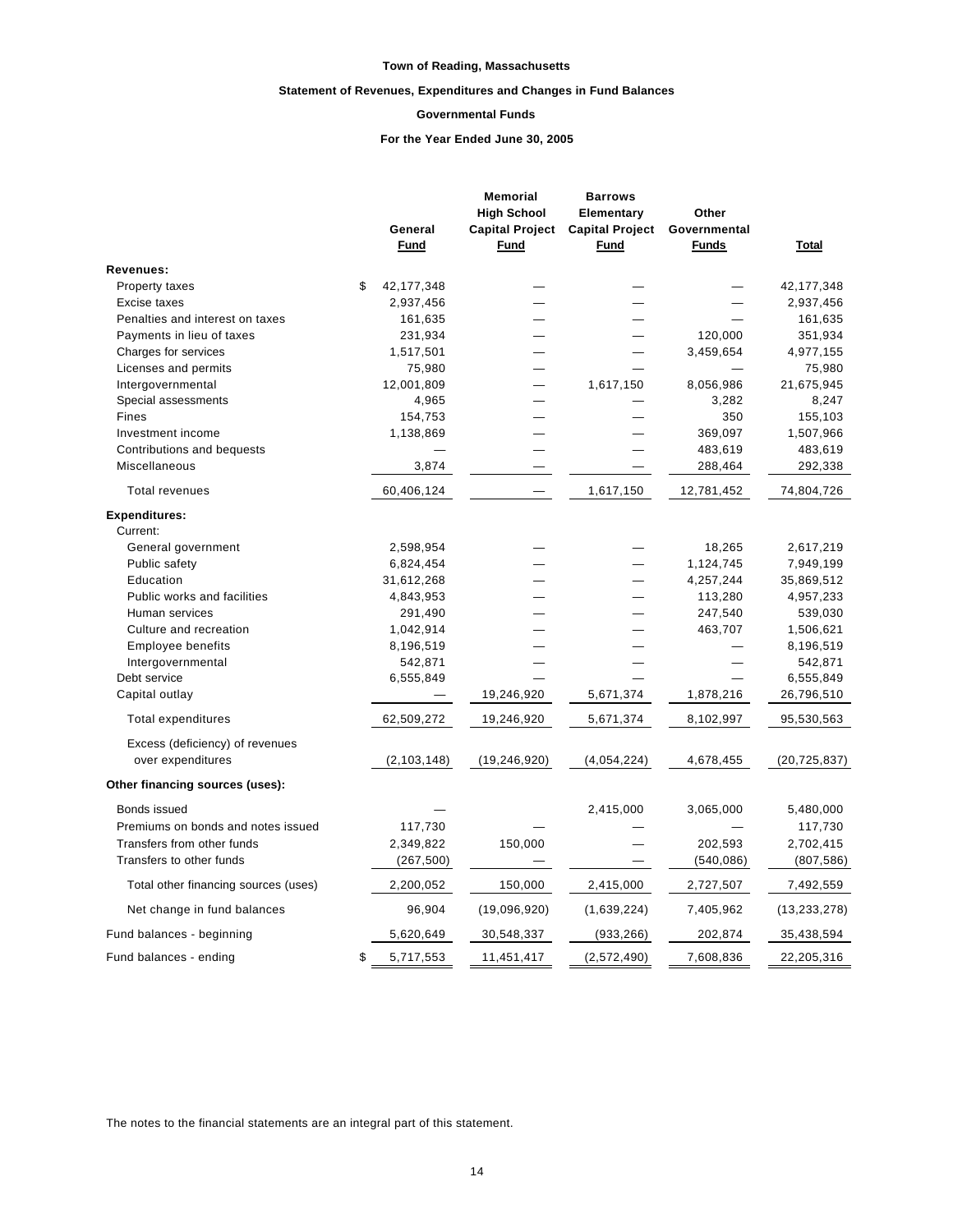## **Town of Reading, Massachusetts Reconciliation of the Governmental Funds Balance Sheet To the Statement of Net Assets For the Year Ended June 30, 2005**

| Total fund balances - governmental funds (page 13)                                                                                                    |                          | \$<br>22,205,316 |
|-------------------------------------------------------------------------------------------------------------------------------------------------------|--------------------------|------------------|
| Amounts reported for governmental activities in the statement of net assets<br>are different because:                                                 |                          |                  |
| Capital assets used in governmental activities are not financial resources and,<br>therefore, are not reported in the funds. These assets consist of: |                          |                  |
|                                                                                                                                                       | \$                       |                  |
| Land and land improvements<br>Infrastructure assets                                                                                                   | 4,082,079                |                  |
|                                                                                                                                                       | 38,307,174<br>93,646,148 |                  |
| Buildings and building improvements<br>Other capital assets                                                                                           | 4,389,988                |                  |
| Accumulated depreciation                                                                                                                              | (37, 283, 105)           |                  |
| Total capital assets                                                                                                                                  |                          | 103,142,284      |
| Other long-term assets are not available to pay for current-period                                                                                    |                          |                  |
| expenditures and, therefore, are deferred in the funds.                                                                                               |                          | 859,426          |
| Long-term liabilities are not due and payable in the current period and,<br>therefore, are not reported in the funds. Those liabilities consist of:   |                          |                  |
| Bonds payable                                                                                                                                         | (63,705,000)             |                  |
| Accrued interest on bonds                                                                                                                             | (906, 105)               |                  |
| Compensated absences                                                                                                                                  | (1,782,564)              |                  |
| Total long-term liabilities                                                                                                                           |                          | (66, 393, 669)   |
| Governmental funds report the effects of the costs related to issuing debt and                                                                        |                          |                  |
| premiums on debt when the debt is issued. These amounts are deferred                                                                                  |                          |                  |
| and amortized in the statement of activities.                                                                                                         |                          | (322,798)        |
|                                                                                                                                                       |                          |                  |
| Net assets of governmental activities (page 11)                                                                                                       |                          | 59,490,559       |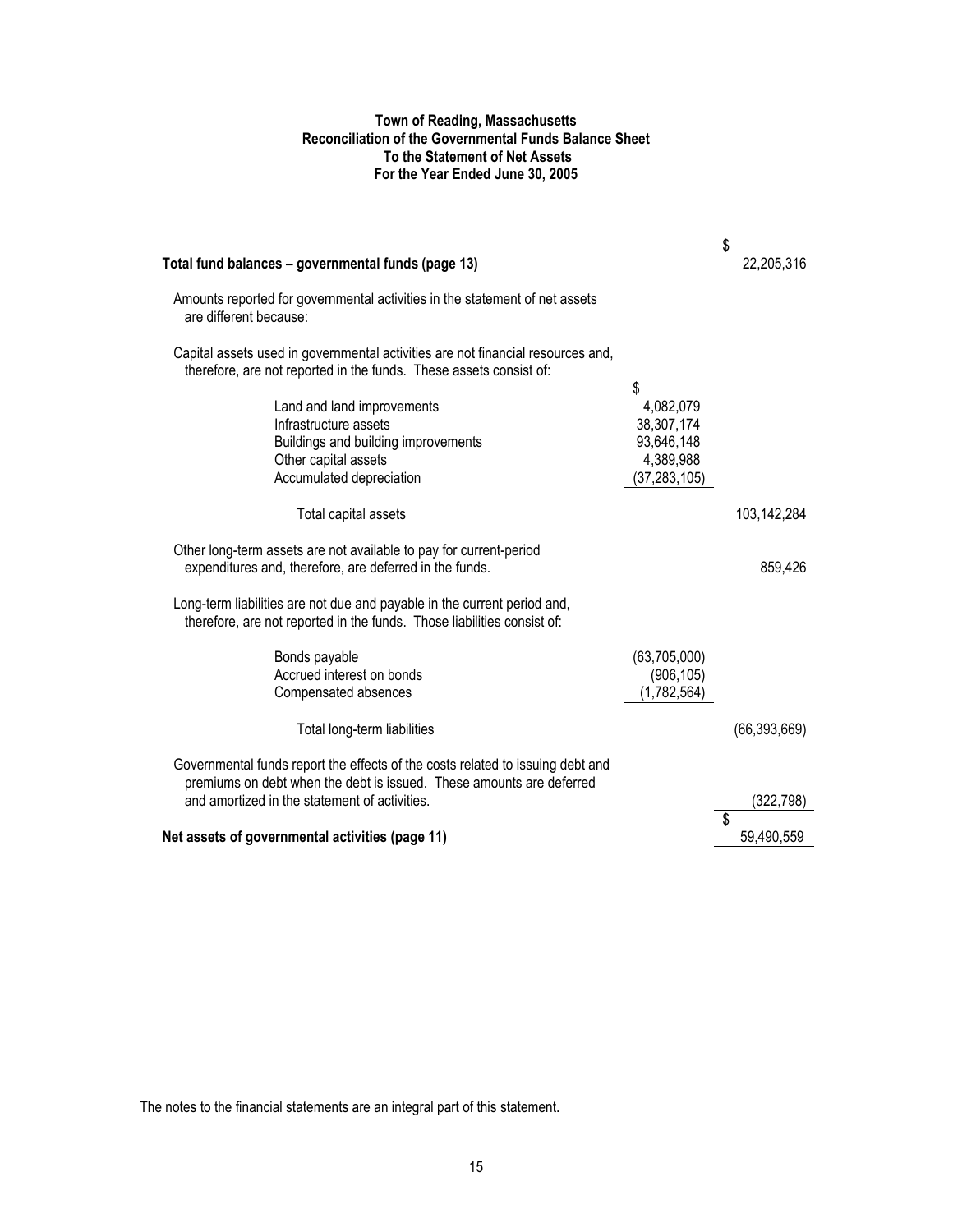## **Town of Reading, Massachusetts Reconciliation of the Statement of Revenues, Expenditures and Changes in Fund Balances of the Governmental Funds To the Statement of Activities For the Year Ended June 30, 2005**

| Net change in fund balances - governmental funds (page 14)                                                                                                                                                                                                                                                                                                                                              | \$<br>(13, 233, 278) |
|---------------------------------------------------------------------------------------------------------------------------------------------------------------------------------------------------------------------------------------------------------------------------------------------------------------------------------------------------------------------------------------------------------|----------------------|
| Amounts reported for governmental activities in the statement of activities are<br>different because:                                                                                                                                                                                                                                                                                                   |                      |
| Revenues in the statement of activities that do not provide current financial<br>resources are not reported as revenue in the funds.                                                                                                                                                                                                                                                                    | 77,938               |
| Bond proceeds are reported as financing sources in governmental funds and<br>thus contribute to the change in fund balances. In the government-wide<br>statements, however, issuing debt increases long-term liabilities in the<br>statement of net assets and does not affect the statement of activities.                                                                                             | (5,480,000)          |
| Governmental funds report capital outlays as expenditures. However, in the<br>statement of activities the cost of those assets is allocated over their<br>estimated useful lives and reported as depreciation expense. This is the<br>amount by which capital outlays (\$29,303,167) exceeded depreciation                                                                                              |                      |
| (\$3,576,677) in the current period.                                                                                                                                                                                                                                                                                                                                                                    | 25,726,490           |
| Repayment of bond principal is an expenditure in the governmental funds, but<br>the repayment reduces long-term liabilities in the statement of net assets.                                                                                                                                                                                                                                             | 3,339,000            |
| Governmental funds report the effects of the costs related to issuing debt and<br>premiums on debt when the debt is issued. These amounts are deferred<br>and amortized in the statement of activities.                                                                                                                                                                                                 | 58,881               |
| Interest on long term debt in the statement of activities differs from the amount<br>reported in the governmental funds because interest is recognized as an<br>expenditure in the funds when it is due, and thus requires the use of current<br>financial resources. In the statement of activities, however, interest expense<br>is recognized as the interest accrues, regardless of when it is due. | 327,739              |
| In the statement of activities compensated absences are measured by the<br>amounts earned during the year. In the governmental funds, however,<br>expenditure for the items are measured by the amount of financial resources                                                                                                                                                                           |                      |
| used (essentially, the amounts paid in cash).                                                                                                                                                                                                                                                                                                                                                           | 94,174<br>\$         |
| Change in net assets of governmental activities (page 12)                                                                                                                                                                                                                                                                                                                                               | 10,910,944           |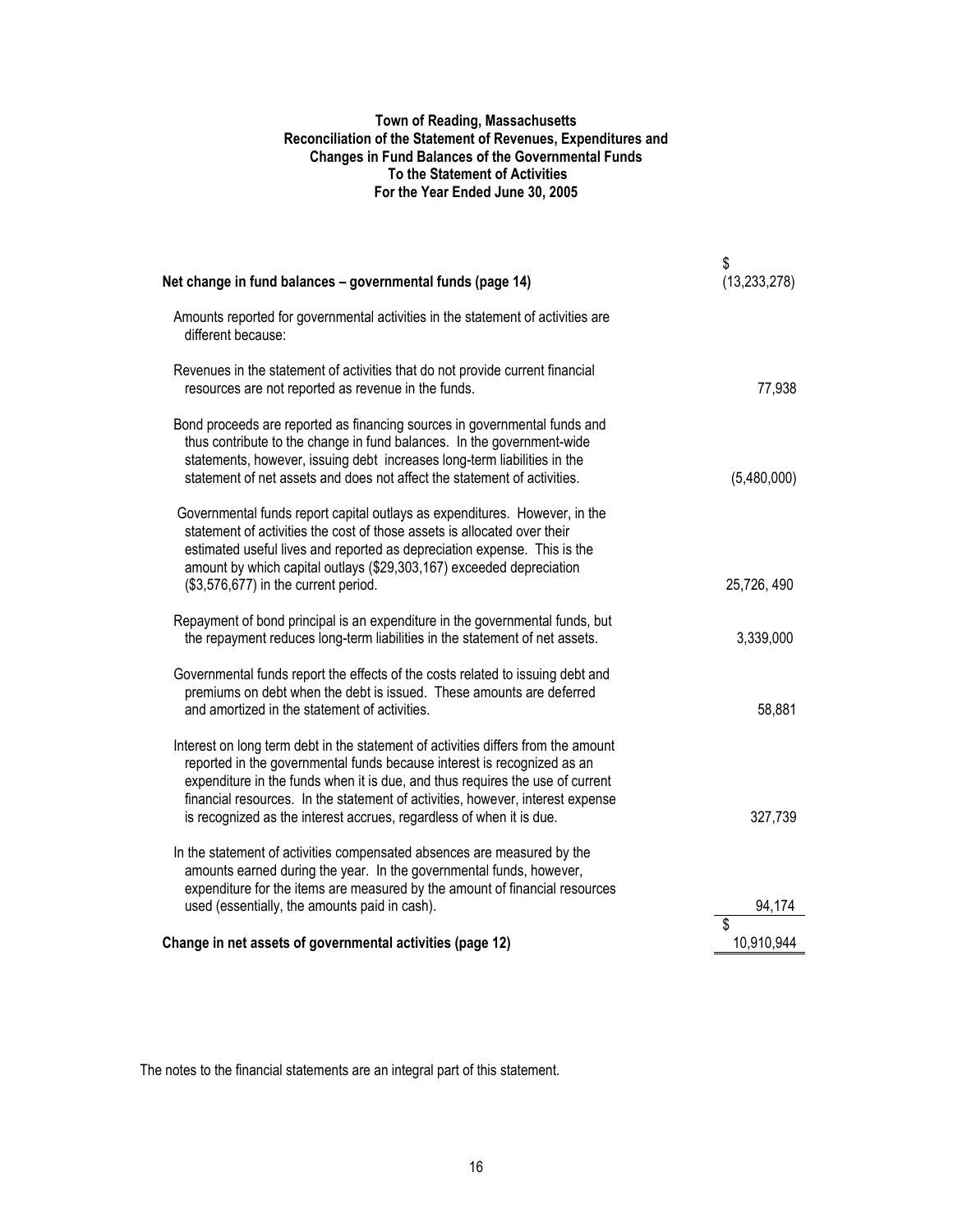## **Town of Reading, Massachusetts Statement of Net Assets Proprietary Funds June 30, 2005**

## **Business-type Activities - Enterprise Funds**

|                                                   | Electric         | Water       | Other       | Total          |
|---------------------------------------------------|------------------|-------------|-------------|----------------|
| <b>ASSETS</b>                                     |                  |             |             |                |
| Current assets:                                   |                  |             |             |                |
| Cash and cash equivalents                         | \$<br>10,677,046 | 4,828,765   | 4,626,465   | 20,132,276     |
| Receivables, net of allowance for uncollectibles: |                  |             |             |                |
| User charges                                      | 7,475,182        | 837,191     | 917,892     | 9,230,265      |
| Liens                                             |                  | 9,710       | 10,762      | 20,472         |
| Deferrals                                         |                  | 1,201       | 1,853       | 3,054          |
| Special assessments                               |                  |             | 41,738      | 41,738         |
| Prepaid expenses                                  | 559,267          |             |             | 559,267        |
| Inventories                                       | 1,241,881        | 120,803     | 1,818       | 1,364,502      |
| Deferred charges                                  |                  | 15,282      |             | 15,282         |
| <b>Total current assets</b>                       | 19,953,376       | 5,812,952   | 5,600,528   | 31,366,856     |
| Noncurrent assets:                                |                  |             |             |                |
| Restricted cash and cash equivalents              | 11,090,327       |             |             | 11,090,327     |
| Investments                                       | 4,400,000        |             |             | 4,400,000      |
| Investments in joint ventures                     | 175,282          |             |             | 175,282        |
| Deferred charges                                  | 16,416           | 2,667       |             | 19,083         |
| Capital assets                                    | 94,277,376       | 12,705,402  | 10,921,467  | 117,904,245    |
| Less accumulated depreciation                     | (40, 793, 292)   | (5,652,761) | (5,433,159) | (51, 879, 212) |
| Total noncurrent assets                           | 69,166,109       | 7,055,308   | 5,488,308   | 81,709,725     |
| <b>Total assets</b>                               | 89,119,485       | 12,868,260  | 11,088,836  | 113,076,581    |
| <b>LIABILITIES</b>                                |                  |             |             |                |
| <b>Current liabilities:</b>                       |                  |             |             |                |
| Warrants and accounts payable                     | 3,591,809        | 225,802     | 168,725     | 3,986,336      |
| Deferred revenue                                  |                  |             | 342,315     | 342,315        |
| Interest on bonds and notes payable               |                  | 38,298      |             | 38,298         |
| Customer advances for construction                | 458,476          |             |             | 458,476        |
| Other liabilities                                 | 460,977          |             |             | 460,977        |
| Deposits                                          | 554,273          |             | 74,000      | 628,273        |
| Notes payable                                     |                  | 2,397,000   |             | 2,397,000      |
| Compensated absences                              | 102,054          |             |             | 102,054        |
| Loan payable                                      |                  |             | 83,677      | 83,677         |
| Bonds payable                                     | 855,000          | 100,000     |             | 955,000        |
| Unamortized premium on notes and bonds payable    |                  | 17,721      |             | 17,721         |
| <b>Total current liabilities</b>                  | 6,022,589        | 2,778,821   | 668,717     | 9,470,127      |
| Noncurrent liabilities:                           |                  |             |             |                |
| Compensated absences                              | 2,153,862        | 58,584      | 6,213       | 2,218,659      |
| Loan payable                                      |                  |             | 334,708     | 334,708        |
| Bonds payable                                     | 2,505,000        | 900,000     |             | 3,405,000      |
| Unamortized premium on bonds payable              |                  | 6,989       |             | 6,989          |
| <b>Total noncurrent liabilities</b>               | 4,658,862        | 965,573     | 340,921     | 5,965,356      |
| <b>Total liabilities</b>                          | 10,681,451       | 3,744,394   | 1,009,638   | 15,435,483     |
| <b>NET ASSETS</b>                                 |                  |             |             |                |
| Invested in capital assets, net of related debt   | 50,124,084       | 4,520,085   | 5,378,126   | 60,022,295     |
| Restricted                                        | 3,325,848        | 2,573,181   | 3,560,805   | 9,459,834      |
| Unreserved                                        | 24,988,102       | 2,030,600   | 1,140,267   | 28,158,969     |
| Total net assets                                  | \$<br>78,438,034 | 9,123,866   | 10,079,198  | 97,641,098     |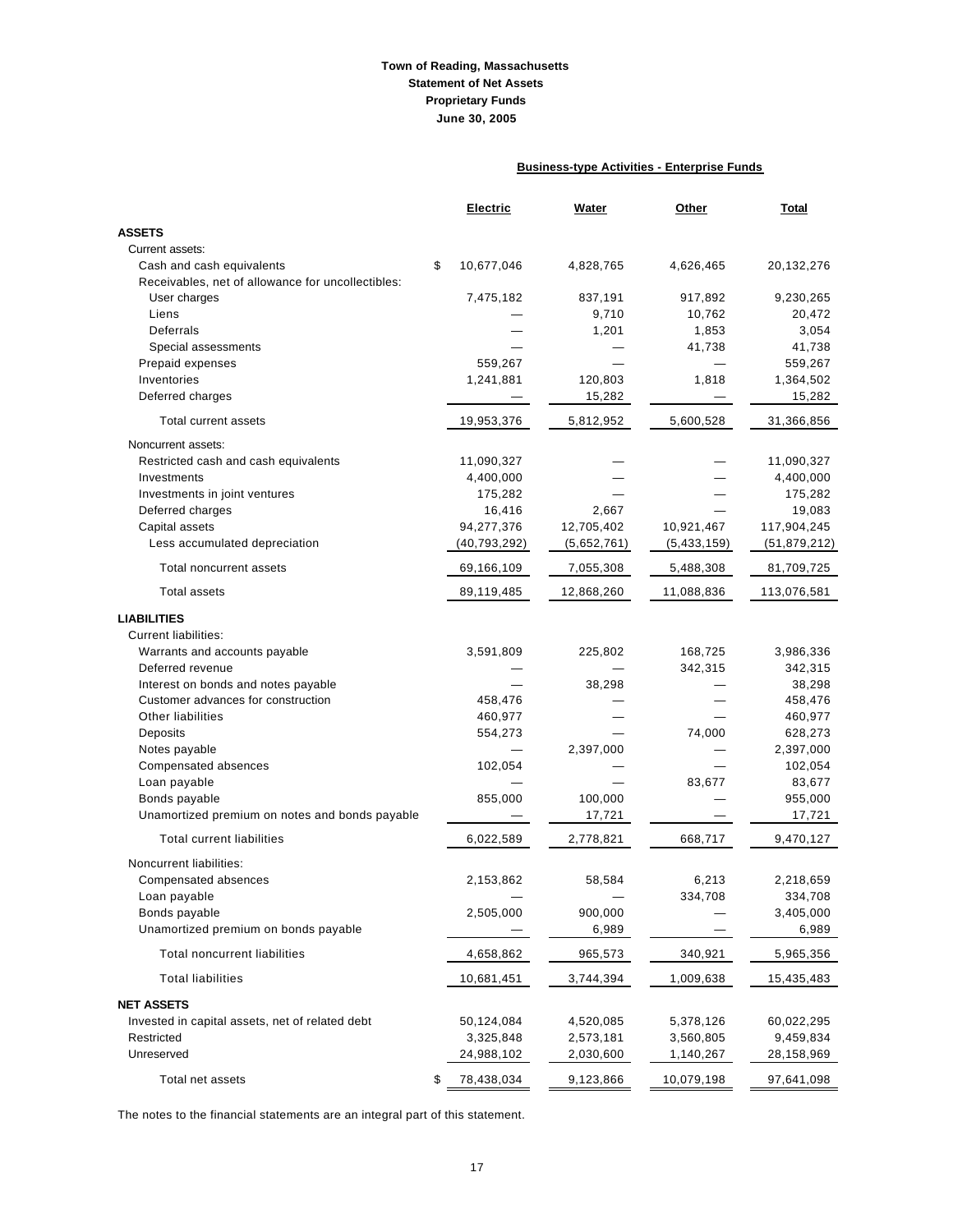## **(except for the Electric Fund, which is for January 1 to June 30, 2005) Town of Reading, Massachusetts Statement of Revenues, Expenses and Changes in Fund Net Assets Proprietary Funds For The Year Ended June 30, 2005**

**Business-type Activities - Enterprise Funds**

|                                        | <b>Electric</b>  | Water     | Other      | <b>Total</b> |
|----------------------------------------|------------------|-----------|------------|--------------|
| <b>Operating revenues:</b>             |                  |           |            |              |
| Charges for services                   | \$<br>32,311,089 | 3,155,813 | 3,431,566  | 38,898,468   |
| Special assessments                    |                  |           | 27,428     | 27,428       |
| Contributions from developers          |                  | 389,000   | 95,360     | 484,360      |
| Total operating revenues               | 32,311,089       | 3,544,813 | 3,554,354  | 39,410,256   |
| <b>Operating expenses:</b>             |                  |           |            |              |
| Energy purchases                       | 23,177,649       | 173.808   | 22,892     | 23,374,349   |
| Intergovernmental                      | 517,412          | 119,958   | 2,943,779  | 3,581,149    |
| Depreciation                           | 1,352,369        | 486,153   | 259,893    | 2,098,415    |
| Other operating costs                  | 5,184,851        | 2,360,771 | 811,233    | 8,356,855    |
| Total operating expenses               | 30,232,281       | 3,140,690 | 4,037,797  | 37,410,768   |
| Operating income (loss)                | 2,078,808        | 404,123   | (483, 443) | 1,999,488    |
| Nonoperating revenues (expenses):      |                  |           |            |              |
| Investment income                      | 212,937          | 60,156    | 79,218     | 352,311      |
| Interest expense                       | (89, 911)        | (40, 754) |            | (130, 665)   |
| Other revenues                         | 54,112           |           |            | 54,112       |
| Loss on disposal of capital assets     | (7, 180)         |           |            | (7, 180)     |
| Total nonoperating revenues (expenses) | 169,958          | 19,402    | 79,218     | 268,578      |
| Income (loss) before contributions     | 2,248,766        | 423,525   | (404, 225) | 2,268,066    |
| Contributions from customers           | 1,091,669        |           |            | 1,091,669    |
| Changes in net assets                  | 3,340,435        | 423,525   | (404, 225) | 3,359,735    |
| Net assets - beginning                 | 75,097,599       | 8,700,341 | 10,483,423 | 94,281,363   |
| Net assets - ending                    | \$<br>78,438,034 | 9,123,866 | 10,079,198 | 97,641,098   |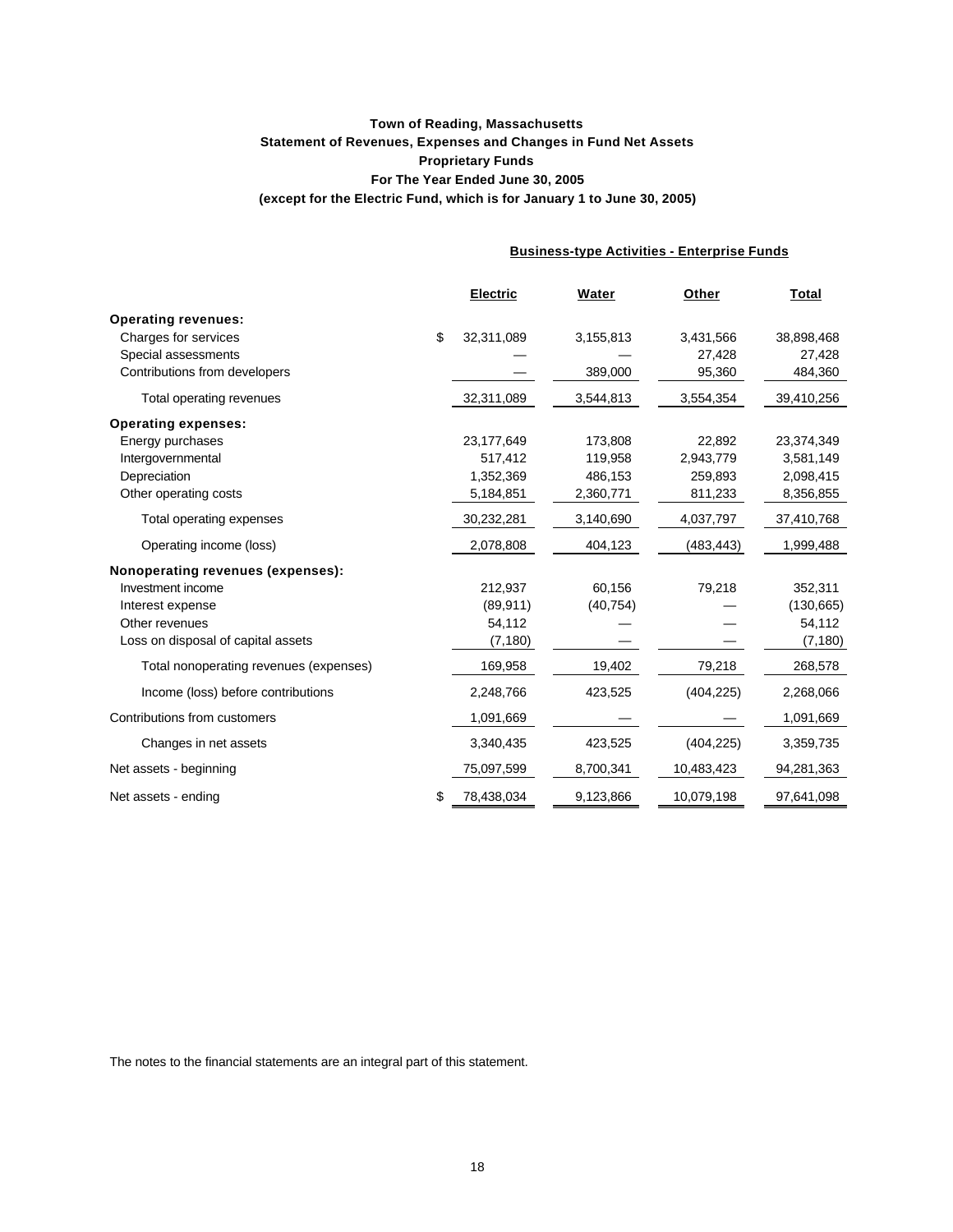### **Statement of Cash Flows**

### **Proprietary Funds**

### **For The Year Ended June 30, 2005**

## **(except for the Electric Fund, which is for January 1 to June 30, 2005)**

|                                                                           | <b>Business-type Activities - Enterprise Funds</b> |             |             |                |
|---------------------------------------------------------------------------|----------------------------------------------------|-------------|-------------|----------------|
|                                                                           | <b>Electric</b>                                    | Water       | Other       | Total          |
| Cash flows from operating activities:                                     |                                                    |             |             |                |
| Receipts from customers                                                   | \$<br>29,865,797                                   | 3,481,273   | 3,587,509   | 36,934,579     |
| Payments to vendors and employees                                         | (27, 641, 157)                                     | (2,385,013) | (677, 440)  | (30, 703, 610) |
| Payments to other governments                                             | (517, 412)                                         | (119, 958)  | (2,943,779) | (3,581,149)    |
| Net cash provided (used) by operating activities                          | 1,707,228                                          | 976,302     | (33, 710)   | 2,649,820      |
| Cash flows from noncapital financing activities:                          |                                                    |             |             |                |
| Other revenues                                                            | 54,112                                             |             |             | 54,112         |
| Cash flows from capital and related                                       |                                                    |             |             |                |
| financing activities:                                                     |                                                    |             |             |                |
| Proceeds from bond issue                                                  |                                                    | 1,000,000   |             | 1,000,000      |
| Proceeds from bond anticipation notes (net)                               |                                                    | 400,000     |             | 400,000        |
| Premium from sale of bonds and notes                                      |                                                    | 24,710      |             | 24,710         |
| Bond and note issue costs                                                 |                                                    | (14, 985)   |             | (14, 985)      |
| Proceeds from loan                                                        |                                                    |             | 418,385     | 418,385        |
| Proceeds from grant                                                       |                                                    |             | 342,315     | 342,315        |
| Acquisition of capital assets                                             | (3,095,289)                                        | (2,511,560) | (354, 251)  | (5,961,100)    |
| Loss on disposal of capital assets                                        | (7, 180)                                           |             |             | (7, 180)       |
| Capital contributions and customer advances                               | 1,091,669                                          |             |             | 1,091,669      |
| Principal paid on capital debt                                            |                                                    | (170,000)   |             | (170,000)      |
| Interest paid on capital debt                                             | (89, 911)                                          | (48, 623)   |             | (138, 534)     |
| Net cash provided (used) by capital and                                   |                                                    |             |             |                |
| related financing activities                                              | (2, 100, 711)                                      | (1,320,458) | 406,449     | (3,014,720)    |
| Cash flows from investing activities:                                     |                                                    |             |             |                |
| Investments (purchases net of sales)                                      | 506,000                                            |             |             | 506,000        |
| Interest on investments                                                   | 212,937                                            | 60,156      | 79,218      | 352,311        |
|                                                                           |                                                    |             |             |                |
| Net cash provided by investing activities                                 | 718,937                                            | 60,156      | 79,218      | 858,311        |
| Net increase (decrease) in cash and cash equivalents                      | 379,566                                            | (284,000)   | 451,957     | 547,523        |
| Balances - beginning                                                      | 21,387,807                                         | 5,112,765   | 4,174,508   | 30,675,080     |
| Balances - ending (including \$11,090,327 reported as restricted cash) \$ | 21,767,373                                         | 4,828,765   | 4,626,465   | 31,222,603     |
| Reconciliation of operating Income (loss) to net                          |                                                    |             |             |                |
| cash provided (used) by operating activities:                             |                                                    |             |             |                |
| Operating income (loss)                                                   | \$<br>2,078,808                                    | 404,123     | (483, 443)  | 1,999,488      |
| Adjustments to reconcile operating income to net                          |                                                    |             |             |                |
| cash provided (used) by operating activities:                             |                                                    |             |             |                |
| Depreciation expense                                                      | 1,352,369                                          | 486,153     | 259,893     | 2,098,415      |
| Changes in net assets and liabilities:                                    |                                                    |             |             |                |
| Receivables (net)                                                         | (2,382,365)                                        | (63, 540)   | 33,156      | (2, 412, 749)  |
| Inventories and prepayments                                               | 970,457                                            | 3,290       | (124)       | 973,623        |
| Warrants and accounts payable                                             | 178,550                                            | 136,042     | 155,797     | 470,389        |
| Compensated absences payable                                              | 140,437                                            | 10,234      | 1,011       | 151,682        |
| <b>Accrued liabilities</b>                                                | 308,091                                            |             |             | 308,091        |
| Customer deposits                                                         | (62, 927)                                          |             |             | (62, 927)      |
| Deferred revenue                                                          | (876, 192)                                         |             |             | (876, 192)     |
| Net cash provided (used) by operating activities                          | \$<br>1,707,228                                    | 976,302     | (33, 710)   | 2,649,820      |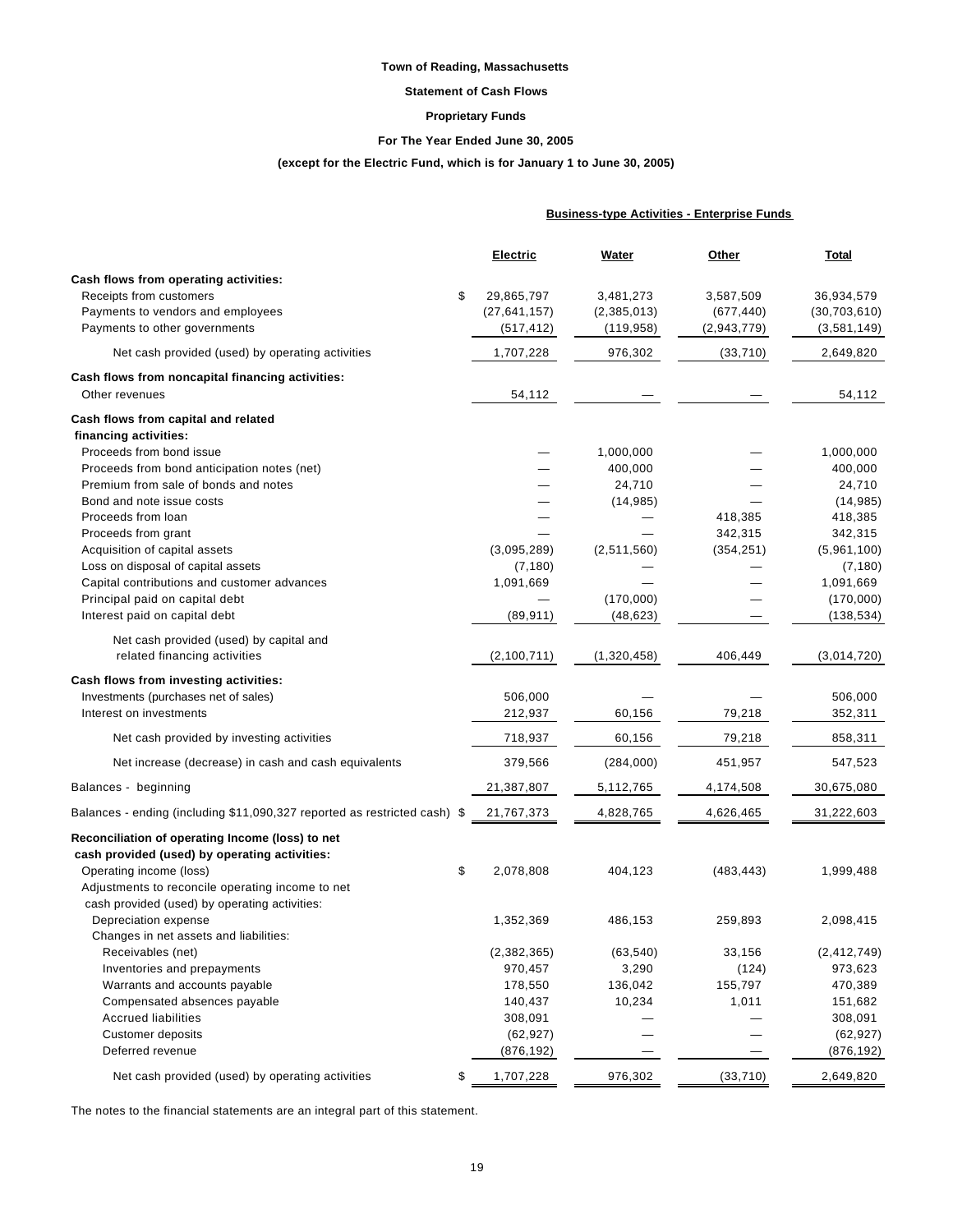## **Statement of Net Assets**

## **Fiduciary Funds**

## **June 30, 2005**

|                                                                    | <b>Other Employee</b><br><b>Benefits</b>         |                                                             |                        |  |
|--------------------------------------------------------------------|--------------------------------------------------|-------------------------------------------------------------|------------------------|--|
|                                                                    | <b>Employee</b><br><b>Pension</b><br><b>Plan</b> | <b>Municipal</b><br>Light<br><b>Pension</b><br><u>Trust</u> | Agency<br><b>Funds</b> |  |
| <b>ASSETS</b>                                                      |                                                  |                                                             |                        |  |
| Cash and cash equivalents                                          | \$<br>3,616                                      | 1,740,214                                                   | 272,113                |  |
| Investments                                                        | 72,400,659                                       | 6,559,734                                                   |                        |  |
| Receivables:                                                       |                                                  |                                                             |                        |  |
| Liens                                                              |                                                  |                                                             | 2,192                  |  |
| User charges                                                       |                                                  |                                                             | 1,337                  |  |
| Due from other governments                                         | 3                                                |                                                             |                        |  |
| <b>Total assets</b>                                                | 72,404,278                                       | 8,299,948                                                   | 275,642                |  |
| <b>LIABILITIES</b>                                                 |                                                  |                                                             |                        |  |
| Warrants and accounts payable                                      |                                                  |                                                             | 74,910                 |  |
| Other liabilities                                                  | 115,104                                          |                                                             | 200,732                |  |
| <b>Total liabilities</b>                                           | 115,104                                          |                                                             | 275,642                |  |
| <b>NET ASSETS</b><br>Held in trust for employees' pension benefits |                                                  |                                                             |                        |  |
| and other employee benefits                                        | \$<br>72,289,174                                 | 8,299,948                                                   |                        |  |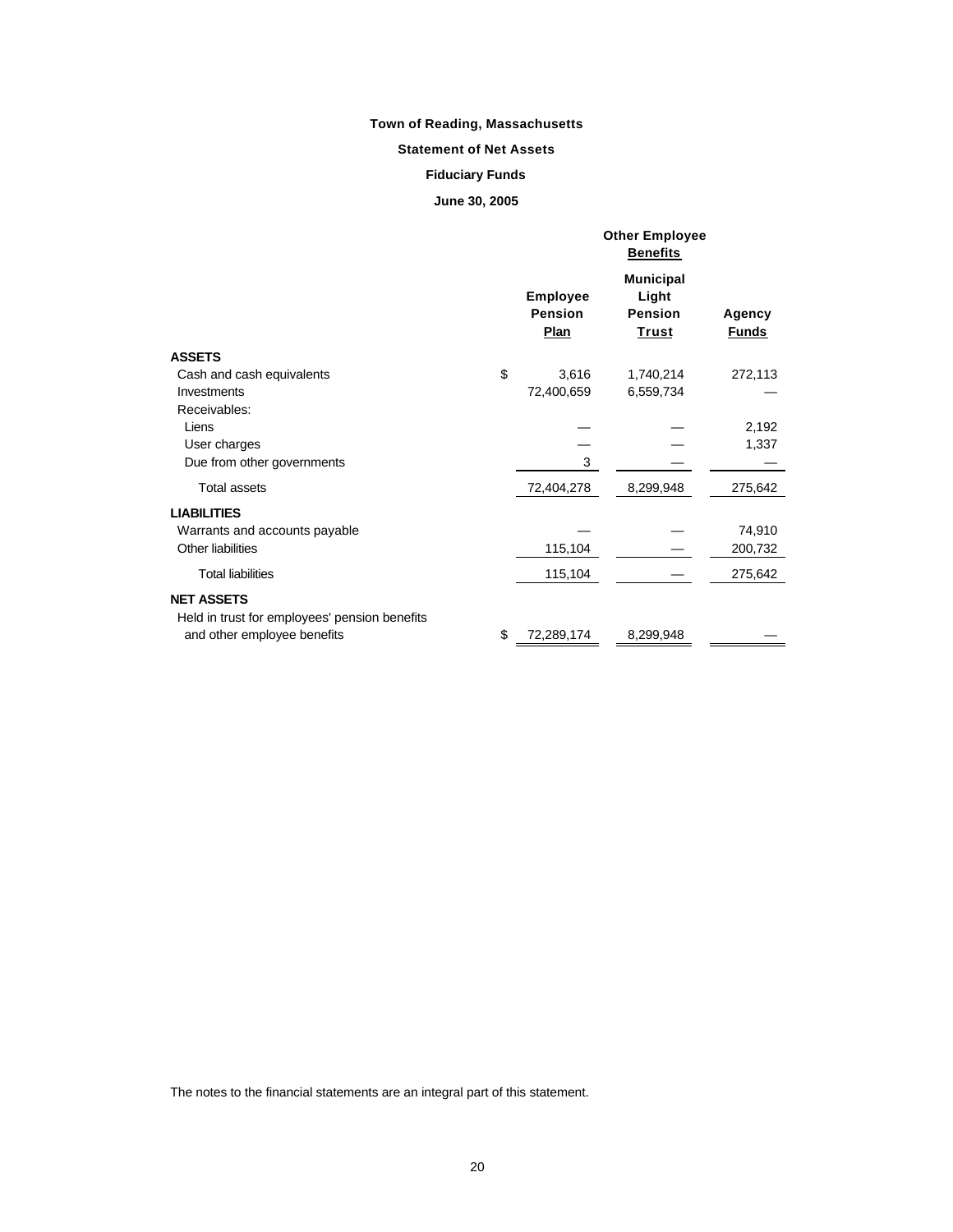## **Statement of Changes Net Assets**

## **Fiduciary Funds**

**For The Year Ended June 30, 2005**

|                                                                        |                                    | <b>Other Employee</b><br><b>Benefits</b>                    |
|------------------------------------------------------------------------|------------------------------------|-------------------------------------------------------------|
|                                                                        | <b>Employee</b><br>Pension<br>Plan | <b>Municipal</b><br>Light<br><b>Pension</b><br><b>Trust</b> |
| <b>Additions:</b>                                                      |                                    |                                                             |
| Contributions:                                                         |                                    |                                                             |
| Employers                                                              | \$<br>3,498,354                    | 607,735                                                     |
| Plan members                                                           | 1,571,326                          |                                                             |
| Intergovernmental                                                      | 274,097                            |                                                             |
| <b>Total contributions</b>                                             | 5,343,777                          | 607,735                                                     |
| Investment income (loss):<br>Net increase (decrease) in fair value     |                                    |                                                             |
| of investments                                                         | 2,816,356                          | 24,969                                                      |
| Interest, dividends, and other                                         | 5,893,559                          | 320,900                                                     |
| Total investment income (loss)                                         | 8,709,915                          | 345,869                                                     |
| Less: investment expenses                                              | 337,172                            |                                                             |
| Net investment income (loss)                                           | 8,372,743                          | 345,869                                                     |
| <b>Total additions</b>                                                 | 13,716,520                         | 953,604                                                     |
| <b>Deductions:</b>                                                     |                                    |                                                             |
| Benefits paid to participants or beneficiaries                         | 5,847,010                          |                                                             |
| Refunds and transfers to other systems                                 | 345,838                            |                                                             |
| Administrative expenses                                                | 50,278                             |                                                             |
| Contribution to employees' pension plan                                |                                    | 864,185                                                     |
| Total deductions                                                       | 6,243,126                          | 864,185                                                     |
| Changes in net assets held in trust for<br>employees' pension benefits | 7,473,394                          | 89,419                                                      |
| Net assets - beginning                                                 | 64,815,780                         | 8,210,529                                                   |
| Net assets - ending                                                    | \$<br>72,289,174                   | 8,299,948                                                   |
|                                                                        |                                    |                                                             |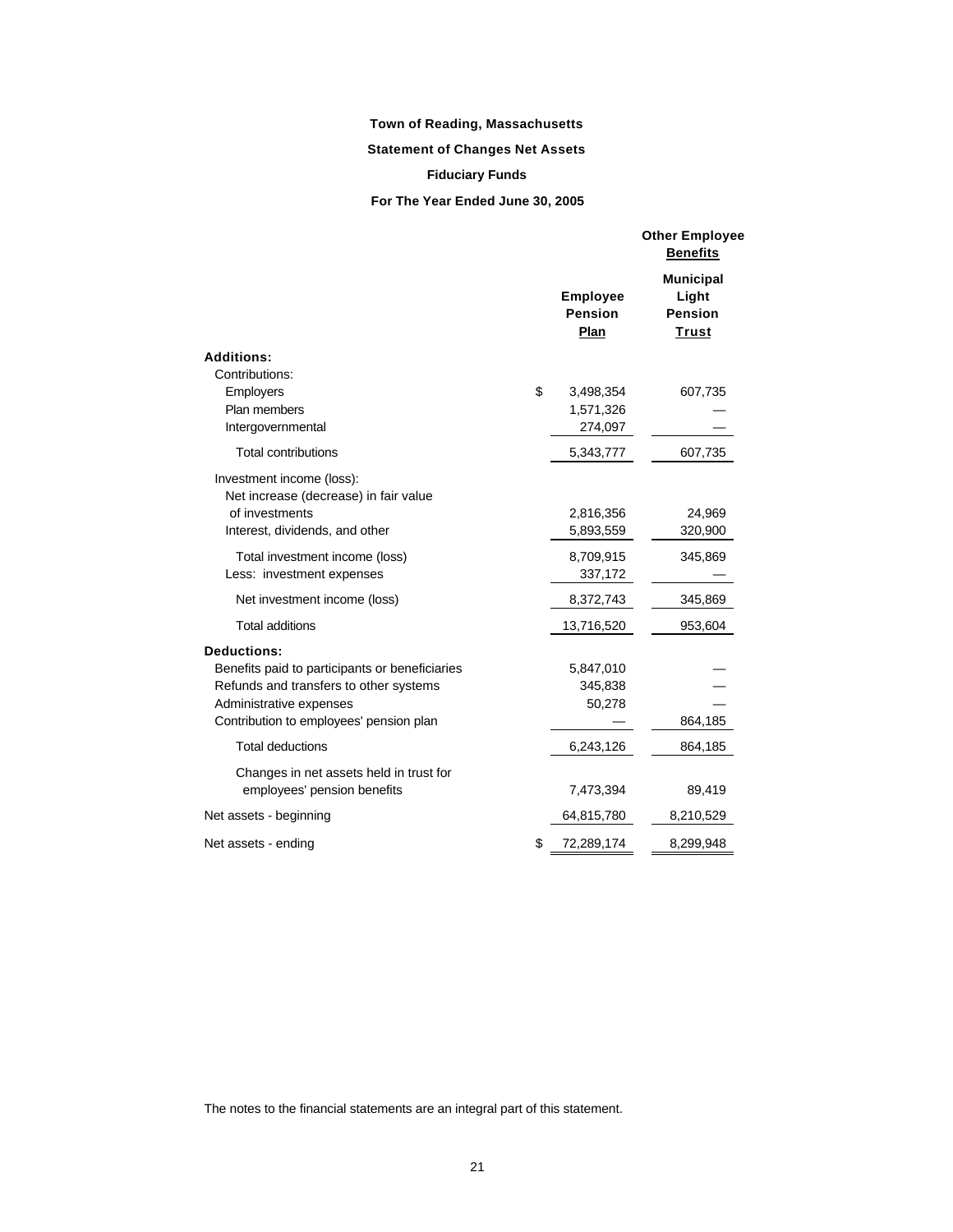#### **Notes to the Financial Statements**

#### **June 30, 2005**

#### **Note 1. Reporting Entity and Significant Accounting Policies**

## **A. Financial Reporting Entity**

The Town of Reading (Town) was incorporated as a town in 1644. A Representative Town Meeting and a five-member Board of Selectmen assisted by a Town Manager govern the Town. The services provided by the Town within its boundaries include education in grades K-12, police and fire protection, solid waste collection and disposal, street maintenance and library services. Water, sewer and electric services are provided on an enterprise basis. The electric service is also provided to customers in the Towns of Lynnfield, North Reading and Wilmington.

Accounting principles generally accepted in the United States of America ("GAAP") require that the accompanying financial statements present the Town (the primary government) and its component units. Component units are included in the Town's reporting entity if their operational and financial relationships with the Town are significant. Pursuant to these criteria, the Reading Contributory Retirement Board (Retirement Board) has been identified as a component unit. The Retirement Board was established under the authority of Chapter 32 of the Massachusetts General Laws, as amended, and is an independent contributory retirement system available to employees of the Town. The powers of the Retirement Board are vested in a five-member Retirement Board. The Retirement Board does not issue separate financial statements and is reported in a separate column in the Town's fiduciary funds.

### **B. Financial Statement Presentation**

The financial condition and results of operations of the Town's funds are presented as of and for the year ended June 30, 2005. The accounting policies of the Town conform to GAAP. The Light Department issues a stand-alone financial report. The Light Department changed its fiscal year from December 31 to June 30 to coincide with the Town's fiscal year. As this is the transition year, the Town's electric enterprise fund (Light Department) is presented for the six-months ended June 30, 2005.

The financial statements of the electric enterprise fund are prepared on the basis of accounting prescribed by the Massachusetts Department of Telecommunications and Energy, which differ in certain respects from GAAP. The primary difference relates to the charging of depreciation expense at a fixed percentage of the Light Department's assets. Certain reclassifications have been made to these financial statements to conform to the Town's presentation. A copy of the Light Department's stand-alone annual financial report may be obtained from the:

> Municipal Light Board Town of Reading Municipal Light Department 230 Ash Street Reading, MA 01867-0250 (781) 944 - 1340

#### **C. Government-wide and Fund Financial Statements**

The Town's basic financial statements include both government-wide (i.e., the statement of net assets and the statement of activities) and fund financial statements. The government-wide financial statements report information on all the non-fiduciary activities of the Town. For the most part, the effect of inter-fund activities has been removed from these statements. Governmental activities, which normally are supported by taxes and intergovernmental revenues, are reported separately from business-type activities, which rely to a significant extent on fees and charges for support.

The statement of activities demonstrates the degree to which the direct expenses of a given function are offset by program revenues. Direct expenses are those that are clearly identifiable with a specific function. Program revenues include 1) charges to customers or applicants who purchase, use, or directly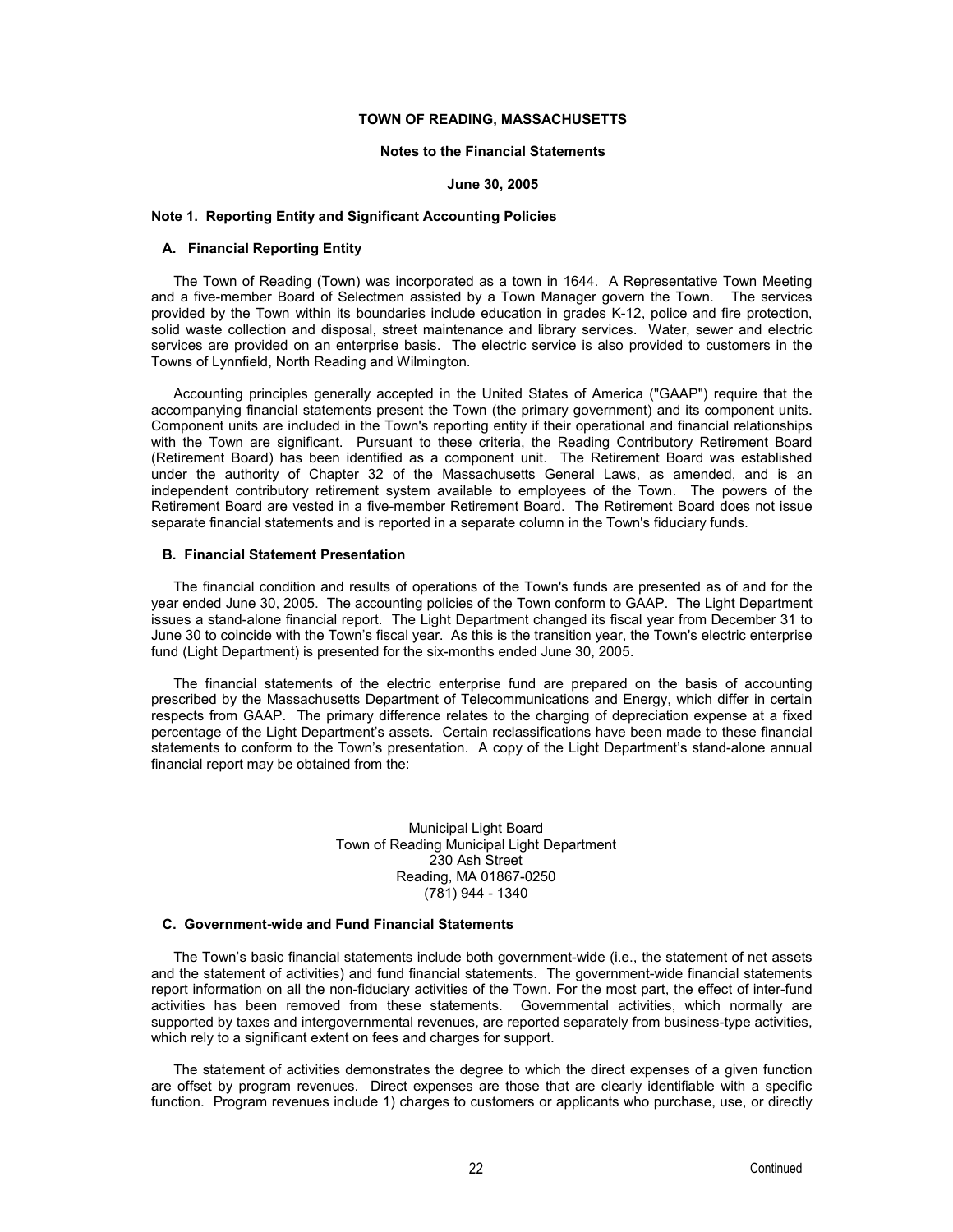benefit from goods, services, or privileges provided by a certain function and 2) grants and contributions that are restricted to meeting the operational or capital requirements of a particular function. Taxes and other items not properly included among program revenues are reported instead as general revenues.

Separate financial statements are provided for governmental funds, proprietary funds, and fiduciary funds, even though the latter are excluded from the government-wide financial statements. GAAP requires that major individual governmental funds and major individual enterprise funds be reported as separate columns in the fund financial statements.The Town's general fund, Memorial High School capital projects fund, Barrows Elementary School capital projects fund, electric enterprise fund and water enterprise fund are reported as major funds. The Town reports the following fund financial statements:

#### Governmental Funds

General Fund - This fund is the Town's primary operating fund. It accounts for all financial resources of the general government, except those required to be accounted for in another fund. Memorial High School Capital Projects Fund – This fund is used to account for the renovation and construction of the Memorial High School.

Barrows Elementary School Capital Projects Fund - This fund is used to account for the renovation and construction of the Barrows Elementary School.

Other Governmental Funds - These funds are used to account for the proceeds of specific revenue sources that are legally restricted to expenditures for specified purposes.

Proprietary Funds

Electric Fund - This fund is used to account for the Town's electric distribution operations.

Water Fund - This fund is used to account for the Town's water treatment plant and water distribution operations.

Other Funds - These funds are used to account for the Town's sewerage disposal operations and the proceeds from the sale of the landfill.

### Fiduciary Funds

Employee Pension Plan - This fund is used to account for the activities of the Retirement Board, which is a component unit of the Town. The Retirement Board accumulates resources for pension benefit payments to qualified employees.

Municipal Light Pension Trust - This fund is used to accumulate resources actuarially for the purpose of funding the Light Department's pension benefit obligation. This fund is used to cover the Light Department's annual contribution to the Retirement Board.

Agency Funds - These funds are used to report resources held by the Town in a purely custodial capacity (assets equal liabilities).

## **D. Measurement Focus and Basis of Accounting**

The government-wide, proprietary, and fiduciary fund financial statements are reported using the economic resources measurement focus. The government-wide and proprietary fund financial statements are reported using the accrual basis of accounting. Revenues are recorded when earned and expenses are recorded at the time liabilities are incurred, regardless of when the related cash flows take place. On an accrual basis, revenue from property taxes is recognized in the fiscal year for which the taxes are levied. Revenue from grants is recognized in the fiscal year in which all eligibility requirements have been satisfied.

Governmental funds are reported using the current financial resources measurement focus and the modified accrual basis of accounting. Revenues are recognized as soon as they are both measurable and available. The Town considers revenues reported in the governmental funds to be available if the revenues are collected within sixty days after year-end. Property taxes, excise taxes and interest associated with the current fiscal year are considered to be susceptible to accrual. Expenditures generally are recorded when a liability is incurred, as under accrual accounting. However, principal and interest on general long-term debt, claims and judgments, and compensated absences are recorded when payment is due. General capital asset acquisitions are reported as expenditures in governmental funds.

All governmental and business-type activities and enterprise funds of the Town follow FASB Statements and Interpretations issued on or before November 30, 1989, Accounting Principles Board Opinions, and Accounting Research Bulletins, unless those pronouncements conflict with GASB pronouncements.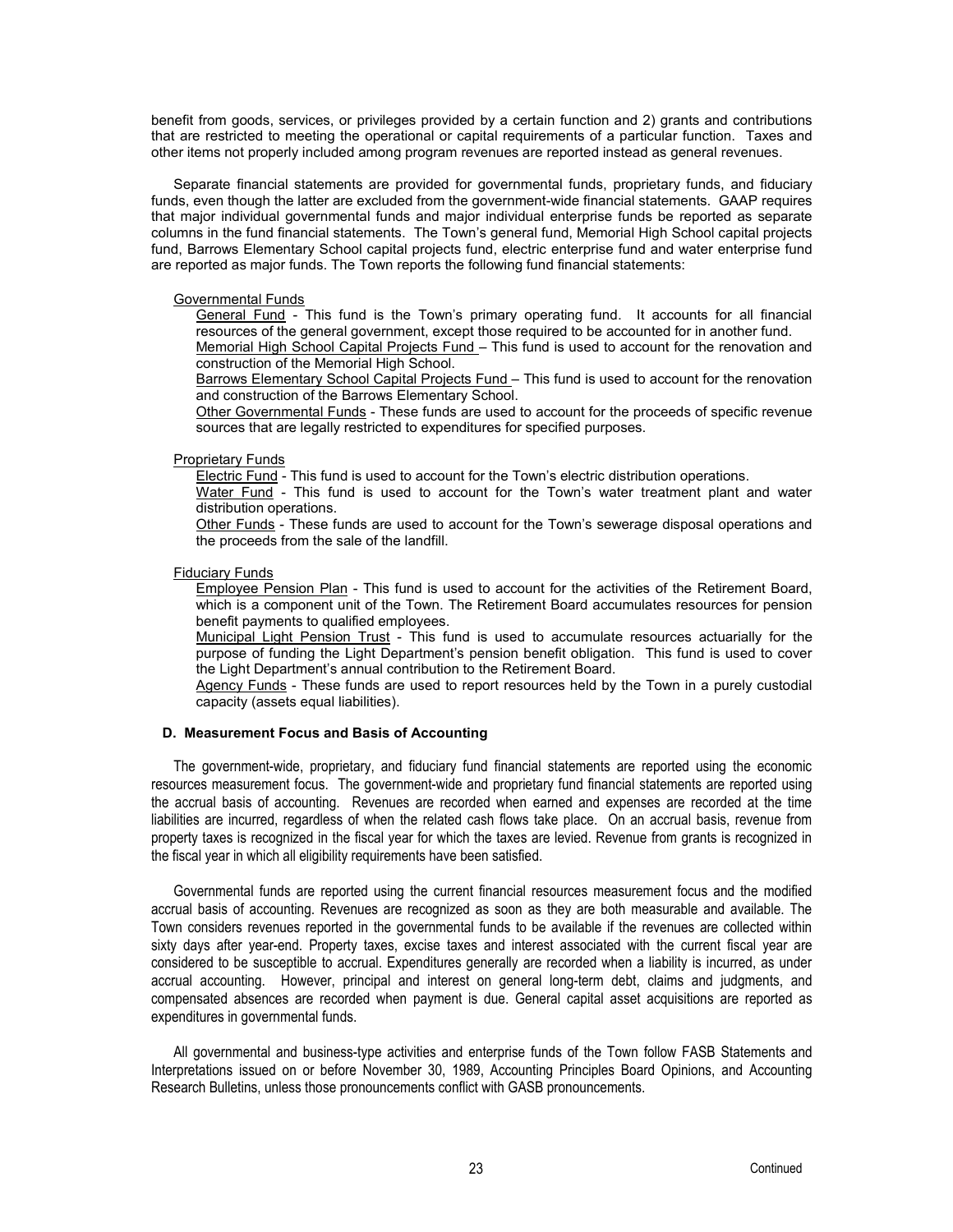### **E. Assets, Liabilities, and Net Assets or Equity**

#### **a. Deposits and Investments**

State statutes place certain limitations on the nature of deposits and investments available to the Town. Deposits (including demand deposits, term deposits and certificates of deposit) in any one financial institution may not exceed certain levels without collateralization by the financial institutions involved. The Town, with certain restrictions, can also purchase obligations of US Government or its agencies, repurchase agreements, money market funds and units of the Massachusetts Municipal Depository Trust (MMDT). The MMDT is an investment pool established by the State Treasurer that operates in accordance with appropriate state laws and regulations. The investment advisor for the MMDT is Fidelity Investments.

In addition, certain other governmental funds have additional investment powers, most notably the ability to invest in common stocks, corporate bonds and other specified investments.

The Town pools cash to facilitate the management of cash. Each fund presents its pro rata share of the combined cash account as cash and cash equivalents in the accompanying basic financial statements. The Town has defined cash and cash equivalents to include cash on hand, demand deposits, cash with fiscal agent and deposits with the MMDT.

Investments are reported at fair value. The Retirement Board invests in the Pension Reserves Investment Trust (PRIT). PRIT is an investment pool established by the State Legislature for the assets of member, state and local retirement boards. PRIT operates in accordance with appropriate state laws and regulations.

### **b. Property Taxes**

The Town is responsible for assessing and collecting property taxes in accordance with enabling state laws. Property taxes are determined, each year, on the full and fair cash value of taxable properties as of January 1. The tax levy is divided into two billings and is payable on a quarterly basis. The first billing (mailed in June) is an estimate of the current year's levy based on the prior year's taxes. 50% is due on August  $1<sup>st</sup>$  and 50% is due on November  $1<sup>st</sup>$ . The second billing (mailed in December) reflects adjustments to the current year's actual levy with 50% due on February 1<sup>st</sup> and 50% due on May 1<sup>st</sup>. Taxes due and unpaid after the respective due dates are subject to interest and penalties. The Town has an ultimate right to foreclose on property for which taxes have not been paid.

Property taxes levied are recorded as receivables in the fiscal year billed. As of June 30, 2005, the Town has billed for the first two quarterly installments of the fiscal year 2006 real estate tax bills. The amount of this billing that is outstanding is included in the receivables on the statement of net assets and is shown as subsequent year's levy on the governmental funds balance sheet. As these revenues are not available until fiscal year 2006, the total amount billed is included in deferred revenue on both statements.

A statewide tax limitation statute known as "Proposition 2-1/2" limits the property tax levy to an amount equal to 2-1/2% of the value of all taxable property in the Town. A secondary limitation is that no levy in a fiscal year may exceed the preceding year's allowable tax levy by more than 2-1/2%, plus taxes levied on certain property newly added to the tax rolls. Certain Proposition 2-1/2 taxing limitations can be overridden by a Town-wide referendum vote, allowing additional taxes to be levied up to the absolute limit of 2 ½ % of the combined value of all taxable property.

#### **c. Inventories and Prepayments**

Inventories are valued at cost, using the first-in/first-out (FIFO) method. The inventories of governmental fund-type funds are not material and are recorded as expenditures when purchased.

Certain payments to vendors of the Light Department reflects costs applicable to future accounting periods and are recorded as prepayments in the proprietary fund.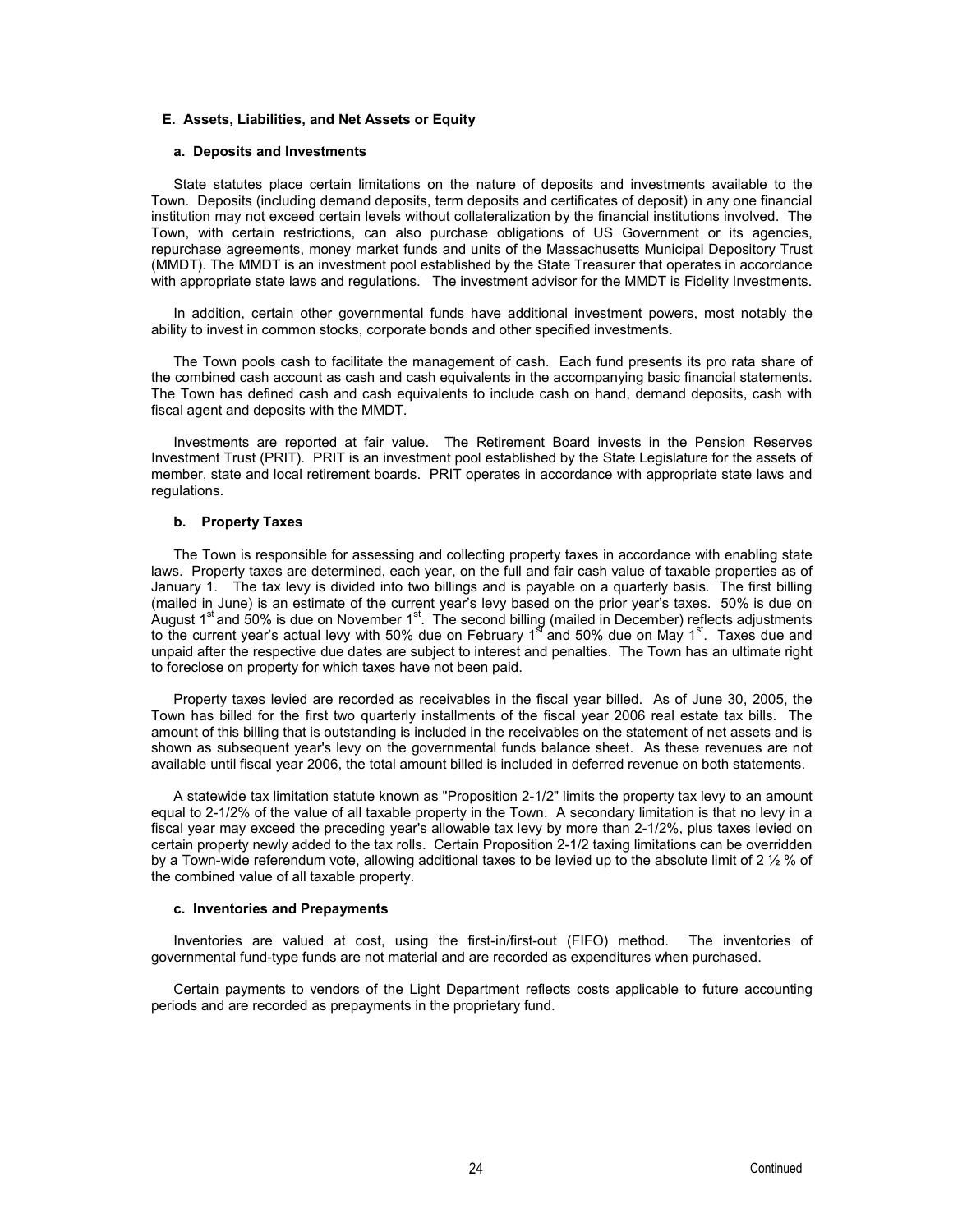#### **d. Capital Assets**

Purchased or constructed capital assets are reported at cost or estimated historical cost. Donated capital assets are recorded at estimated fair market value at the date of donation. General infrastructure assets acquired prior to July 1, 2001 consist of the roadways and curbing assets that were acquired or that received substantial improvements subsequent to July 1, 1980 and are reported at estimated historical cost using deflated replacement cost. The cost of normal maintenance and repairs that do not add to the value of the asset or materially extend assets' lives are not capitalized.

Capital assets are defined by the Town as assets with an initial, individual cost of more than \$5,000 and an estimated life in excess of two years. Such assets are depreciated using the straight-line method over the following estimated useful lives:

| <b>Assets</b>                | Years     |
|------------------------------|-----------|
| <b>Buildings</b>             | 40        |
| <b>Building improvements</b> | $20 - 25$ |
| Vehicles and equipment       | $3 - 20$  |
| Water and sewer lines        | 50        |
| Roadways and curbing         | 20        |

Depreciation on capital assets of the electric enterprise fund is computed based on statutory rates, which may be adjusted upon receiving approval from the Massachusetts Department of Telecommunications and Energy.

### **e. Compensated Absences**

The liability for compensated absences reported in the government-wide and proprietary fund statements consist of unpaid, accumulated sick leave balances. The liability has been calculated using the vesting method, which includes leave amounts for both employees who are currently eligible to receive termination payments and employees who are expected to become eligible in the future to receive termination payments.

## **f. Long-term Obligations**

In the government-wide financial statements, and proprietary fund types in the fund financial statements, long-term debt and other long-term obligations are reported as liabilities. Bond premiums and discounts, as well as issuance costs, are deferred and amortized over the life of the bonds.

In the fund financial statements, governmental fund types recognize bond premiums, as well as bond issuance costs, during the current period. The face amount of debt issued and premiums are reported as other financing sources. Issuance costs are reported as debt service expenditures.

#### **g. Fund Balances – Governmental Funds**

In the fund financial statements, the fund balance of the governmental funds is divided into reserved and unreserved portions. Reservations of fund balance are required if resources are not available for spending or spending is legally restricted. The Town allocates fund balance as follows:

Reserved by State Statute – The DOR annually determines the amount of the general fund available for appropriation. Based upon that calculation, this represents the amount of fund balance that is not available for appropriation.

Reserved for Encumbrances – This portion of fund balance represents the amount of unexpended appropriations carried forward to fiscal year 2006 for contracts that are still outstanding or for projects that have not yet been completed.

Reserved for Subsequent Year's Expenditures – This portion of fund balance represents the amount of fund balance voted at Town Meeting to fund fiscal year 2006 appropriations.

Unreserved Fund Balances (Undesignated) – In the general fund, this represents the \$2,634,251 available for appropriation as certified by the DOR and the \$819,656 available for appropriation in the Town's stabilization fund. In the other governmental funds, this represents the excess or deficit of assets over liabilities and reserved fund balance.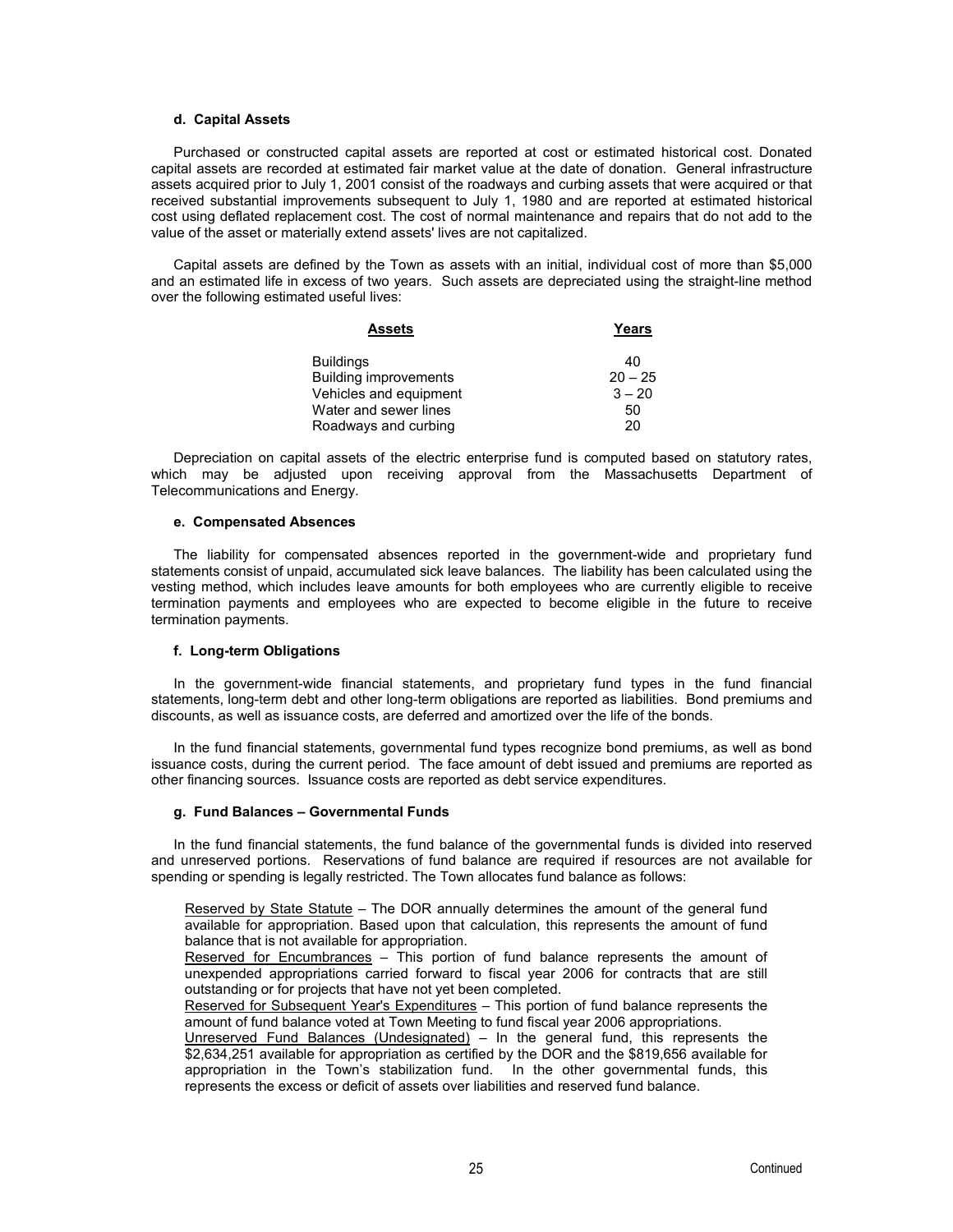#### **h. Net Assets – Water and Sewer Proprietary Funds**

In accordance with Chapter 44, Section 53F1/2 of the Massachusetts General Laws, the Town accounts for its water and sewer funds as enterprise funds. The Commonwealth of Massachusetts' Department of Revenue (DOR) annually certifies the amount available for appropriation in the water and sewer enterprise funds. This amount is reported as unreserved net assets. The portion restricted by State Statute represents the amount of net assets which are in excess of invested in capital assets and which are not available for appropriation.

### **i. Use of Estimates**

In preparing the Town's financial statements, management is required to make estimates and assumptions that affect the reported amounts of assets and liabilities, the disclosure of contingent assets and liabilities at the date of the financial statements, and the reported amounts of revenues and expenses during the reporting period. Actual results could differ from those estimates.

#### **Note 2. Budgetary Information**

Under the Town's charter, the budgets for all departments and operations of the Town, except that of the public schools and the electric fund, are prepared under the direction of the Town Manager. The School Department budget is prepared under the direction of the School Committee and the Light Department's budget is prepared under the direction of the Municipal Light Board. The budget, as proposed by the Town Manager and School Committee, is presented to the Town's Finance Committee for review. The Finance Committee then presents its recommendations on the budget at the Annual Town Meeting in April. Town Meeting adopts a budget for the water and sewer enterprise funds, as well as the general fund operations. The legal level of budgetary control, established by Town Meeting, is the department level.

Within the adopted budget a sum is allocated to provide funding for extraordinary or unforeseen expenditures. The Finance Committee can authorize transfers from this reserve fund. Any other modifications to the budget require action by Town Meeting.

#### **Note 3. Deposit and Investment Risk**

### **Cash Deposits**

Custodial credit risk is the risk that in the event of a bank failure, the Town's deposits may not be returned to it. The Town Treasurer's investment policy outlines acceptable depositories and limits depositories to minimize custodial credit risk. As of June 30, 2005, \$13,953,044 of the Town's bank balance of \$14,453,623 was insured by the Federal Deposit Insurance Corporation or by the Share Insurance Fund of the Co-operative Central Bank. The remaining balance of \$500,579 was uninsured and uncollateralized.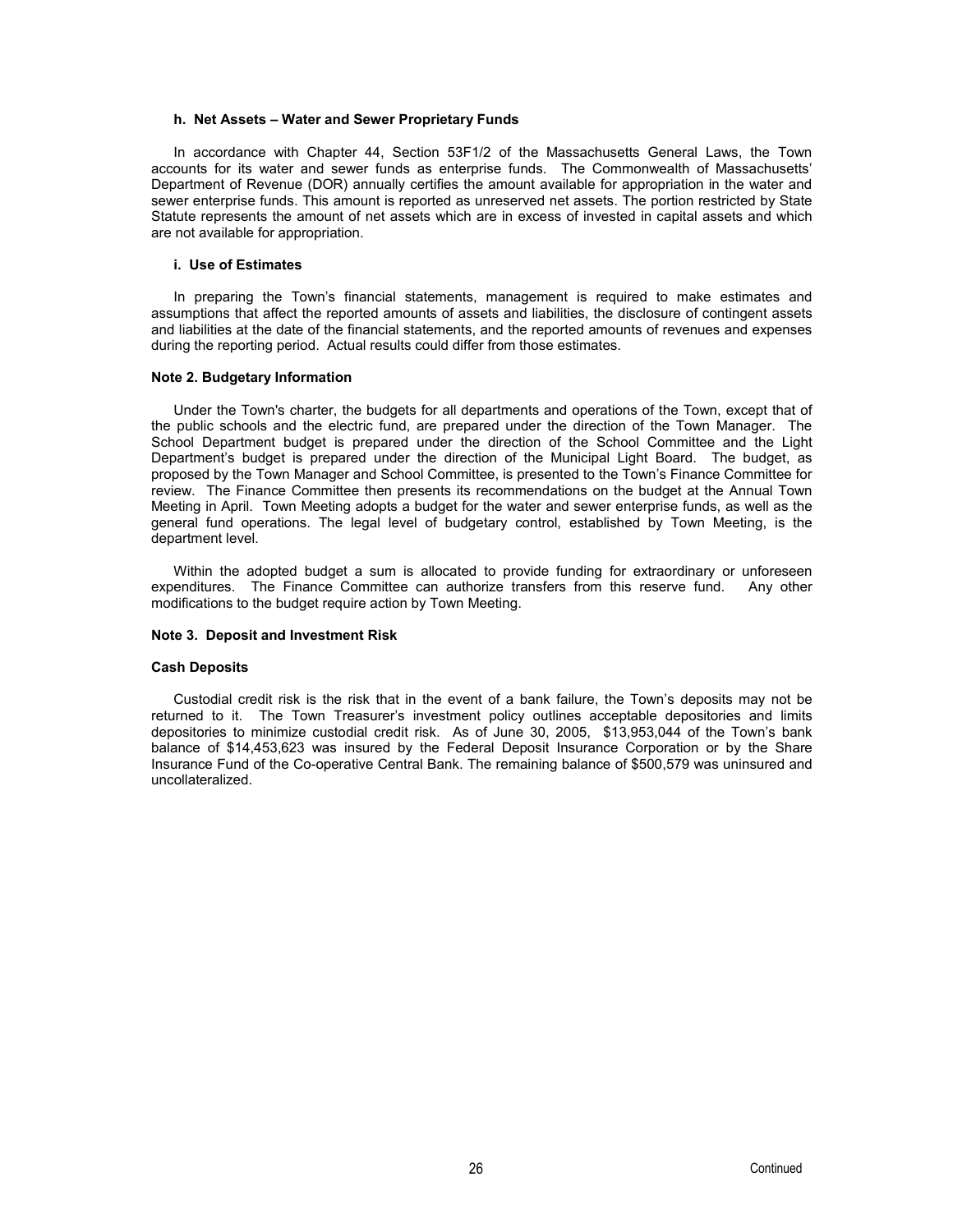## **Investments**

Investments as of June 30, 2005 for the Town and the Retirement Board were as follows:

Fair

|                                            | гaн         |
|--------------------------------------------|-------------|
| Type of Investment                         | Value       |
|                                            | \$          |
| Town of Reading                            |             |
| U.S. government and agency securities      | 15.504.778  |
| Domestic corporate fixed-income securities | 2,623,127   |
| Domestic equities                          | 689.217     |
| Certificates of deposit                    | 9.111.957   |
| Pooled investments:                        |             |
| Money market funds                         | 11,671,837  |
| Equity fund – closed end                   | 700,183     |
| MMDT fund                                  | 25,883,096  |
| <b>Total Town of Reading</b>               | 66,184,195  |
| Reading Contributory Retirement Board      |             |
| PRIT fund                                  | 72,400,659  |
|                                            | \$          |
| Totals                                     | 138,584,854 |
|                                            |             |

The U.S. government and agency securities were rated Aaa by Moody's Investors Service and AAA by Standard and Poor's. These investments have a weighted average maturity of 5.30 years. The weighted average maturity measure expresses the time when investments are due and payable in years weighted to reflect the dollar size of individual investments within an investment type.

The certificates of deposit for \$9,111,957 are insured in full, with \$100,000 insured by the Federal Deposit Insurance Corporation and \$9,011,957 insured by the Share Insurance Fund of the Cooperative Central Bank.

The MMDT fund invests in money market instruments of domestic and foreign issuers, U.S. Government securities, and repurchase agreements, as are authorized for investment pursuant to statutory requirements.

The Town limits its purchases of domestic corporate fixed-income securities to the two top ratings issued by nationally recognized statistical rating organizations. Subsequent to the date of purchase, the credit quality of these investments has fluctuated. The credit quality and weighted average maturity of the domestic corporate fixed-income securities held by the Town on June 30, 2005 is as follows:

| Moody's Investors Service<br>Weighed Average |        |                  | Standard and Poor's |            | Weighed Average  |
|----------------------------------------------|--------|------------------|---------------------|------------|------------------|
| Amount                                       | Rating | Maturity (Years) | Amount              | Rating     | Maturity (Years) |
| \$                                           |        |                  |                     |            |                  |
| 873138                                       | Aaa    | 1.19             | 373.138             | AAA        | 1.19             |
| 880.569                                      | Aa     | 0.51             | 572.232             | ΑA         | 0.29             |
| 669.032                                      | A      | .044             | 872.542             | A          | 0.55             |
| 200.388                                      | Baa    | 0.01             | 305.215             | <b>BBB</b> | 0.12             |
|                                              |        |                  |                     |            |                  |
| 2,623,127                                    |        | 2.15             | 2,623,127           |            | 2.15             |
|                                              |        |                  |                     |            |                  |

As previously noted, the Retirement Board holds shares in the PRIT fund. PRIT holds investments in derivative securities. Therefore the Retirement Board's investment in PRIT may be exposed to a risk of loss associated with these derivative investments. In accordance with GASB Technical Bulletin 94-1, the Town is required to disclose in the notes to the financial statements that the Retirement Board holds investments in derivative securities and whether the risk of loss associated with such investments is material. The Town does not believe that any risk of material loss exists with its derivative investments in PRIT's investment funds.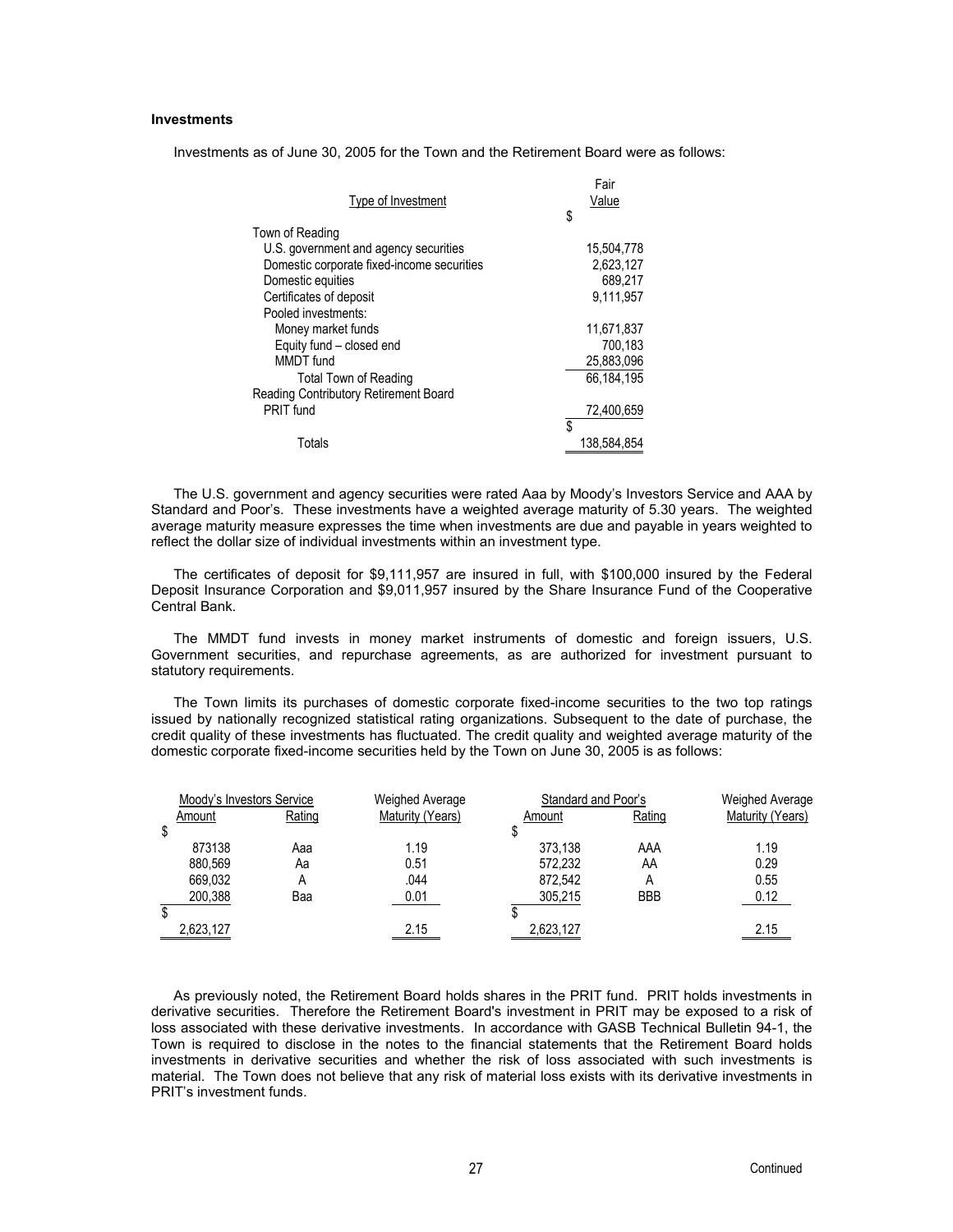## **Note 4. Capital Assets**

Capital asset activity for governmental activities for the year ended June 30, 2005 was as follows:

|                                             | <b>Beginning</b><br><b>Balance</b><br>\$ | <b>Additions</b><br>\$ | <b>Reductions</b><br>\$ | Ending<br><b>Balance</b><br>\$ |
|---------------------------------------------|------------------------------------------|------------------------|-------------------------|--------------------------------|
| Governmental activities:                    |                                          |                        |                         |                                |
| Capital assets not being depreciated:       |                                          |                        |                         |                                |
| Land and improvements                       | 3,136,224                                |                        |                         | 3,136,224                      |
| Construction in progress                    | 15,071,996                               | 26,318,294             | (9,387,067)             | 32,003,223                     |
| Total capital assets not being depreciated  | 18,208,220                               | 26,318,294             | (9,387,067)             | 35,139,447                     |
| Capital assets being depreciated:           |                                          |                        |                         |                                |
| Land improvements                           | 945,855                                  |                        |                         | 945,855                        |
| Buildings and improvements                  | 50,864,215                               | 10,778,710             |                         | 61,642,925                     |
| Equipment                                   | 3,996,414                                | 640,586                | (247,012)               | 4,389,988                      |
| Infrastructures                             | 38,006,216                               | 952,634                | (651,676)               | 38,307,174                     |
| Total capital assets being depreciated      | 93,812,700                               | 12,371,930             | (898,688)               | 105,285,942                    |
| Less accumulated depreciation for:          |                                          |                        |                         |                                |
| Land improvements                           | (275, 161)                               | (31, 674)              |                         | (306,835)                      |
| Buildings and improvements                  | (12, 566, 845)                           | (1,704,219)            |                         | (14, 271, 064)                 |
| Equipment                                   | (2,303,275)                              | (345,913)              | 247,012                 | (2,402,176)                    |
| Infrastructures                             | (19,459,842)                             | (1,494,864)            | 651,676                 | (20,303,030)                   |
| Total accumulated depreciation              | (34,605,123)                             | 3,576,670)             | 898,688                 | (37,283,105)                   |
| Capital assets being depreciated, net       | 59,207,577                               | 8,795,260              |                         | 68,002,837                     |
|                                             | \$                                       | \$                     |                         | \$                             |
| Governmental activities capital assets, net | 77,415,797                               | 35,113,554             | (9,387,067)             | 103,142,284                    |

Depreciation expense was charged to functions as follows:

|                                                    | \$        |
|----------------------------------------------------|-----------|
| Government activities:                             |           |
| General government                                 | 67.506    |
| Public safety                                      | 325,237   |
| Education                                          | 1,351,749 |
| Public works and facilities                        | 1,723,202 |
| Human services                                     | 31.196    |
| Culture and recreation                             | 77,780    |
|                                                    | \$        |
| Total governmental activities depreciation expense | 3,576,670 |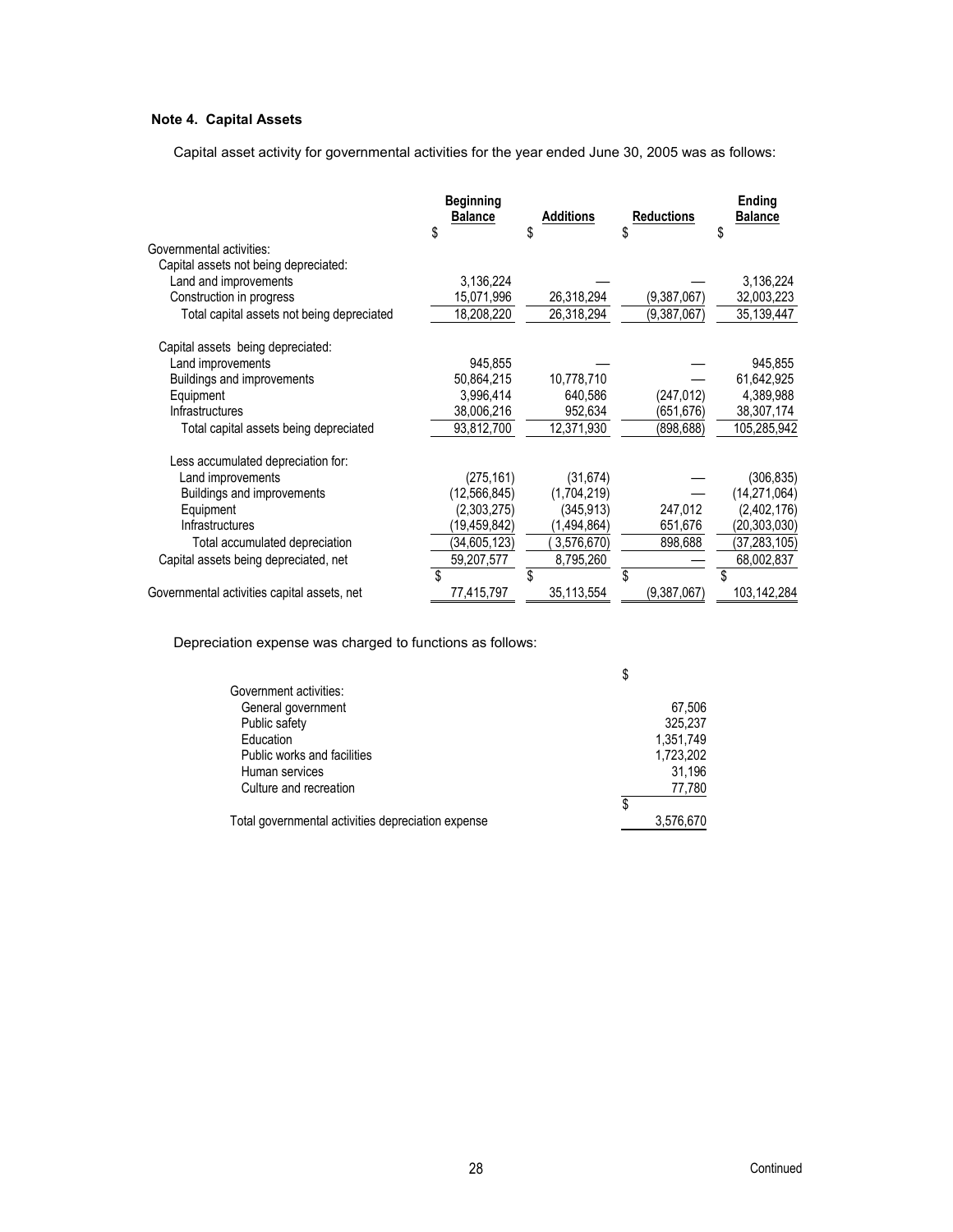Capital asset activity for business-type activities without the electric fund for the year ended June 30, 2005 was as follows:

|                                              | <b>Beginning</b><br><b>Balance</b> | <b>Additions</b> | <b>Reductions</b> | Ending<br><b>Balance</b> |
|----------------------------------------------|------------------------------------|------------------|-------------------|--------------------------|
|                                              | \$                                 | \$               | \$                | \$                       |
| Business-type activities:                    |                                    |                  |                   |                          |
| Capital assets not being depreciated:        |                                    |                  |                   |                          |
| Land and improvements                        | 183,584                            |                  |                   | 183,584                  |
| Buildings and improvements                   | 152,123                            | 1,498,638        |                   | 1,650,761                |
| Total capital assets not being depreciated   | 335,707                            | 1,498,638        |                   | 1,834,345                |
| Capital assets being depreciated:            |                                    |                  |                   |                          |
| Land improvements                            | 83,916                             |                  |                   | 83,916                   |
| Buildings and improvements                   | 6,493,516                          | 20.394           |                   | 6,513,910                |
| Equipment                                    | 1,290,271                          | 82,085           | (70, 443)         | 1,301,913                |
| Infrastructures                              | 12,628,091                         | 1,264,694        |                   | 13,892,785               |
| Total capital assets being depreciated       | 20,495,794                         | 1,367,173        | (70, 443)         | 21,792,524               |
| Less accumulated depreciation for:           |                                    |                  |                   |                          |
| Land improvements                            | (29, 538)                          | (2, 420)         |                   | (31, 958)                |
| Buildings and improvements                   | (4, 128, 315)                      | (339,729)        |                   | (4,468,044)              |
| Equipment                                    | (359,866)                          | (103, 789)       | 70.443            | (393, 212)               |
| <b>Infrastructures</b>                       | (5,892,598)                        | (300,108)        |                   | (6, 192, 706)            |
| Total accumulated depreciation               | (10, 410, 317)                     | (746,046)        | 70,443            | (11,085,920)             |
| Capital assets being depreciated, net        | 10,085,477                         | 621,127          |                   | 10,706,604               |
|                                              | \$                                 | \$               | \$                | \$                       |
| Business-type activities capital assets, net | 10,421,184                         | 2,119,765        |                   | 12,540,949               |

Depreciation expense was charged to functions as follows:

| Business-type activities:                           |    |         |
|-----------------------------------------------------|----|---------|
| Water                                               |    | 486.153 |
| Sewer                                               |    | 259,893 |
|                                                     | J. |         |
| Total business-type activities depreciation expense |    | 746.046 |

Capital asset activity for the electric fund for the six-month period ended June 30, 2005 was as follows:

|                                              | <b>Balance</b><br>January 1, 2005 | <b>Additions</b> | <b>Reductions</b> | Ending<br><b>Balance</b> |
|----------------------------------------------|-----------------------------------|------------------|-------------------|--------------------------|
|                                              | S                                 | \$               | \$                | \$                       |
| Capital assets not being depreciated:        |                                   |                  |                   |                          |
| Land                                         | 1.265.842                         |                  |                   | 1,265,842                |
| Capital assets being depreciated:            |                                   |                  |                   |                          |
| Structures and improvements                  | 11,583,881                        | 630.614          |                   | 12,214,495               |
| Equipment and furnishings                    | 21,456,240                        | 393.071          | (1,200)           | 21,848,111               |
| Infrastructure                               | 57,117,071                        | 2,078,784        | (246,927)         | 58,948,928               |
| Total capital assets being depreciated       | 90,157,192                        | 3,102,469        | (248, 127)        | 93,011,534               |
| Less accumulated depreciation for:           |                                   |                  |                   |                          |
| Structures and improvements                  | (4.936.646)                       | (95, 819)        |                   | (5.032, 465)             |
| Equipment and furnishings                    | (13,474,210)                      | (421.956)        | 1.200             | (13,894,966)             |
| Infrastructure                               | (21,271,014)                      | (834,594)        | 239,747           | (21, 865, 861)           |
| Total accumulated depreciation               | (39,681,870)                      | (1,352,369)      | 240,947           | (40, 793, 292)           |
| Capital assets being depreciated, net        | 50,475,322                        | 1,750,100        | (7, 180)          | 52,218,242               |
|                                              | \$                                | \$               | \$                | \$                       |
| Business-type activities capital assets, net | 51,741,164                        | 1,750,100        | (7, 180)          | 53,484,084               |

Depreciation expense for the electric fund for the six-month period ended June 30, 2005 was \$1,352,369.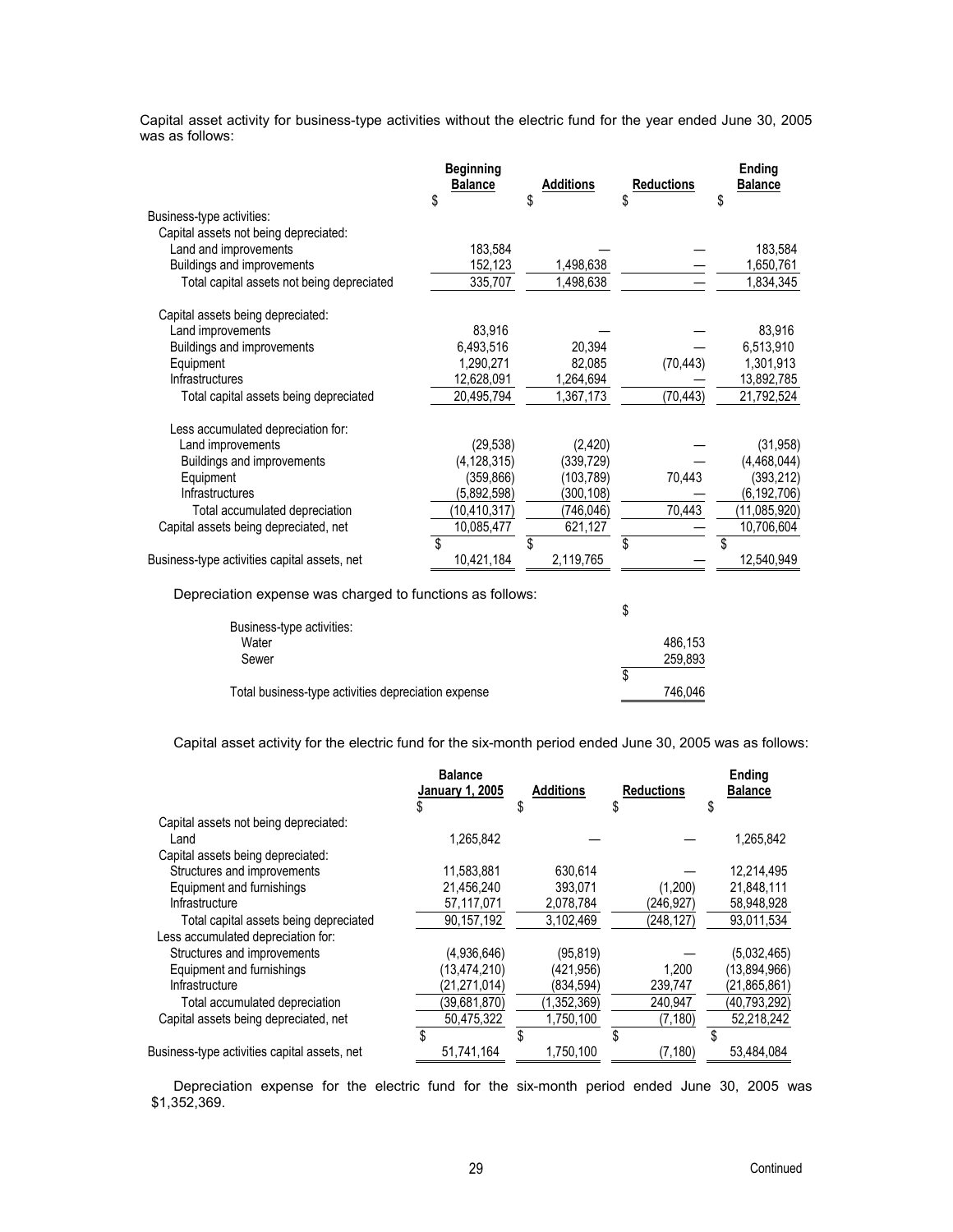## **Note 5. Long-term Obligations**

The following is a summary of the changes in the Town's long-term obligation for the year ended June 30, 2005 excluding the electric fund:

|                                  | <b>Balance</b><br><b>Beginning</b><br>Of Year<br>\$ | <b>Incurred</b><br><b>Or</b><br><b>Issued</b><br>\$ | <b>Satisfied</b><br>0r<br><b>Matured</b><br>\$. | <b>Balance</b><br>End<br>Of Year<br>\$ | <b>Amounts</b><br>Due Within<br><b>One Year</b><br>S |
|----------------------------------|-----------------------------------------------------|-----------------------------------------------------|-------------------------------------------------|----------------------------------------|------------------------------------------------------|
| <b>Governmental activities:</b>  |                                                     |                                                     |                                                 |                                        |                                                      |
| Compensated absences payable     | 1,876,738                                           | 132,528                                             | 226,702                                         | 1,782,564                              | 62,070                                               |
| General obligation bonds payable | 61,564,000                                          | 5,480,000                                           | 3,339,000                                       | 63,705,000                             | 3,575,000                                            |
|                                  |                                                     |                                                     | 159.066                                         | 489.683                                |                                                      |
| Unamortized premiums on bonds    | 531,019                                             | 117,730                                             |                                                 |                                        | 99,925                                               |
|                                  |                                                     |                                                     |                                                 | \$                                     |                                                      |
|                                  | 63,971,757                                          | 5.730.258                                           | 3,724,768                                       | 65.977.247                             | 3,736,995                                            |
|                                  | \$                                                  | \$                                                  | \$                                              | \$                                     | \$                                                   |
| <b>Business-type activities:</b> |                                                     |                                                     |                                                 |                                        |                                                      |
| Water and sewer funds:           |                                                     |                                                     |                                                 |                                        |                                                      |
| Compensated absences payable     | 53,552                                              | 11,245                                              |                                                 | 64.797                                 |                                                      |
| Loan payable                     |                                                     | 418,385                                             |                                                 | 418,385                                | 83,677                                               |
| General obligation bonds payable |                                                     | 1,000,000                                           |                                                 | 1,000,000                              | 100,000                                              |
| Unamortized premiums on bonds    |                                                     | 24,710                                              |                                                 | 24,710                                 | 17,721                                               |
|                                  | \$                                                  |                                                     |                                                 |                                        |                                                      |
|                                  | 53,552                                              | 1,454,340                                           |                                                 | 1,507,892                              | 201,398                                              |

The following is a summary of the changes in the electric fund's long-term obligation for the six-month period ended June 30, 2005:

|                                  | <b>Balance</b><br>January 1,<br><u>2005</u> | <b>Incurred</b><br>Or<br><b>Issued</b> | <b>Satisfied</b><br>Or<br>Matured | <b>Balance</b><br>End<br>Of Year | <b>Amounts</b><br>Due Within<br><b>One Year</b> |
|----------------------------------|---------------------------------------------|----------------------------------------|-----------------------------------|----------------------------------|-------------------------------------------------|
|                                  |                                             |                                        |                                   |                                  |                                                 |
| Electric fund:                   |                                             |                                        |                                   |                                  |                                                 |
| Compensated absences payable     | 2,115,479                                   | 207.994                                | 67.557                            | 2.255.916                        | 102,054                                         |
| General obligation bonds payable | 3,360,000                                   |                                        |                                   | 3,360,000                        | 855,000                                         |
|                                  |                                             |                                        |                                   |                                  |                                                 |
|                                  | 5.475.479                                   | 207.994                                | 67.557                            | 5.615.916                        | 957,054                                         |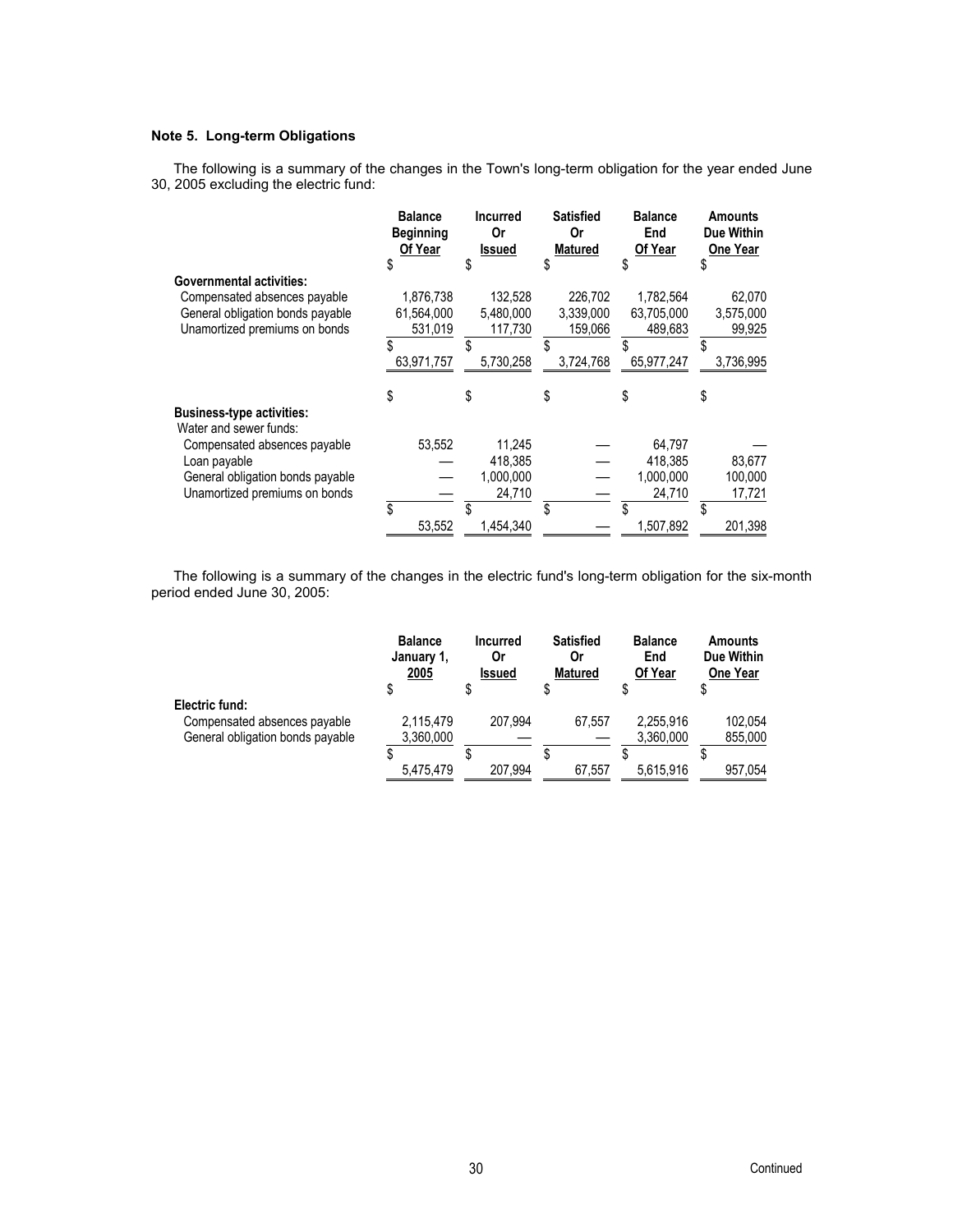## **Note 6. Short-term Debt**

Subject to state laws, the Town is authorized to issue general obligation debt on a temporary basis. The following classes of short–term loans can be issued:

Tax anticipation notes (TANs) – This debt is issued to provide funding for operations during lean periods in a fiscal cycle. They are repaid from subsequent collections of taxes or other revenues. The Town has not issued any TANs since 1974.

Bond anticipation notes (BANs) - This debt is issued to provide initial funding for capital projects. They are generally redeemed from the proceeds of the sale of bonds or paid down with funds received through the Commonwealth of Massachusetts' school building assistance program.

Grant anticipation notes  $(GANs)$  – This debt is issued to provide funding for projects in anticipation of reimbursement from federal or state grants. They are repaid from subsequent distributions from the federal or state agency. The Town did not issue GANs in fiscal year 2005.

Short-term debt activity for the year ended June 30, 2005, was as follows:

|                                  | Balance<br>Beginning |            |            | Balance<br>End |
|----------------------------------|----------------------|------------|------------|----------------|
| <b>Bond Anticipation Notes</b>   | Of Year              | Issued     | Redeemed   | Of Year        |
|                                  | \$                   | \$         | S          | \$             |
| Governmental activities:         |                      |            |            |                |
| New Elementary School            | 10,900,000           | 3,338,019  | 10,900,000 | 3,338,019      |
| <b>Barrows Elementary School</b> | 1,015,500            | 4,400,981  | 1,715,500  | 3,700,981      |
| <b>High School</b>               | 800.000              | 650.000    | 800.000    | 650.000        |
| Acquisition of land              | 117.500              |            | 117.500    |                |
| Business-type activities:        |                      |            |            |                |
| Water plant and mains            | 2,167,000            | 2,397,000  | 2,167,000  | 2,397,000      |
|                                  | \$                   | S          |            | S              |
|                                  | 15,000,000           | 10,786,000 | 15,700,000 | 10,086,000     |

#### **Note 7. General Obligation Bonds Payable**

The outstanding governmental activities bonds were issued for the construction and renovation of several school buildings and for the construction of a police station. The bonds bear interest from 3.9% to 5.3% and are due in annual installments ranging from \$3,960,000 to \$2,570,000 through June 30, 2024.

The outstanding business-type activities bonds were issued for the design of a water treatment plant and electric plant purposes. The bonds bear interest from 3.4% to 5.3% and are due in annual installments ranging from \$955,000 to \$100,000 through June 30, 2015.

The annual requirements to amortize all general obligation bonds payable outstanding as of June 30, 2005, including interest, are as follows:

|                                       | Governmental<br><b>Activities</b> |   |                 |   | <b>Business-type</b><br><b>Activities</b> |   |          |   |                  | <b>Total</b> |            |
|---------------------------------------|-----------------------------------|---|-----------------|---|-------------------------------------------|---|----------|---|------------------|--------------|------------|
| <b>Year Ending</b><br><b>June 30,</b> | \$<br>Principal                   | S | <b>Interest</b> | S | Principal                                 | S | Interest | S | <b>Principal</b> | S            | Interest   |
| 2006                                  | 3.885.000                         |   | 2.763.005       |   | 955.000                                   |   | 189.543  |   | 4.840.000        |              | 2,952,548  |
| 2007                                  | 3.910.000                         |   | 2.564.188       |   | 955.000                                   |   | 132.963  |   | 4.865.000        |              | 2.697.151  |
| 2008                                  | 3.945.000                         |   | 2.428.504       |   | 650.000                                   |   | 94.963   |   | 4.595.000        |              | 2.523.467  |
| 2009                                  | 3.960.000                         |   | 2.282.010       |   | 650.000                                   |   | 65.838   |   | 4.610.000        |              | 2.347.848  |
| 2010                                  | 3.690.000                         |   | 2.139.493       |   | 650.000                                   |   | 36.438   |   | 4.340.000        |              | 2,175,931  |
| $2011 - 2015$                         | 17.810.000                        |   | 8.430.977       |   | 500.000                                   |   | 62.300   |   | 18.310.000       |              | 8.493.277  |
| $2016 - 2020$                         | 15.540.000                        |   | 4.615.881       |   |                                           |   |          |   | 15.540.000       |              | 4,615,881  |
| $2021 - 2024$                         | 10.965.000                        |   | 1,266,107       |   |                                           |   |          |   | 10,965,000       |              | 1,266,107  |
|                                       |                                   |   |                 |   |                                           |   |          |   |                  |              |            |
|                                       | 63.705.000                        |   | 26.490.165      |   | 4,360,000                                 |   | 582.045  |   | 68,065,000       |              | 27.072.210 |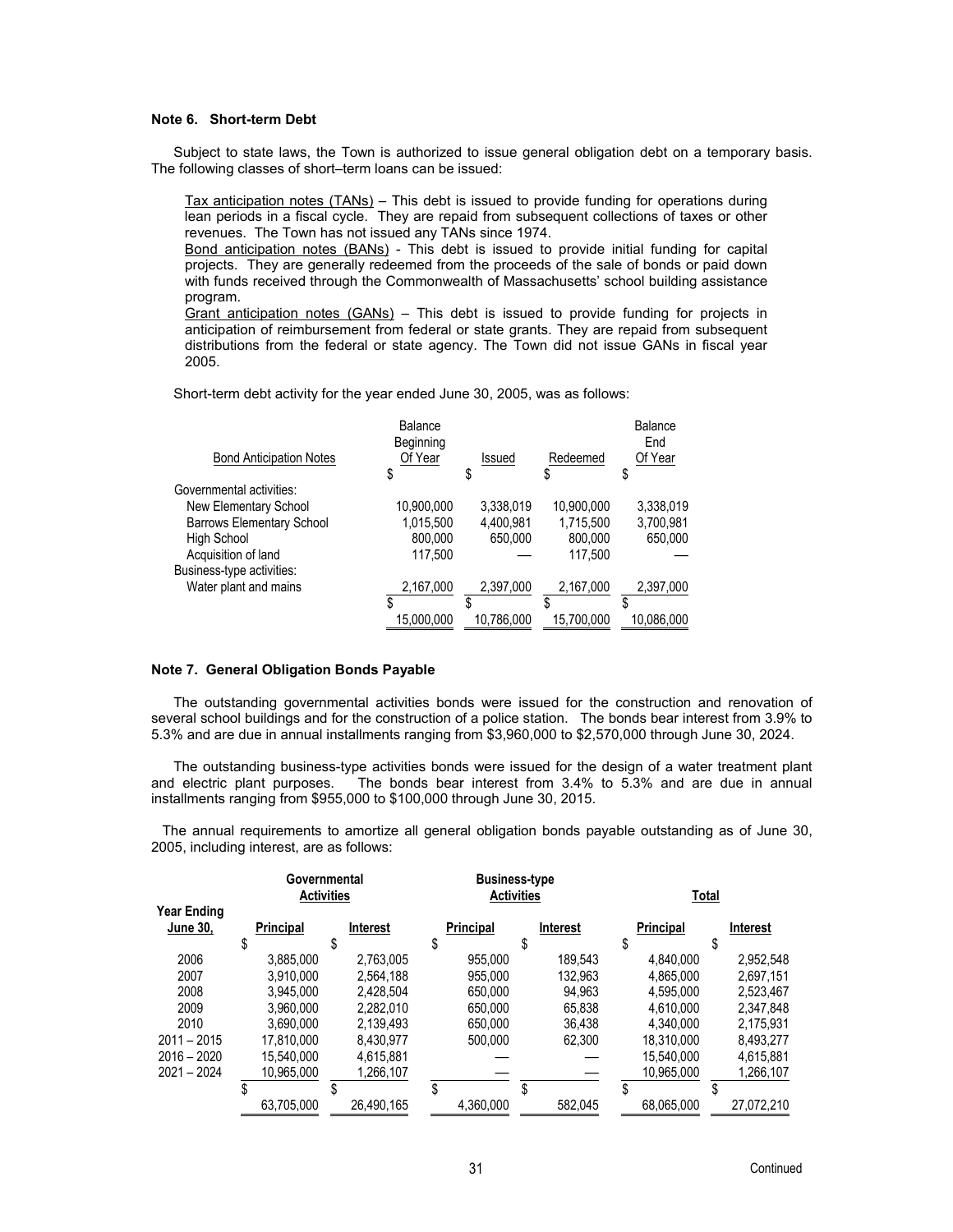The Town is subject to a dual level general debt limit; the normal debt limit and the double debt limit. Such limits are equal to 5% and 10%, respectively, of the valuation of taxable property in the Town as last equalized by the Commonwealth's Department of Revenue. Additionally, there are many categories of general obligation debt, which are exempt from the debt limit but are subject to other limitations.

The authorized and unissued debt at June 30, 2005, is as follows:

| <b>Barrows Elementary School</b> | 3.701.850  |
|----------------------------------|------------|
| Wood End Elementary School       | 3,338,019  |
| High School                      | 19,305,000 |
| Water supply, plant and mains    | 5.577.000  |
| Sewer system                     | 835        |
|                                  |            |
|                                  | 31,922,704 |

As of June 30, 2005, the Town may issue approximately \$119,201,205 of additional general obligation debt under the normal debt limit. The Town has approximately \$16,800,000 of debt exempt from the debt limit.

The Town pays assessments, which include debt service payments to other governmental units providing services within the Town's boundaries (commonly referred to as overlapping debt). The following summary sets forth the long-term debt at June 30, 2005, the estimated share of such debt being serviced by the Town and the total of its share of estimated indirect debt.

|                               | Long-term<br><b>Debt</b> | Town's           | Town's<br><b>Estimated</b> |
|-------------------------------|--------------------------|------------------|----------------------------|
|                               | Outstanding              | <b>Estimated</b> | <b>Indirect</b>            |
|                               | (Unaudited)              | <b>Share</b>     | <u>Debt</u>                |
| Massachusetts Water Resources | S                        | 1.0513%          | \$                         |
| Authority                     | 3.529.647.000            |                  | 37.107.194                 |

#### **Note 8. Loans Payable**

In 2005 the Town received a \$418,385 interest free loan from the MWRA to fund a sewer construction project. The loan is payable in equal installments through fiscal year 2010.

## **Note 9. School Building Assistance**

In July 2004, legislation adopted by the Commonwealth of Massachusetts restructured the school building assistance program. This legislation prohibits the State from providing reimbursement for permanent financing issued after July 1, 2005 and moves the program away from multi-year reimbursement schedules to up-front cash payments.

The Town will continue to receive annual reimbursement of principal and interest for school building projects funded under the multi-year reimbursement schedule program. During 2005, the Town received \$1,678,534 of such assistance. In addition, the Town received \$4,562,981 for the Wood End Elementary School construction project and \$1,617,150 for the Barrows Elementary School construction project under the up-front cash payments program. These funds allowed the Town to pay off previously issued BANs, and to reduce its debt going forward.

#### **Note 10. Inter-fund Receivables and Payables**

On June 30, 2005 an inter-fund receivable for \$345,000 is reported in the Memorial High School project fund. This receivable is offset by a \$300,000 payable in the general fund and a \$45,000 payable in the other governmental funds.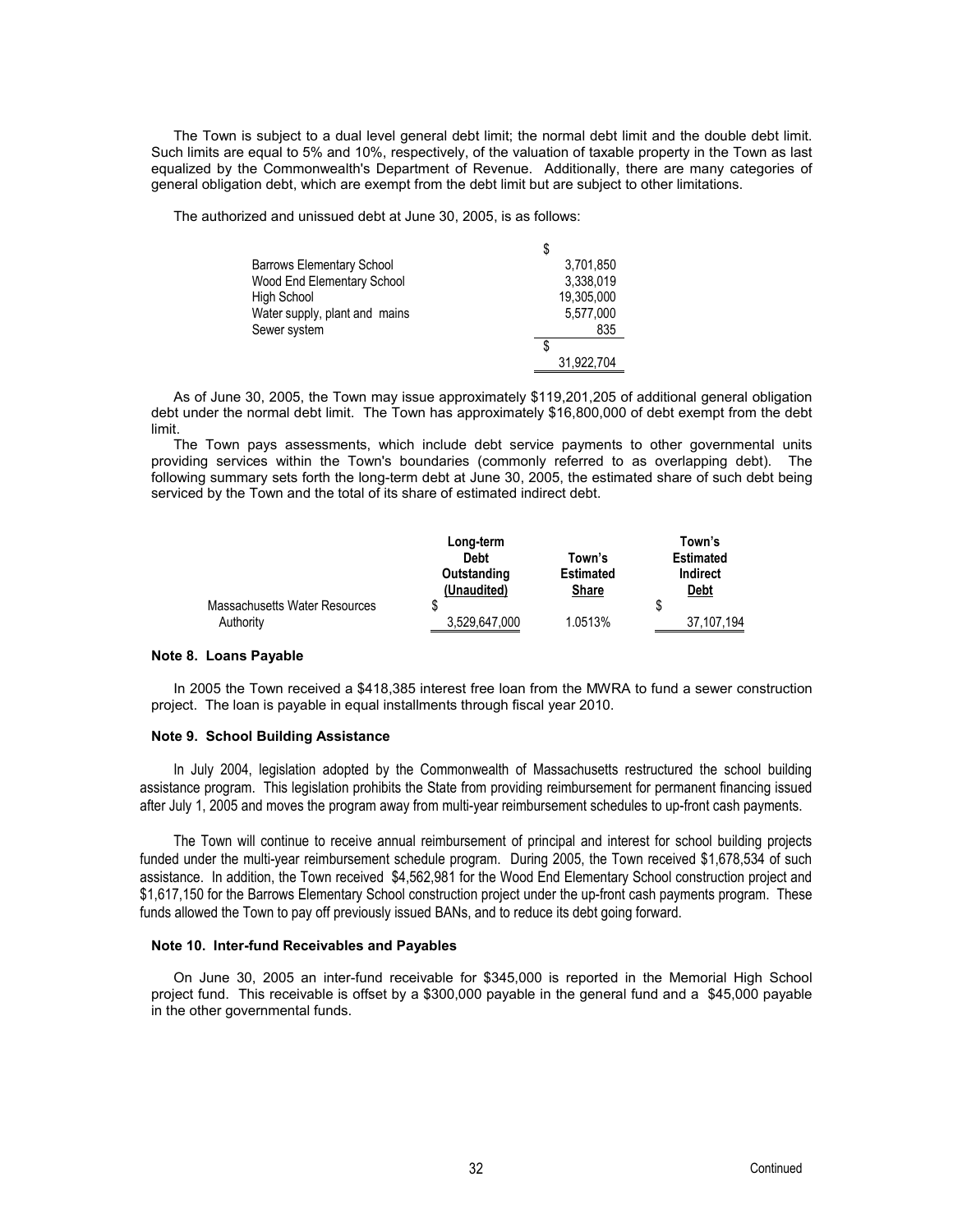## **Note 11. Inter-fund Transfers**

Operating transfers constitute the transfer of resources from the fund that receives the resources to the fund that utilizes them. The following table summarizes operating transfers to (from) other funds for the year ended June 30, 2005.

| General                                    | Memorial High<br>School Project | Non-major<br>Governmental |           | Electric    |
|--------------------------------------------|---------------------------------|---------------------------|-----------|-------------|
|                                            |                                 |                           |           |             |
|                                            |                                 |                           |           |             |
|                                            |                                 |                           |           |             |
| 107.256                                    |                                 | (107, 256)                |           |             |
| 300.000                                    |                                 | (300,000)                 |           |             |
| 1,894,829                                  |                                 |                           |           | (1,894,829) |
| (267, 500)                                 | 150,000                         | 117,500                   |           |             |
|                                            |                                 |                           |           |             |
| 2,082,322                                  | 150,000                         | (337,493)                 |           | (1,894,829) |
| Reading Ice Arena Authority / public works | 47.737                          |                           | (47, 737) |             |

### **Note 12. Capital Projects Funds Deficits**

Capital projects have been funded by the issuance of bond anticipation notes. Deficit fund balances arise because the bond anticipation notes are presented as a liability of the fund receiving the proceeds. The Town intends to reduce these deficits by subsequent appropriations and will eliminate the remaining deficits by the issuance of long-term debt. The detail of these deficits on June 30, 2005 is as follows:

| <b>Barrows Elementary School renovations</b> | 2.572.490 |
|----------------------------------------------|-----------|
| Wood End Elementary School construction      | 2,900,380 |
|                                              |           |
|                                              | 5.472.870 |

#### **Note 13. Risk Management**

The Town is exposed to various risks of loss related to employee health insurance, workers' compensation, unemployment and general liability, property and casualty claims. The liability for threatened or pending claims or lawsuits against the Town with respect to such risk is not material to the financial statements.

The Town is a member of the Massachusetts Interlocal Insurance Association, Inc (MIIA). MIIA is a public-entity risk pool that provides insurance services to cities, towns and other governmental entities of the Commonwealth of Massachusetts. The Town participates in the three insurance programs offered by MIIA. These risk pools are as follows:

MIIA Workers' Compensation Group, Inc - This program provides coverage and risk management services for the Town's workers' compensation. The Workers' Compensation Group program is fully insured for which the Town pays premiums.

MIIA Property and Casualty Group, Inc - This program provides the Town with property and casualty coverage.

MIIA Health Benefits Trust - This program provides health care coverage for the Town's employees and retirees. The Health Benefits Trust assesses premiums which are shared by the Town and its employees and retirees. The Health Benefits Trust is self-sustaining through member premiums and reinsures through commercial companies for stop loss insurance.

 The Town is self-insured for unemployment benefits. Payments for claims totaling \$42,900 were made during the year ended June 30, 2005. The liability for claims filed but unpaid is not material.

During the year, expenditures for claims and judgments, excluding health, workers' compensation and unemployment benefits were not material.

Chapter 258 of the Massachusetts General Laws limits general liability to \$100,000 per claim in all matters except actions relating to federal / civil rights, eminent domain and breach of contract.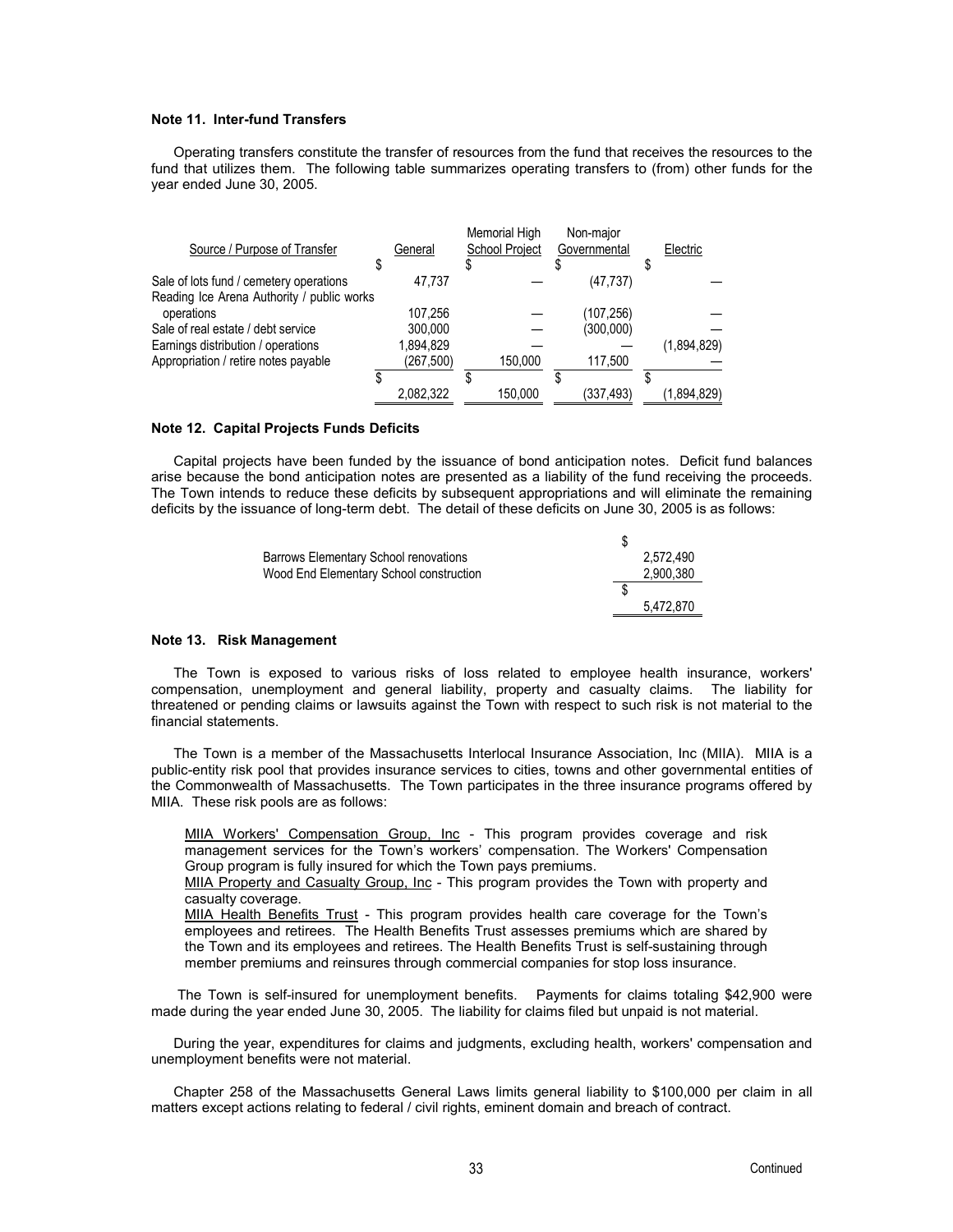## **Note 14. Pension Plan**

#### **Plan Description**

The Town contributes to the Retirement Board, a cost sharing, multi-employer, public employee retirement system that acts as the investment and administrative agent for the Town and the Reading Housing Authority. The Retirement Board provides retirement, disability, and death benefits to plan members and beneficiaries. The Retirement Board is a member of the Massachusetts Contributory Retirement System.

With the exception of teachers and school nurses, the Retirement Board covers all permanent, full-time employees who work over 1,690 hours per year. The Commonwealth of Massachusetts Teachers Retirement Board, to which the Town does not contribute, covers public school teachers and school nurses.

#### **Membership**

Membership in the Retirement Board consisted of the following at June 30, 2005:

| Retired participants and beneficiaries receiving<br>benefits           | 328 |
|------------------------------------------------------------------------|-----|
| Terminated participants entitled to, but not yet<br>receiving benefits | 22  |
| Active participants                                                    | 352 |
| Totals                                                                 | 702 |

#### **Contribution**

Plan members are required to contribute to the Retirement Board. Active members must contribute between 5% and 11% of their regular gross compensation depending on the date upon which their membership began. Participating employers are required to pay into the Retirement Board their share of the remaining system-wide actuarially determined contribution and plan administration costs, which are apportioned among the employers based on the actuarial valuation. The Commonwealth of Massachusetts funded the cost-of-living increases granted from July 1, 1981 to June 30, 1998. The retirement Board is responsible for cost-of-living adjustments granted after July 1, 1998. The Town's contributions to the retirement Board for the years ended June 30, 2005, 2004 and 2003 were \$3,385,464, \$3,106,800 and \$3,033,800, respectively, which equaled its required contribution for each year.

#### **Legally Required Reserve Accounts**

The balances in the Retirement Board's legally required reserves (on the statutory basis of accounting) at June 30, 2005 are as follows:

| Description                    | Amount     | Purpose                                               |
|--------------------------------|------------|-------------------------------------------------------|
|                                |            |                                                       |
| <b>Annuity Savings Fund</b>    | 16,001,164 | Active members' contribution balance                  |
| Annuity Reserve Fund           | 6.144.332  | Retired members' contribution account                 |
| <b>Military Service Credit</b> | 19.645     | Members' contribution account while on military leave |
| Pension Reserve Fund           | 50,124,033 | Amount accumulated to fund future retirement benefits |
|                                |            |                                                       |
|                                | 72.289.174 |                                                       |

All reserve accounts are funded at levels required by state statute.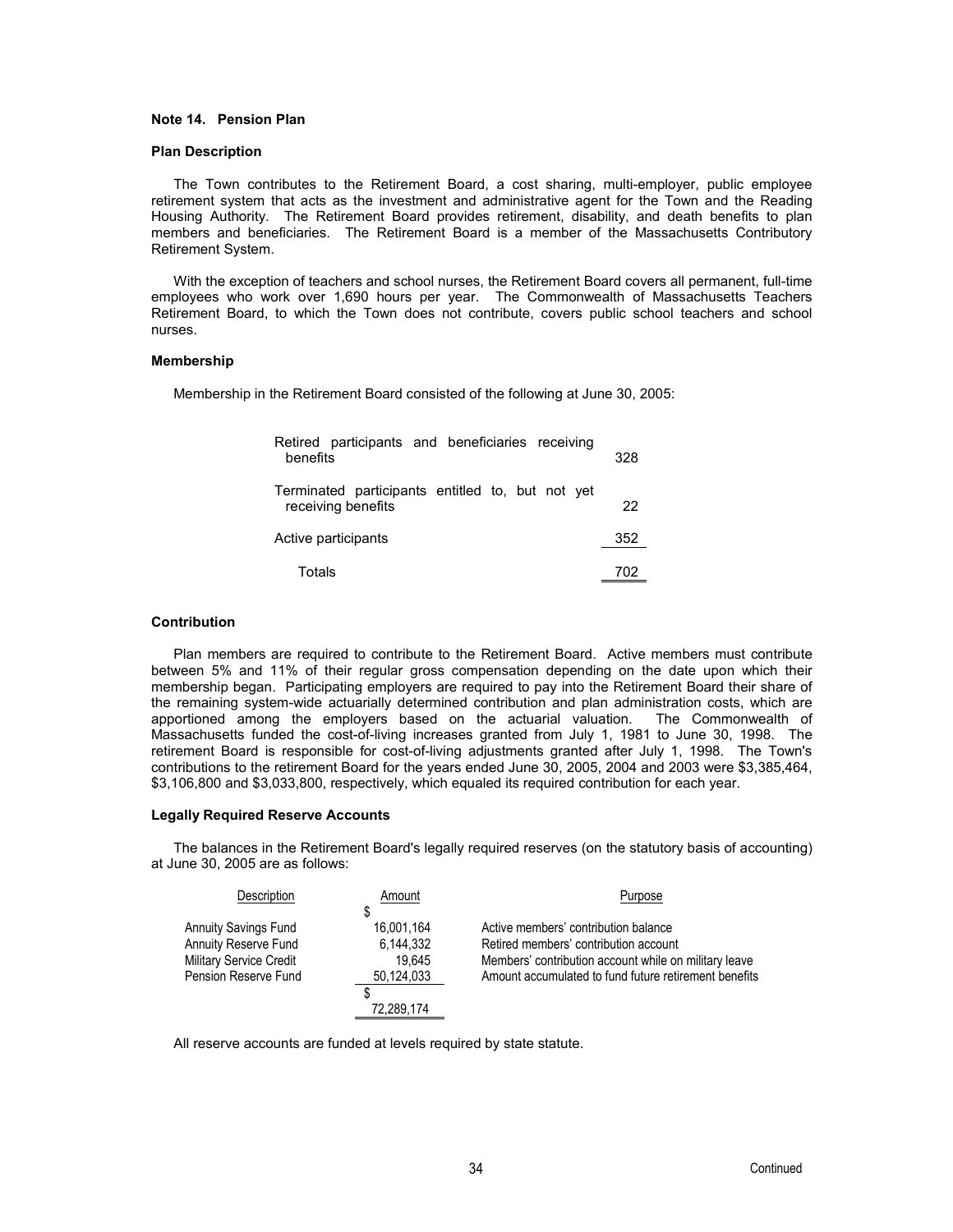#### **Investment Concentration**

 Substantially all the assets of the Retirement Board are invested in PRIT. It consists of two investment funds, the capital fund and the cash fund. The capital fund serves as the long-term asset portfolio and includes domestic and international equity and fixed income securities, real estate, timber and other alternative investments. The cash fund consists of short-term investments, which are used to meet the liquidity requirements of participating retirement boards.

#### **Note 15. Post-employment Health Benefits**

In addition to the pension benefits described in Note 13, the Town provides post-employment health care benefits to employees who retire from the Town. This is done in accordance with State statutes and within the limits provided in Town policy. The following limit pertains: Retiring employees who did not have health insurance through the Town when retiring may not obtain it except that within ten years of retirement, they may opt to join the Town's group plan on March 1st of the even numbered years only. Currently approximately 500 retirees, Medicare eligible spouses and surviving spouses are insured through the Town's health insurance plans. The percentage paid by the Town fluctuates based on collective bargaining agreements. As of June 30, 2005, the Town pays 70% of the premiums for medical and hospitalization insurance incurred by pre-Medicare retirees and their dependents. The Town also pays 70% of the premiums for a Medicare supplement for each retiree eligible for Medicare and 70% of the insurance premiums for said retiree's dependents. The Town's share of the total cost for the year ended June 30, 2005, was approximately \$1,990,478.

## **Note 16. Jointly Governed Organization**

The Northeast Metropolitan Regional Vocational School District (NMRVSD) was created to provide vocational education for students in grades 9-12. The Town is one of twelve municipalities that participate in the NMRVSD. The NMRVSD's School Committee is comprised of one member from each participating municipality. As of October 1, 2004, the NMRVSD had a total enrollment of 1,168 pupils of which 26 pupils were from the Town. The Town's fiscal year 2005 assessment was \$208,208. Additional information can be obtained from the NMRVSD at 100 Hemlock Road, Wakefield, MA 01880.

#### **Note 17. Purchase Power Agreements**

### **Massachusetts Municipal Wholesale Electric Company**

The Town of Reading, acting through its Light Department, is a Participant in certain Projects of the Massachusetts Municipal Wholesale Electric Company (MMWEC).

MMWEC is a public corporation and a political subdivision of the Commonwealth of Massachusetts, created as a means to develop a bulk power supply for its Members and other utilities. MMWEC is authorized to construct, own, or purchase ownership interests in, and to issue revenue bonds to finance, electric facilities (Projects). MMWEC has acquired ownership interests in electric facilities operated by other utilities and also owns and operates its own electric facilities. MMWEC sells all of the capability (Project Capability) of each of its Projects to its Members and other utilities (Project Participants) under Power Sales Agreements (PSAs). Among other things, the PSAs require each Project Participant to pay its pro rata share of MMWEC's costs related to the Project, which costs include debt service on the revenue bonds issued by MMWEC to finance the Project, plus 10% of MMWEC's debt service to be paid into a Reserve and Contingency Fund. In addition, should a Project Participant fail to make any payment when due, other Project Participants of that Project may be required to increase (step-up) their payments and correspondingly their Participant's share of that Project's Project Capability to an additional amount not to exceed 25% of their original Participant's share of that Project's Project Capability. Project Participants have covenanted to fix, revise and collect rates at least sufficient to meet their obligations under the PSAs.

MMWEC has issued separate issues of bonds for each of its eight Projects, which are payable solely from, and secured solely by, the revenues derived from the Project to which the bonds relate, plus available funds pledged under MMWEC's Amended and Restated General Bond Resolution (GBR) with respect to the bonds of that Project. The MMWEC revenues derived from each Project are used solely to provide for the payment of the bonds of any bond issue relating to such Project and to pay MMWEC's cost of owning and operating such Project and are not used to provide for the payment of the bonds of any bond issue relating to any other Project.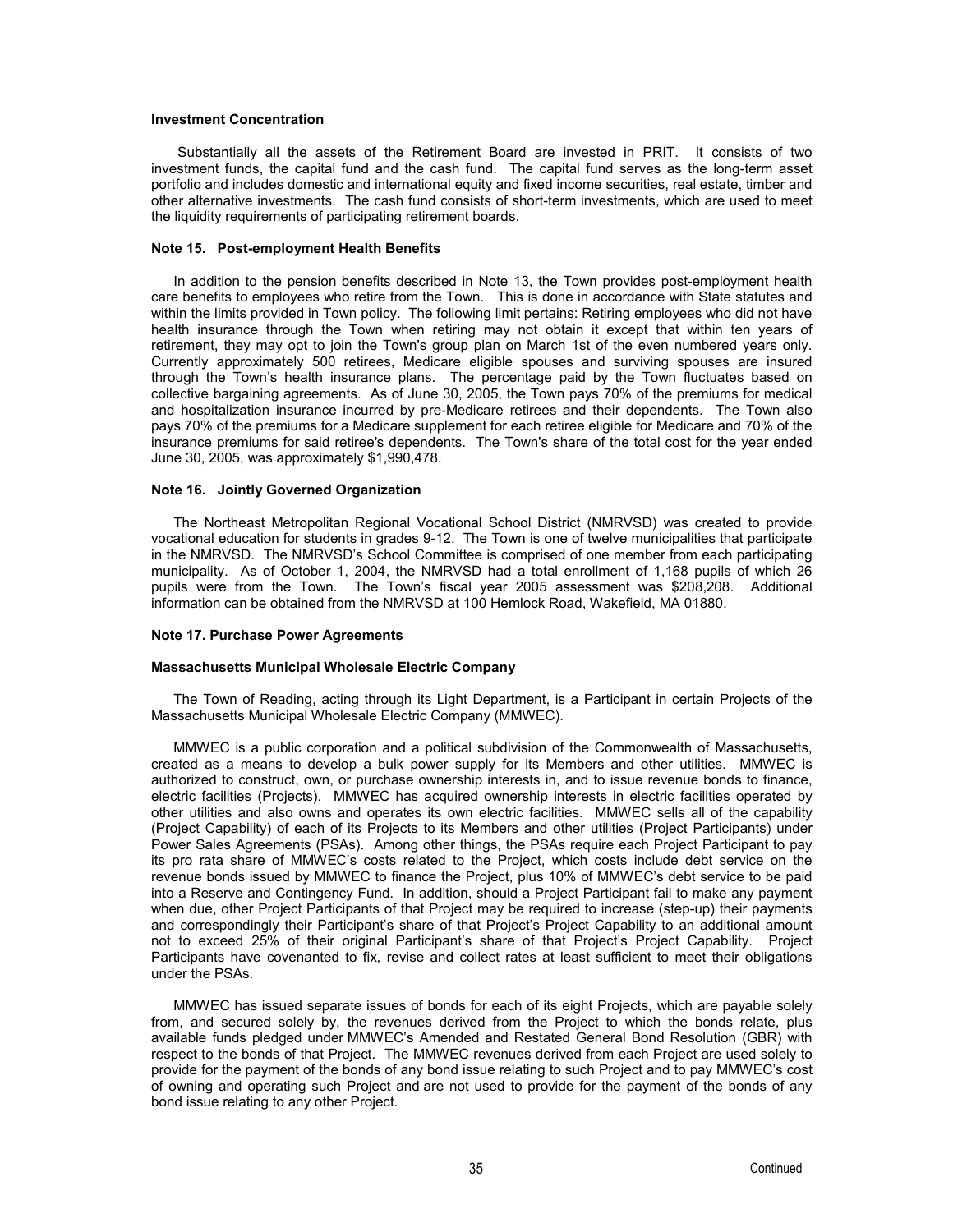MMWEC operates the Stony Brook Intermediate Project and the Stony Brook Peaking Project, both fossil-fueled power plants. MMWEC has a 3.7% interest in the W.F. Wyman Unit No. 4 plant, which is operated and owned by its majority owner, FPL Energy Wyman IV, a subsidiary of FPL Energy, Inc., and a 4.8% ownership interest in the Millstone Unit 3 nuclear Unit, operated by Dominion Nuclear Connecticut, Inc. (DNCI), the majority owner and a subsidiary of Dominion Resources, Inc. DNCI also owns and operates Millstone Unit 2. DNCI requested and received an exemption from the NRC enabling it to submit an application to renew the operating license for Unit 3 earlier than 20 years before the expiration of the operating license for Unit 3, thereby enabling DNCI to submit an application to renew the operating licenses for both Unit 2 and Unit 3 simultaneously. In January 2004, DNCI filed the application to renew the operating licenses. The Unit 3 license currently will expire in 2025.

A substantial portion of MMWEC's plant investment and financing program is an 11.6% ownership interest in the Seabrook Station nuclear generating unit operated by FPL Energy Seabrook, LLC (FPLE Seabrook), the majority owner and an indirect subsidiary of FPL Group, Inc. FPLE Seabrook has filed an application with the NRC to recapture the period 1986 to 1990 during which time Seabrook had an operating license, but did not operate. Also, FPLE Seabrook intends to extend the Seabrook Station operating license, which currently will expire in 2026.

Pursuant to the PSAs the MMWEC Seabrook and Millstone Project Participants are liable for their proportionate share of the costs associated with decommissioning the plants, which costs are being funded through monthly Project billings. Also the Project Participants are also liable for their proportionate share of the uninsured costs of a nuclear incident that might be imposed under the Price-Anderson Act. In February 2003 Congress extended the Price-Anderson Act through the end of 2003. Congress, as part of comprehensive energy legislation, has considered extension of the Price-Anderson Act.

Reading Municipal Light Department has entered into PSAs and Power Purchase Agreements (PPAs) with MMWEC. Under both the PSAs and PPAs, the Department is required to make certain payments to MMWEC payable solely from Department revenues. Under the PSAs, each Participant is unconditionally obligated to make payments due to MMWEC whether or not the Project(s) is completed or operating and notwithstanding the suspension or interruption of the output of the Project(s).

MMWEC is involved in various legal actions. In the opinion of MMWEC management, the outcome of such actions will not have a material adverse affect on the financial position of the company.

As of June 30, 2005, total capital expenditures for MMWEC's Projects amounted to \$ 1,557,321,000 of which \$111,238,000 represents the amount associated with the Department's share of Project Capability of the Projects in which it participates. MMWEC's debt outstanding for the Projects includes Power Supply System Revenue Bonds totaling \$ 856,295,000, of which \$51,492,000 is associated with the Department's share of Project Capability of the Projects in which it participates. As of June 30, 2005, MMWEC's total future debt service requirement on outstanding bonds issued for the Projects is \$ 1,033,198,000, of which \$ 58,505,000 is anticipated to be billed to the Department in the future.

The estimated aggregate amount of Reading Municipal Light Department's required payments under the PSAs and PPAs, exclusive of the Reserve and Contingency Fund billings, to MMWEC at June 30, 2005 and estimated for future years is shown below.

| Year ending June 30, | \$         |
|----------------------|------------|
| 2006                 | 7,499,000  |
| 2007                 | 7,359,000  |
| 2008                 | 6,495,000  |
| 2009                 | 5,458,000  |
| 2010                 | 4,866,000  |
| 2011 to 2015         | 21,377,000 |
| 2016 to 2019         | 5,451,000  |
|                      | S          |
| Total                | 58,505,000 |

In addition, the Light Department is required to pay its share of the operation and maintenance (O&M) costs of the Projects in which it participates. The Light Department's total O&M costs including debt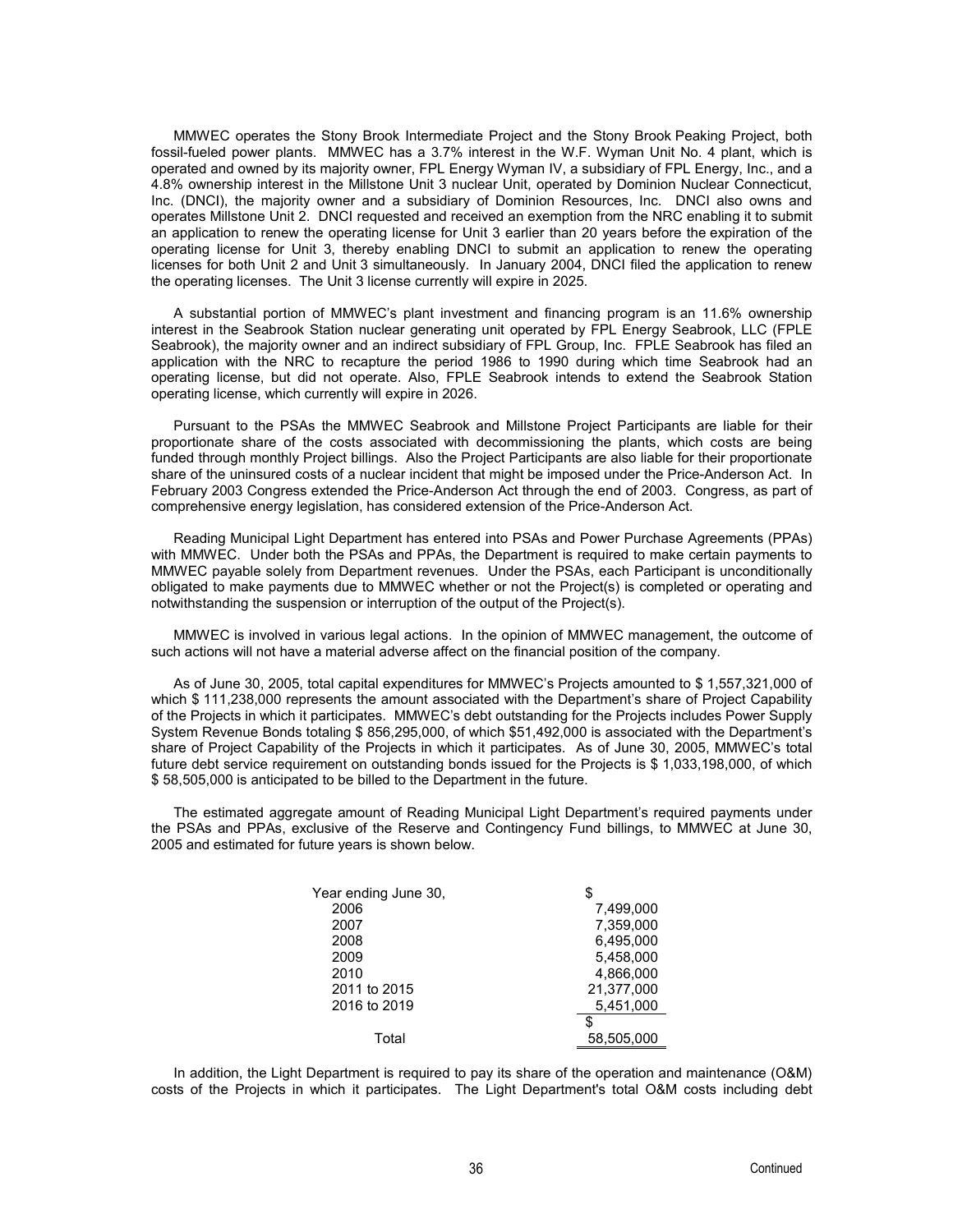service under the PSAs were \$15,090,000 and \$17,146,000 for the years ended June 30, 2005 and 2004, respectively.

#### **Other Purchase Power Obligations**

 In addition to its agreements through MMWEC, the Light Department has entered into agreements to purchase power from Boston Edison Company, Hydro-Quebec, New York Power Authority, Northeast Utilities and Calpine Energy Services LP, under contracts with terms ranging from three to seventeen years. Under these contracts the Light Department is required to make purchases based on an entitlement percentage or contract demand.

The following is a schedule by years of the aggregate amount of such required purchases as of June 30, 2004:

|            | \$         |
|------------|------------|
| 2006       | 15,213,530 |
| 2007       | 14,643,998 |
| Thereafter | 5,909,394  |
|            | S          |
| Total      | 35,766,922 |

Purchase power expense under these agreements was \$16,455,338 in fiscal year 2005 and \$16,518,068 in fiscal year 2004.

#### **Note 18. Landfill Closure and Postclosure Care Costs**

When the Town sold its landfill site to Dickinson Development Corporation (Dickinson) of Quincy, Massachusetts for \$3,000,000 in March 2003, Dickinson assumed the financial responsibility for the closure of the landfill in coordination with its development of the property. In accordance with an Administrative Consent Order agreement between the Town, Dickinson and the Massachusetts Department of Environmental Protection (MADEP), as the Town retained contingent liability for the closure of the landfill, the Town was required to establish an enterprise fund with the proceeds from the sale of the property to ensure funding for the closure of the property. Dickinson in turn provided the Town with a \$3,000,000 letter of credit in the event that there is a failure on the part of Dickinson to properly close the landfill. The Administrative Consent Order also requires Dickinson to make an annual contribution of \$40,000 for the costs incurred to monitor and maintain the landfill site for up to thirty years after the landfill cover is installed.

Subject to the MADEP"s approval, the proceeds from the sale of the property will be transferred from the enterprise fund to the Town's sale of real estate fund as Dickinson reaches certain benchmarks. In April 2004 the Town received authorization from the MADEP to transfer \$750,000 from the landfill closure and postclosure enterprise fund to the Town's sale of real estate fund. The \$3,000,000 letter of credit from Dickinson was also reduced by a like amount.

The certificates of occupancy for the second and final phase of construction of the former landfill site are currently being issued, with the last one expected by September 1, 2005. As-built drawings for the entire site have been prepared and are being reviewed. Once the as-built drawings are finalized, application will be made to the MADEP for the final release of the remaining \$2,250,000, and following that approval, the Town will release the final amount of Dickinson's letter of credit. It is expected that this final release will be approved by MADEP by the end of this calendar year.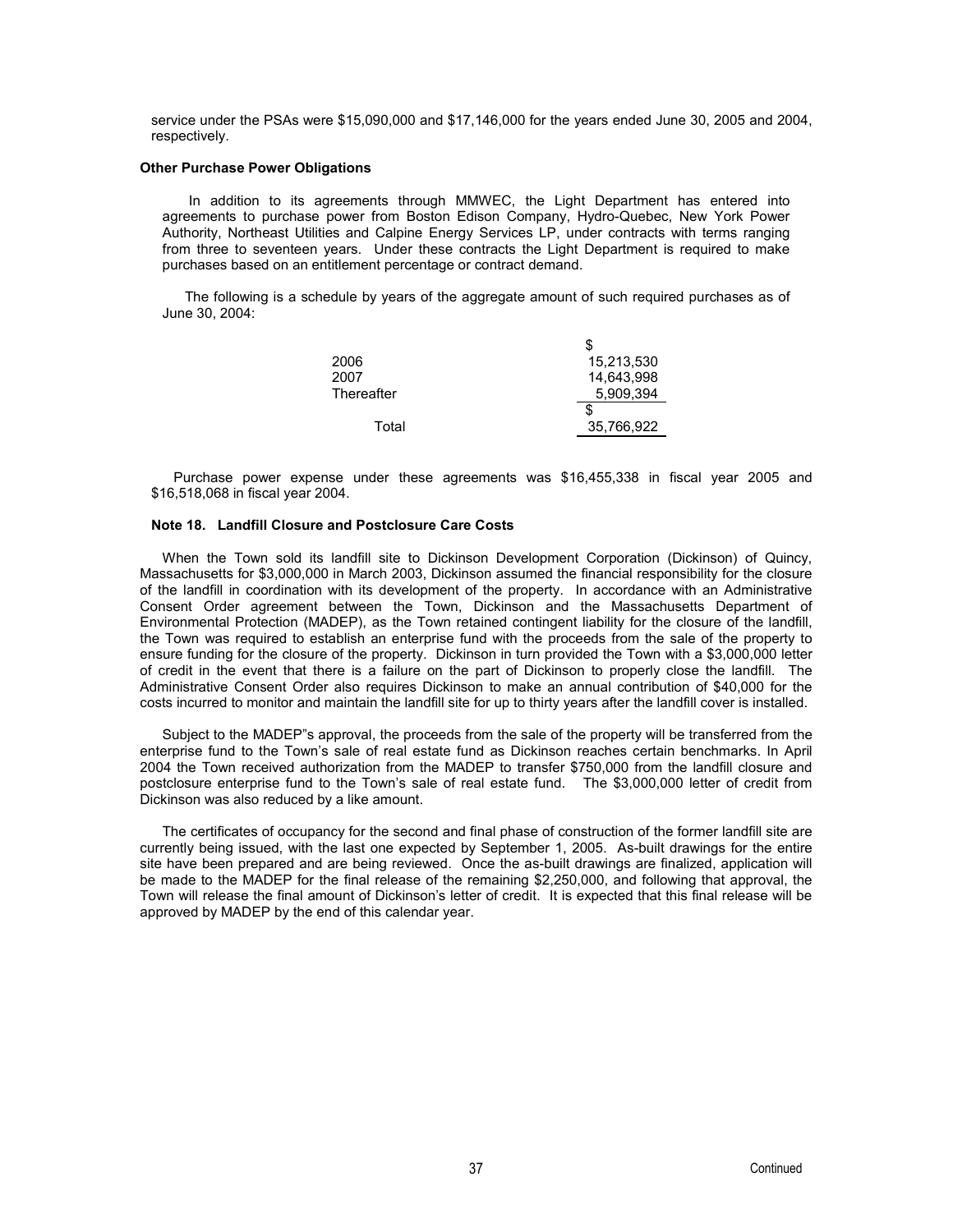## **Note 19. Water System Improvements**

In November 2003, Town Meeting approved a bond authorization of \$1,500,000 for the design phase of upgrading the Town's water treatment plant in order to meet new regulations and modernize the facility. The total cost of the improvements to the plant is estimated at \$23.9 million. Town Meeting also approved a bond authorization of \$3,180,000 for the purpose of seeking the approval of the Massachusetts Water Resources Authority to provide the Town with a portion of its water supply needs. This will reduce the Town's withdrawals from the Ipswich River Watershed, thereby reducing the stress on the Ipswich River.

The improvements to the water treatment plant and the connection to the Massachusetts Water Resources Authority will be phased in over time and financed through long-term debt. Revenues generated from the ratepayers will be used to retire the debt.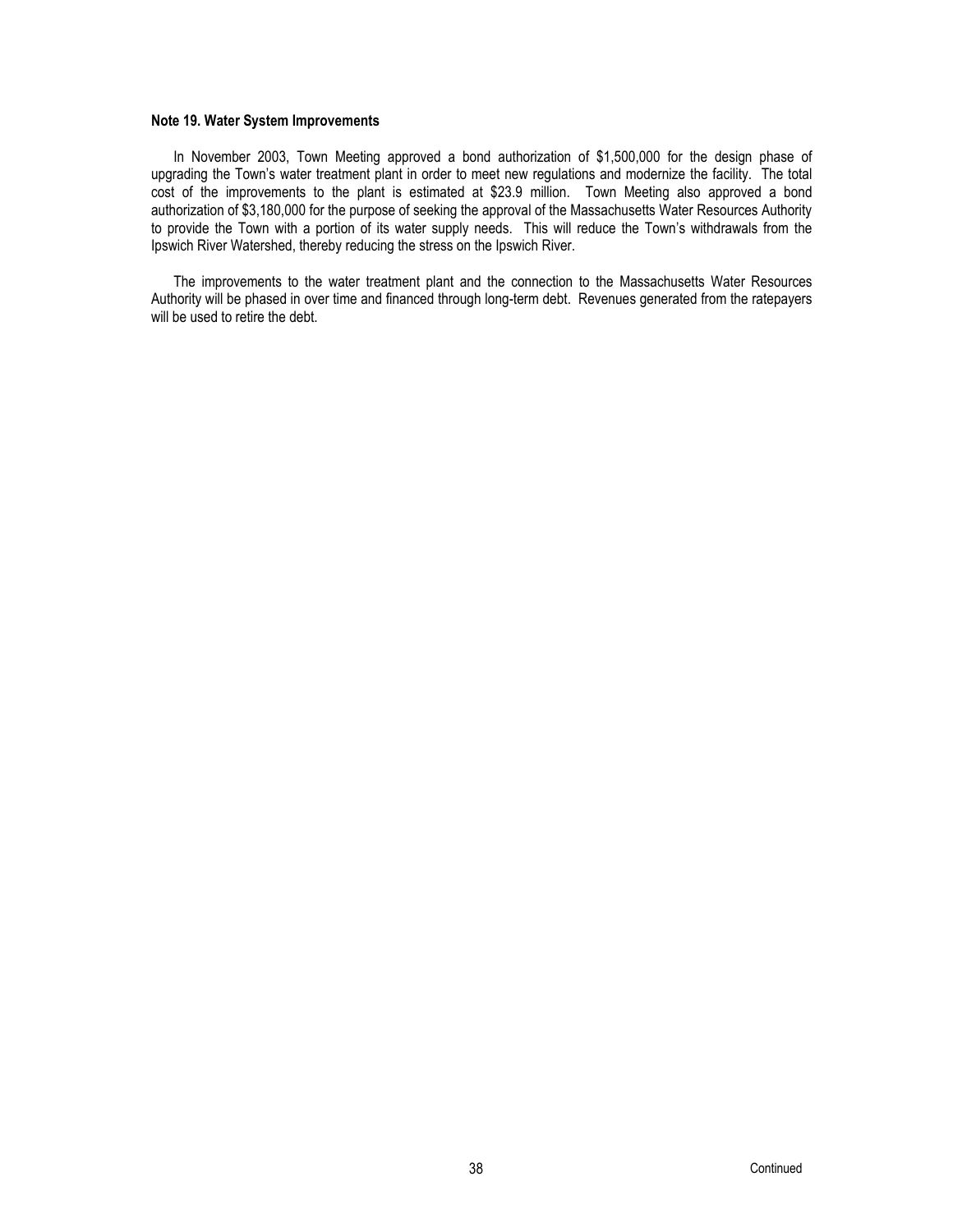## **Budgetary Comparison Schedule - General Fund**

## **Required Supplementary Information**

**For the Year Ended June 30, 2005**

|                                      | <b>Budgeted Amount</b> |               | Actual<br><b>Amounts</b><br>(Budgetary | Variance with<br><b>Final Budget</b><br><b>Positive</b> |  |
|--------------------------------------|------------------------|---------------|----------------------------------------|---------------------------------------------------------|--|
|                                      | Original               | Final         | Basis)                                 | (Negative)                                              |  |
| Resources (inflows):                 |                        |               |                                        |                                                         |  |
| Property taxes                       | \$<br>41,859,706       | 41,859,706    | 42,175,348                             | 315,642                                                 |  |
| Excise taxes                         | 2,700,000              | 2,700,000     | 2,917,456                              | 217,456                                                 |  |
| Penalties and interest on taxes      | 160,000                | 160,000       | 161,635                                | 1,635                                                   |  |
| Payments in lieu of taxes            | 230,000                | 230,000       | 231,934                                | 1,934                                                   |  |
| Charges for services                 | 1,360,000              | 1,360,000     | 1,517,501                              | 157,501                                                 |  |
| Licenses and permits                 | 60,000                 | 60,000        | 75,980                                 | 15,980                                                  |  |
| Intergovernmental                    | 11,692,950             | 11,692,950    | 12,001,809                             | 308,859                                                 |  |
| Special assessments                  | 5,000                  | 5,000         | 4,965                                  | (35)                                                    |  |
| Fines                                | 130,000                | 130,000       | 154,753                                | 24,753                                                  |  |
| Investment income                    | 525,000                | 525,000       | 1,128,780                              | 603,780                                                 |  |
| Other                                |                        |               | 3,874                                  | 3,874                                                   |  |
| Premiums on bonds and notes issued,  |                        |               |                                        |                                                         |  |
| net of issue costs                   |                        |               | 74,531                                 | 74,531                                                  |  |
| Transfers from other funds           | 2,349,822              | 2,349,822     | 2,349,822                              |                                                         |  |
| <b>Total resources</b>               | 61,072,478             | 61,072,478    | 62,798,388                             | 1,725,910                                               |  |
| Charges to appropriation (outflows): |                        |               |                                        |                                                         |  |
| General government                   | 2,675,521              | 2,687,406     | 2,598,827                              | 88,579                                                  |  |
| Public safety                        | 6,978,099              | 7,015,790     | 6,852,874                              | 162,916                                                 |  |
| Education                            | 31,016,848             | 31,678,821    | 31,647,463                             | 31,358                                                  |  |
| Public works and facilities          | 4,191,396              | 4,856,226     | 4,837,410                              | 18,816                                                  |  |
| Human services                       | 321,781                | 313,681       | 291,490                                | 22,191                                                  |  |
| Culture and recreation               | 1,026,667              | 1,049,167     | 1,035,414                              | 13,753                                                  |  |
| <b>Employee benefits</b>             | 8,008,049              | 8,371,558     | 8,196,519                              | 175,039                                                 |  |
| Intergovernmental                    | 518,651                | 518,651       | 542,871                                | (24, 220)                                               |  |
| Debt service                         | 6,522,640              | 6,530,390     | 6,530,379                              | 11                                                      |  |
| Transfers to other funds             | 267,500                | 267,500       | 267,500                                |                                                         |  |
| Total charges to appropriations      | 61,527,152             | 63,289,190    | 62,800,747                             | 488,443                                                 |  |
| Excess of resources over             |                        |               |                                        |                                                         |  |
| charges to appropriations            | (454, 674)             | (2, 216, 712) | (2, 359)                               | 2,214,353                                               |  |
| <b>Fund balance allocation</b>       | 454,674                | 2,216,712     |                                        |                                                         |  |
| Excess of resources over             |                        |               |                                        |                                                         |  |
| charges to appropriations            | \$                     |               | (2, 359)                               | 2,214,353                                               |  |

The notes to the required supplementary information are an integral part of this schedule. See accompanying independent auditors' report 39 See accompanying independent auditors' report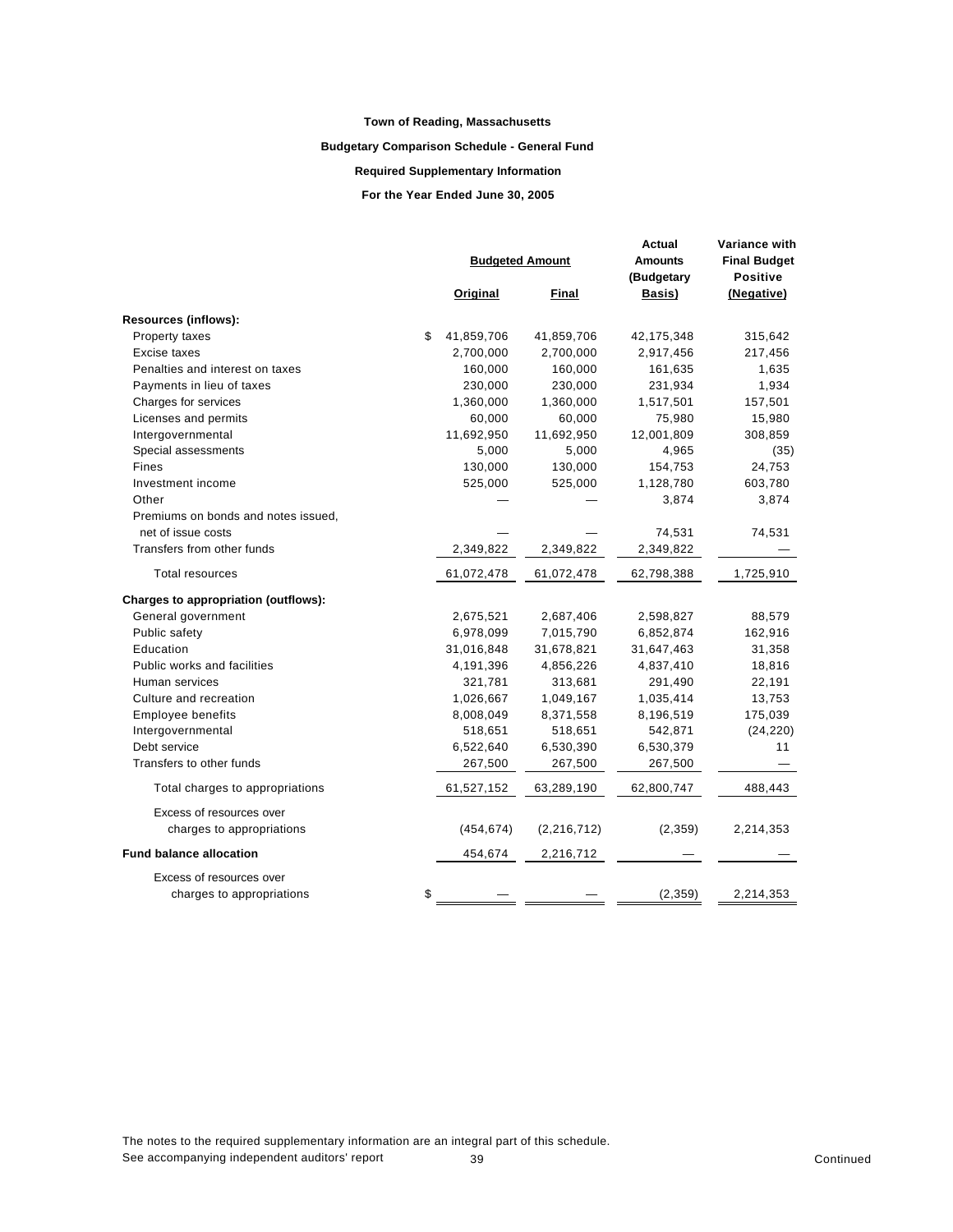## **Notes to the Required Supplementary Information**

## **June 30, 2005**

## **Note A. Explanation of Differences between Budgetary Inflows and Outflows and GAAP Revenues and Expenditures – General Fund**

## **Budgetary inflows and GAAP revenues**

|                                            |                                                                                                                                  | \$          |
|--------------------------------------------|----------------------------------------------------------------------------------------------------------------------------------|-------------|
| comparison schedule (page 39)              | Actual amounts (budgetary basis) "total resources" from the budgetary                                                            | 62,798,388  |
| Differences - budget to GAAP:              |                                                                                                                                  |             |
| than on the modified accrual basis.        | Property taxes are reported as a budgetary resource on the cash basis, rather                                                    | 2,000       |
|                                            | Motor vehicle excise taxes are reported as a budgetary resource on the cash<br>basis, rather than on the modified accrual basis. | 20,000      |
| rather than on the accrual basis.          | Investment income is reported as a budgetary resource on the cash basis,                                                         | 10,089      |
| financial reporting purposes.              | Premiums on bonds and notes issued, net of issue costs are not revenues for                                                      | (74, 531)   |
| revenues for financial reporting purposes. | Transfers from other funds are inflows of budgetary resources but are not                                                        | (2,349,822) |
|                                            | Total revenues as reported on the statement of revenues, expenditures, and                                                       | \$          |
| changes in fund balance (page 14)          |                                                                                                                                  | 60,406,124  |

## **Budgetary outflows and GAAP expenditures**

|                                                                                                                                                         | \$         |
|---------------------------------------------------------------------------------------------------------------------------------------------------------|------------|
| Actual amounts (budgetary basis) "total charges to appropriation" from the<br>budgetary comparison schedule (page 39)                                   | 62,800,747 |
| Differences - budget to GAAP:                                                                                                                           |            |
| Interest on bond anticipation notes is budgeted on the cash basis, rather than<br>on the accrual basis.                                                 | (17, 729)  |
| Costs related to the issuance of bonds and notes are net of premiums on the<br>budgetary basis, rather than reported gross.                             | 43,198     |
| Encumbrances for commitments related to unperformed contracts are reported<br>as charges to appropriations for budgetary purposes and are recorded when |            |
| the contracts are performed for financial statement purposes:                                                                                           |            |
| Prior year encumbrances expended in fiscal year 2005                                                                                                    | 616,846    |
| Current year encumbrances reported as charges to appropriations for                                                                                     |            |
| budget purposes                                                                                                                                         | (666, 290) |
| Transfers to other funds are outflows of budgetary resources but are not                                                                                |            |
| expenditures for financial reporting purposes.                                                                                                          | (267, 500) |
| Total expenditures as reported on the statements of revenues, expenditures and                                                                          | \$         |
| changes in fund balance (page 14)                                                                                                                       | 62,509,272 |
|                                                                                                                                                         |            |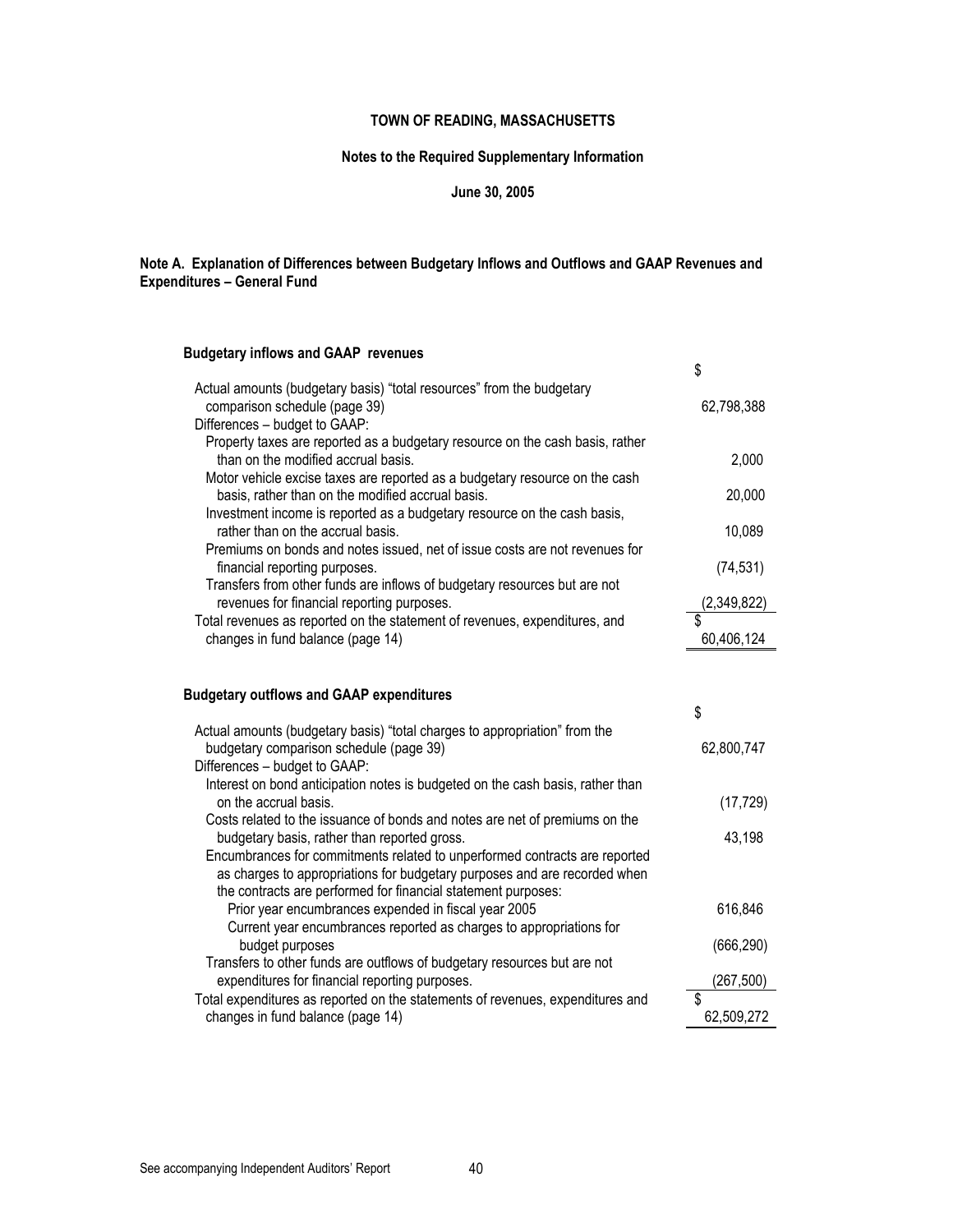## **Reading Contributory Retirement Board**

## **Required Supplementary Information**

## **Schedule of Funding Progress (dollars in thousands)**

| <b>Actuarial</b><br><b>Valuation</b><br><b>Date</b> | <b>Actuarial</b><br>Value of<br><b>Assets</b><br><u>(a)</u> | <b>Actuarial</b><br>Accrued<br>Liability<br>(AAL)<br><u>(b)</u> | <b>Unfunded</b><br><b>AAL</b><br>(UAAL)<br><u>(b - a)</u> | <b>Funding</b><br>Ratio<br><u>(a / b)</u> | Covered<br><b>Payroll</b><br><u>(c)</u> | UAAL as a<br>Percentage of<br><b>Covered Payroll</b><br>$((b - a)/c)$ |
|-----------------------------------------------------|-------------------------------------------------------------|-----------------------------------------------------------------|-----------------------------------------------------------|-------------------------------------------|-----------------------------------------|-----------------------------------------------------------------------|
|                                                     | \$                                                          | \$                                                              | \$                                                        | $\%$                                      | \$                                      | $\%$                                                                  |
| 30-Jun-00                                           | 54,076                                                      | 78,486                                                          | 24,410                                                    | 68.9                                      | 15,798                                  | 154.5                                                                 |
| 30-Jun-01                                           | 58,286                                                      | 82,550                                                          | 24,264                                                    | 70.6                                      | 16,129                                  | 150.4                                                                 |
| 30-Jun-02                                           | 60,933                                                      | 86,888                                                          | 25,955                                                    | 70.1                                      | 16,855                                  | 153.4                                                                 |
| 30-Jun-03                                           | 62,897                                                      | 91,302                                                          | 28,405                                                    | 68.9                                      | 16,734                                  | 167.7                                                                 |
| 30-Jun-04                                           | 66,850                                                      | 95,961                                                          | 29,111                                                    | 69.7                                      | 17,487                                  | 166.5                                                                 |
| 30-Jun-05                                           | 71,468                                                      | 102,153                                                         | 30,685                                                    | 69.7                                      | 18,048                                  | 170.0                                                                 |

## **Notes to Schedule**

Additional information as of the latest actuarial valuation follows:

| Valuation date:                                                                                                | June 30, 2005                                                                                                                                                                                                                                                                                                                                                     |
|----------------------------------------------------------------------------------------------------------------|-------------------------------------------------------------------------------------------------------------------------------------------------------------------------------------------------------------------------------------------------------------------------------------------------------------------------------------------------------------------|
| Actuarial cost method:                                                                                         | Entry age normal cost                                                                                                                                                                                                                                                                                                                                             |
| Amortization method:                                                                                           | Payments calculated to increase at 1.5% per year                                                                                                                                                                                                                                                                                                                  |
| Remaining amortization period                                                                                  | 21 years                                                                                                                                                                                                                                                                                                                                                          |
| Asset valuation method:                                                                                        | Sum of the actuarial value at beginning of year, contributions,<br>and investment earnings based on the actuarial interest<br>assumptions less benefit payments plus 20% of market value<br>at end of year in excess of that sum, plus additional<br>adjustments toward market value as necessary so that final<br>actuarial value is within 20% of market value. |
| Actuarial assumptions:<br>Investment rate of return<br>Projected salary increases<br>Cost-of-living adjustment | 7.75%<br>5.00%<br>Cost of living adjustments granted after July 1, 1998 are the<br>responsibility of the Reading Contributory Retirement Board.<br>Adjustments granted from July 1, 1981 to June 30, 1998 are<br>funded by Commonwealth of Massachusetts                                                                                                          |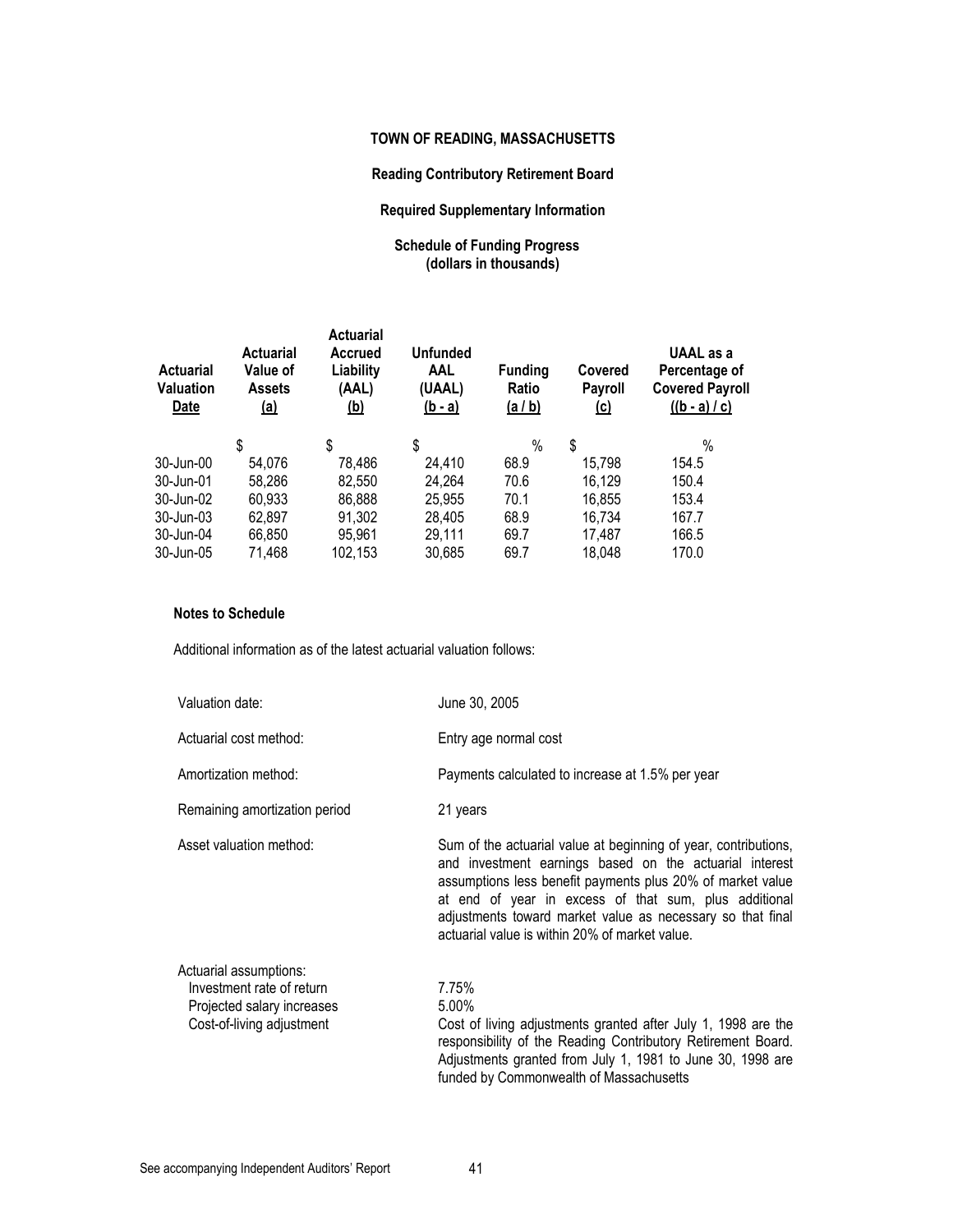## **Reading Contributory Retirement Board**

**Required Supplementary Information** 

## **Schedule of Contributions from Employers**

| Year<br><b>Ended</b><br>June 30 | Annual<br><b>Required</b><br>Contribution | Percentage<br>Contributed |
|---------------------------------|-------------------------------------------|---------------------------|
|                                 | \$                                        | $\%$                      |
| 2000                            | 2,893,800                                 | 100.3                     |
| 2001                            | 2,910,900                                 | 100.0                     |
| 2002                            | 2,980,400                                 | 100.0                     |
| 2003                            | 3,051,200                                 | 100.0                     |
| 2004                            | 3,124,800                                 | 100.0                     |
| 2005                            | 3,405,725                                 | 100.0                     |
|                                 |                                           |                           |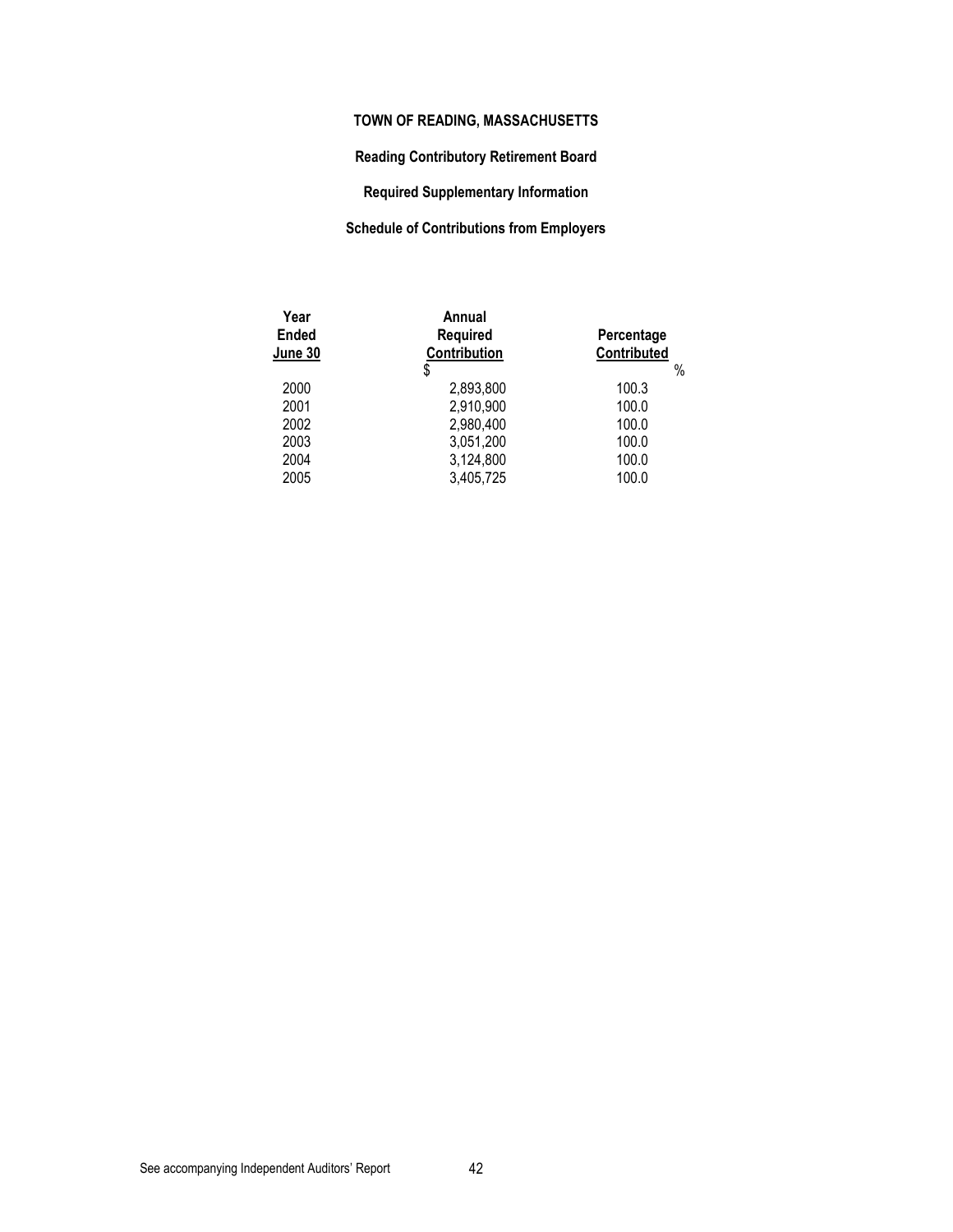## **Combining Balance Sheet**

### **Nonmajor Governmental Funds**

## **June 30, 2005**

|                                      |    | <b>Special Revenue Funds</b> |           |                 | <b>Capital Projects Funds</b> |              |              |
|--------------------------------------|----|------------------------------|-----------|-----------------|-------------------------------|--------------|--------------|
|                                      |    |                              |           | <b>Wood End</b> |                               |              |              |
|                                      |    |                              |           | Elementary      |                               | Permanent    |              |
|                                      |    | School                       | Other     | School          | Other                         | <b>Funds</b> | <b>Total</b> |
| <b>ASSETS</b>                        |    |                              |           |                 |                               |              |              |
| Cash and cash equivalants            | \$ | 816,358                      | 2,164,587 | 527,624         | 72,495                        |              | 3,581,064    |
| Investments                          |    |                              | 5,710,371 |                 |                               | 2,066,895    | 7,777,266    |
| Receivables:                         |    |                              |           |                 |                               |              |              |
| Liens                                |    |                              | 1,200     |                 |                               |              | 1,200        |
| Special assessment                   |    |                              | 2,932     |                 |                               |              | 2,932        |
| Other governments                    |    | 58,063                       | 4,000     |                 | 230,439                       |              | 292,502      |
| Other                                |    |                              |           |                 | 9,273                         |              | 9,273        |
| <b>Total assets</b>                  | \$ | 874,421                      | 7,883,090 | 527,624         | 312,207                       | 2,066,895    | 11,664,237   |
| <b>LIABILITIES AND FUND BALANCES</b> |    |                              |           |                 |                               |              |              |
| Liabilities:                         |    |                              |           |                 |                               |              |              |
| Warrants and accounts payable        | \$ | 54,304                       | 102,029   | 89,985          | 309,948                       |              | 556,266      |
| Accrued payroll payable              |    | 111,984                      |           |                 |                               |              | 111,984      |
| Deferred revenue                     |    |                              | 4,132     |                 |                               |              | 4,132        |
| Due to other funds                   |    |                              | 45,000    |                 |                               |              | 45,000       |
| Notes payable                        |    |                              |           | 3,338,019       |                               |              | 3,338,019    |
| <b>Total liabilities</b>             |    | 166,288                      | 151,161   | 3,428,004       | 309,948                       |              | 4,055,401    |
| Fund balances:                       |    |                              |           |                 |                               |              |              |
| Reserved for:                        |    |                              |           |                 |                               |              |              |
| Subsequent year's expenditures       |    |                              | 543,000   |                 |                               |              | 543,000      |
| Other purposes                       |    |                              |           |                 |                               | 2,066,895    | 2,066,895    |
| Unreserved                           |    | 708,133                      | 7,188,929 | (2,900,380)     | 2,259                         |              | 4,998,941    |
| Total fund balances (deficit)        |    | 708,133                      | 7,731,929 | (2,900,380)     | 2,259                         | 2,066,895    | 7,608,836    |
| Total liabilities and fund balances  | S  | 874,421                      | 7,883,090 | 527,624         | 312,207                       | 2,066,895    | 11,664,237   |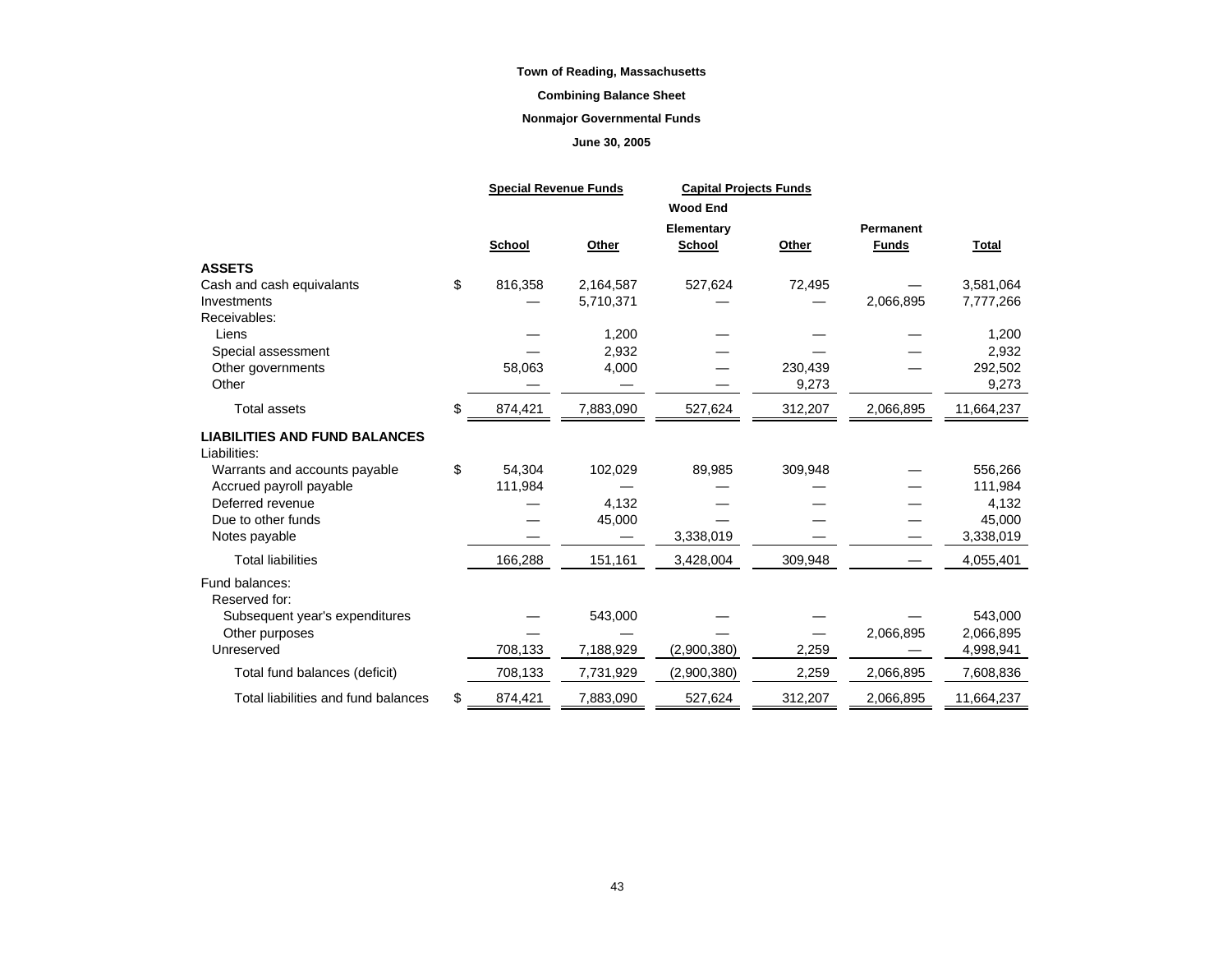### **Combining Statement of Revenues, Expenditures and Changes in Fund Balances**

#### **Nonmajor Governmental Funds**

### **For The Year Ended June 30, 2005**

|                                                                | <b>Special Revenue Funds</b> |            | <b>Capital Projects Funds</b><br><b>Wood End</b><br>Elementary |            | Permanent |              |  |
|----------------------------------------------------------------|------------------------------|------------|----------------------------------------------------------------|------------|-----------|--------------|--|
|                                                                | School                       | Other      | School                                                         | Other      | Funds     | <b>Total</b> |  |
| <b>Revenues:</b>                                               |                              |            |                                                                |            |           |              |  |
| \$<br>Payments in lieu of taxes                                |                              | 120,000    |                                                                |            |           | 120,000      |  |
| Charges for services                                           | 1,663,194                    | 1,796,460  |                                                                |            |           | 3,459,654    |  |
| Intergovernmental                                              | 2,708,572                    | 375,178    | 4,562,981                                                      | 410,255    |           | 8,056,986    |  |
| Special assessments                                            |                              | 3,282      |                                                                |            |           | 3,282        |  |
| Fines                                                          |                              | 350        |                                                                |            |           | 350          |  |
| Investment income                                              |                              | 285,951    |                                                                |            | 83,146    | 369,097      |  |
| Contributions and bequests                                     | 4,264                        | 69,159     |                                                                | 326,667    | 83,529    | 483,619      |  |
| Miscellaneous                                                  |                              | 288,464    |                                                                |            |           | 288,464      |  |
| <b>Total revenues</b>                                          | 4,376,030                    | 2,938,844  | 4,562,981                                                      | 736,922    | 166,675   | 12,781,452   |  |
| <b>Expenditures:</b>                                           |                              |            |                                                                |            |           |              |  |
| Current:                                                       |                              |            |                                                                |            |           |              |  |
| General government                                             |                              | 18,265     |                                                                |            |           | 18,265       |  |
| Public safety                                                  |                              | 1,124,745  |                                                                |            |           | 1,124,745    |  |
| Education                                                      | 4,248,019                    | 8,625      |                                                                |            | 600       | 4,257,244    |  |
| Public works and facilities                                    |                              | 113,280    |                                                                |            |           | 113,280      |  |
| Human services                                                 |                              | 247,540    |                                                                |            |           | 247,540      |  |
| Culture and recreation                                         |                              | 463,707    |                                                                |            |           | 463,707      |  |
| Capital outlay                                                 |                              |            | 1,141,294                                                      | 736,922    |           | 1,878,216    |  |
| <b>Total expenditures</b>                                      | 4,248,019                    | 1,976,162  | 1,141,294                                                      | 736,922    | 600       | 8,102,997    |  |
| Excess (deficiency) of revenues                                |                              |            |                                                                |            |           |              |  |
| over expenditures                                              | 128,011                      | 962,682    | 3,421,687                                                      |            | 166,075   | 4,678,455    |  |
| Other financing sources (uses):                                |                              |            |                                                                |            |           |              |  |
| Bonds issued                                                   |                              |            | 3,065,000                                                      |            |           | 3,065,000    |  |
| Transfers from other funds                                     |                              | 85,093     |                                                                | 117,500    |           | 202,593      |  |
| Transfers to other funds                                       |                              | (454, 993) |                                                                |            | (85,093)  | (540, 086)   |  |
| Total other financing sources                                  |                              |            |                                                                |            |           |              |  |
| and (uses)                                                     |                              | (369,900)  | 3,065,000                                                      | 117,500    | (85,093)  | 2,727,507    |  |
| Excess (deficiency) of revenues<br>over expenditures and other |                              |            |                                                                |            |           |              |  |
| financing sources and (uses)                                   | 128,011                      | 592,782    | 6,486,687                                                      | 117,500    | 80,982    | 7,405,962    |  |
| Fund balances (deficit) - beginning                            | 580,122                      | 7,139,147  | (9,387,067)                                                    | (115, 241) | 1,985,913 | 202,874      |  |
| \$<br>Fund balances (deficit) - ending                         | 708,133                      | 7,731,929  | (2,900,380)                                                    | 2,259      | 2,066,895 | 7,608,836    |  |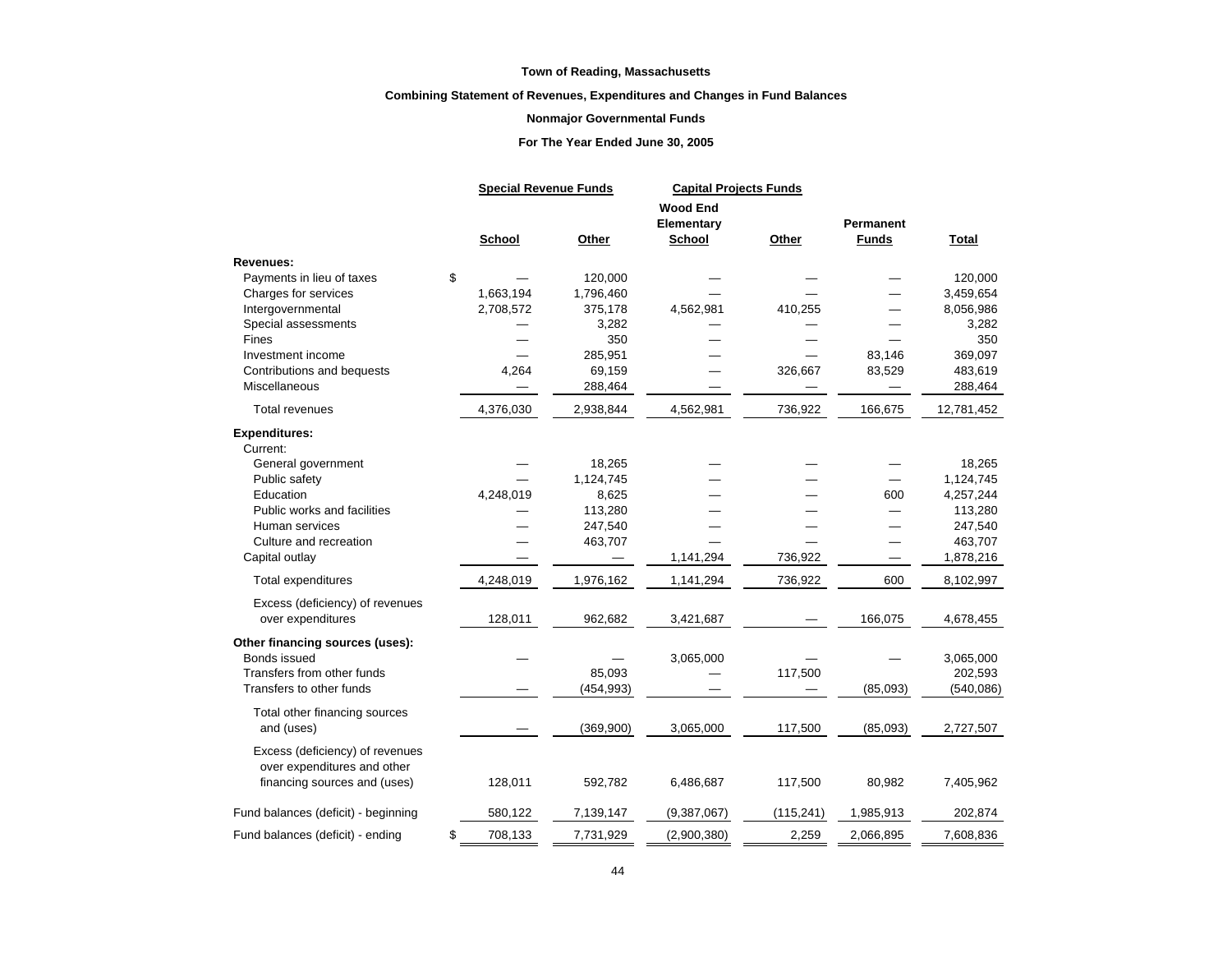## **Town of Reading, Massachusetts Combining Statement of Net Assets Nonmajor Enterprise Funds June 30, 2005**

|                                                   | <b>Business-type Activities -</b><br><b>Enterprise Funds</b> |                                                      |             |
|---------------------------------------------------|--------------------------------------------------------------|------------------------------------------------------|-------------|
|                                                   | Sewer                                                        | Landfill<br><b>Closure and</b><br><b>Postclosure</b> | Total       |
| <b>ASSETS</b>                                     |                                                              |                                                      |             |
| Current assets:                                   |                                                              |                                                      |             |
| Cash and cash equivalents                         | \$<br>2,210,761                                              | 2,415,704                                            | 4,626,465   |
| Receivables, net of allowance for uncollectibles: |                                                              |                                                      |             |
| User charges                                      | 917,892                                                      |                                                      | 917,892     |
| Liens                                             | 10,762                                                       |                                                      | 10,762      |
| Deferrals                                         | 1,853                                                        |                                                      | 1,853       |
| Special assessments                               | 41,738                                                       |                                                      | 41,738      |
| Inventories                                       | 1,818                                                        |                                                      | 1,818       |
| Total current assets                              | 3,184,824                                                    | 2,415,704                                            | 5,600,528   |
| Noncurrent assets:                                |                                                              |                                                      |             |
| Capital assets                                    | 10,921,467                                                   |                                                      | 10,921,467  |
| Less accumulated depreciation                     | (5,433,159)                                                  |                                                      | (5,433,159) |
| Total noncurrent assets                           | 5,488,308                                                    |                                                      | 5,488,308   |
| <b>Total assets</b>                               | 8,673,132                                                    | 2,415,704                                            | 11,088,836  |
| <b>LIABILITIES</b>                                |                                                              |                                                      |             |
| <b>Current liabilities:</b>                       |                                                              |                                                      |             |
| Warrants and accounts payable                     | 168,725                                                      |                                                      | 168,725     |
| Deferred revenue - unearned                       | 342,315                                                      |                                                      | 342,315     |
| Performance deposit                               |                                                              | 74,000                                               | 74,000      |
| Loan payable                                      | 83,677                                                       |                                                      | 83,677      |
| <b>Total current liabilities</b>                  | 594,717                                                      | 74,000                                               | 668,717     |
| Noncurrent liabilities:                           |                                                              |                                                      |             |
| Compensated absences                              | 6,213                                                        |                                                      | 6,213       |
| Loan payable                                      | 334,708                                                      |                                                      | 334,708     |
| Total noncurrent liabilities                      | 340,921                                                      |                                                      | 340,921     |
| <b>Total liabilities</b>                          | 935,638                                                      | 74,000                                               | 1,009,638   |
| <b>NET ASSETS</b>                                 |                                                              |                                                      |             |
| Invested in capital assets, net of related debt   | 5,378,126                                                    |                                                      | 5,378,126   |
| Restricted by state statute                       | 1,219,101                                                    | 2,341,704                                            | 3,560,805   |
| Unreserved                                        | 1,140,267                                                    |                                                      | 1,140,267   |
| Total net assets                                  | \$<br>7,737,494                                              | 2,341,704                                            | 10,079,198  |
|                                                   |                                                              |                                                      |             |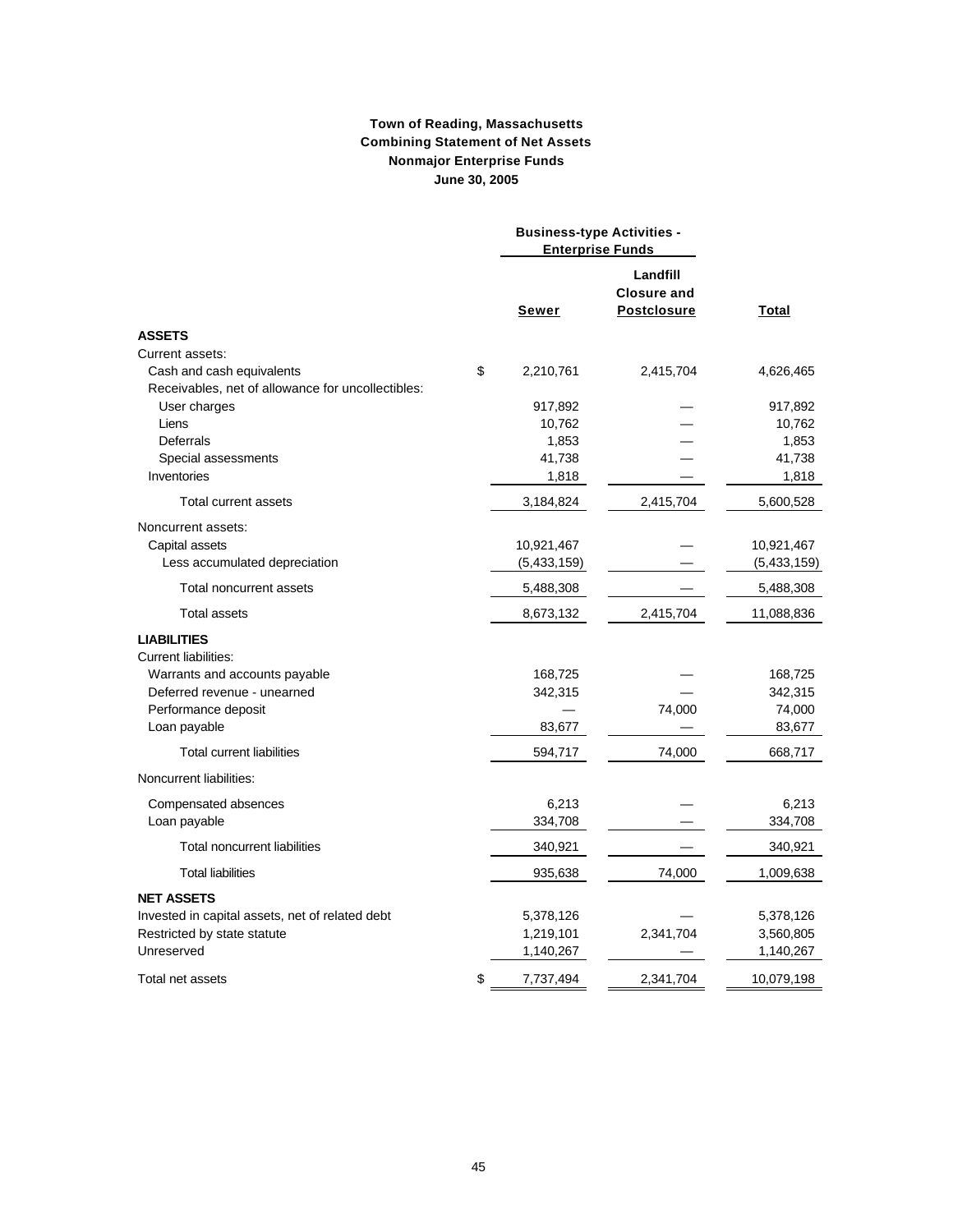## **Town of Reading, Massachusetts Combining Statement of Revenues, Expenditures and Changes in Fund Net Assets Nonmajor Enterprise Funds For The Year Ended June 30, 2005**

|                               | <b>Business-type Activities -</b><br><b>Enterprise Funds</b> |                                                      |            |
|-------------------------------|--------------------------------------------------------------|------------------------------------------------------|------------|
|                               | Sewer                                                        | Landfill<br><b>Closure and</b><br><b>Postclosure</b> | Total      |
| <b>Operating revenues:</b>    |                                                              |                                                      |            |
| Charges for services          | \$<br>3,431,566                                              |                                                      | 3,431,566  |
| Special assessments           | 27,428                                                       |                                                      | 27,428     |
| Contributions from developers | 95,360                                                       |                                                      | 95,360     |
| Total operating revenues      | 3,554,354                                                    |                                                      | 3,554,354  |
| <b>Operating expenses:</b>    |                                                              |                                                      |            |
| Energy purchases              | 22,892                                                       |                                                      | 22,892     |
| Intergovernmental             | 2,943,779                                                    |                                                      | 2,943,779  |
| Depreciation                  | 259,893                                                      |                                                      | 259,893    |
| Other operating costs         | 811,233                                                      |                                                      | 811,233    |
| Total operating expenses      | 4,037,797                                                    |                                                      | 4,037,797  |
| Operating (loss)              | (483, 443)                                                   |                                                      | (483, 443) |
| <b>Nonoperating revenues:</b> |                                                              |                                                      |            |
| Investment income             | 28,536                                                       | 50,682                                               | 79,218     |
| Changes in net assets         | (454, 907)                                                   | 50,682                                               | (404, 225) |
| Net assets - beginning        | 8,192,401                                                    | 2,291,022                                            | 10,483,423 |
| Net assets - ending           | \$<br>7,737,494                                              | 2,341,704                                            | 10,079,198 |